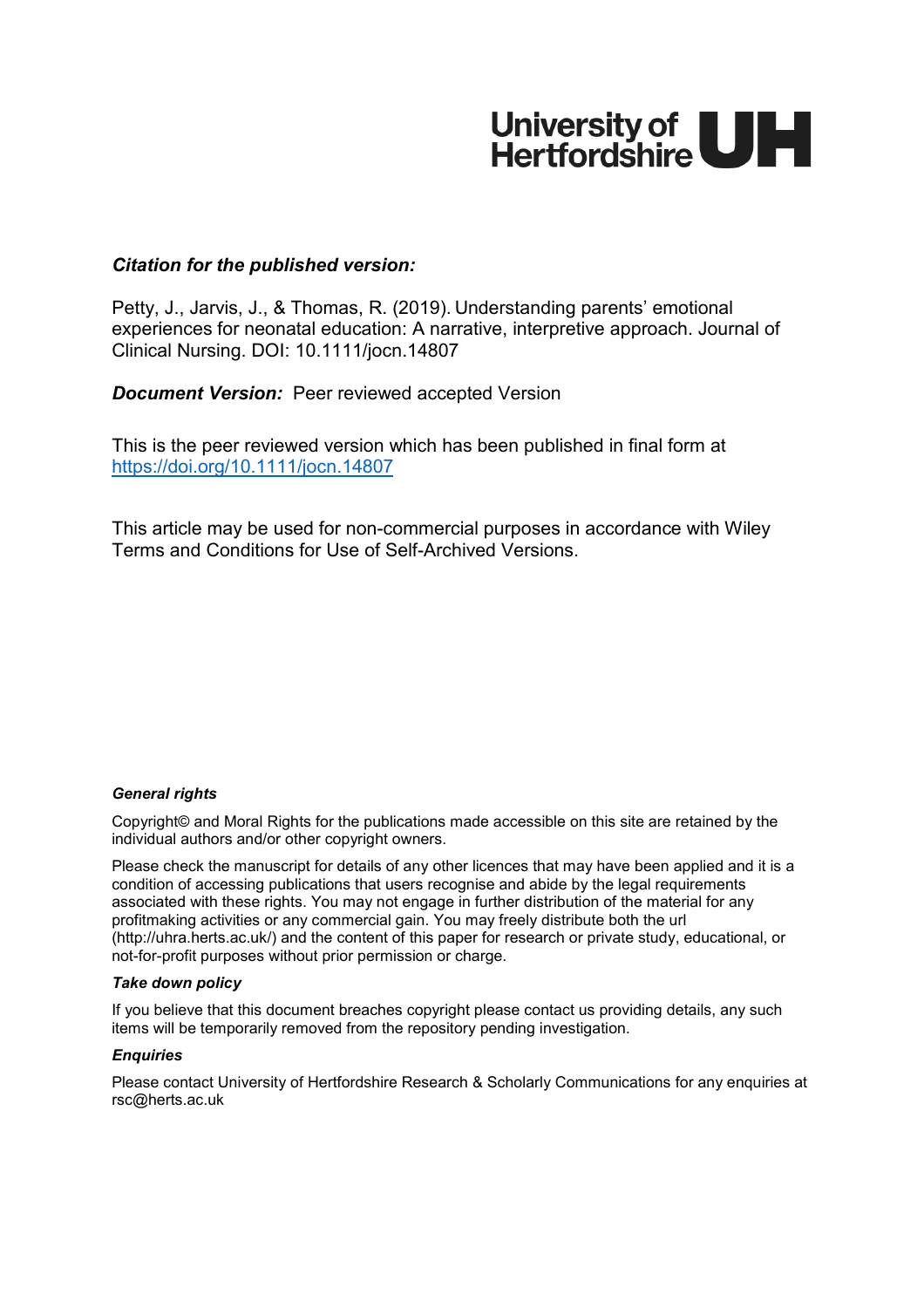#### MRS. JULIA PETTY (Orcid ID : 0000-0002-3639-2881)

Article type : Original Article

**Understanding parents' emotional experiences for neonatal education:**

**A narrative, interpretive approach.**

Running (short) title: **Learning from parents' emotional experience**

#### **Author details**

Julia Petty, Senior Lecturer in Children's Nursing, University of Hertfordshire, Hatfield, Hertfordshire, England, AL109AB

Professor Joy Jarvis, Professor of Educational Practice, University of Hertfordshire, Hatfield, Hertfordshire, England, AL109AB

Dr Rebecca Thomas, Lecturer in Academic Practice. University of East Anglia\*\*.

Corresponding author: Julia Petty. +44 (0)7940096703 j.petty@herts.ac.uk

Address where the work was carried out: University of Hertfordshire, Hatfield, Hertfordshire, England, AL109AB

#### **Required statements**

Conflict of Interest Statement: There is no conflict of interest to declare

Funding statement: The article has not received any financial support in the form of grants or other sources.

This article has been accepted for publication and undergone full peer review but has not been through the copyediting, typesetting, pagination and proofreading process, which may lead to differences between this version and the Version of Record. Please cite this article as doi: 10.1111/jocn.14807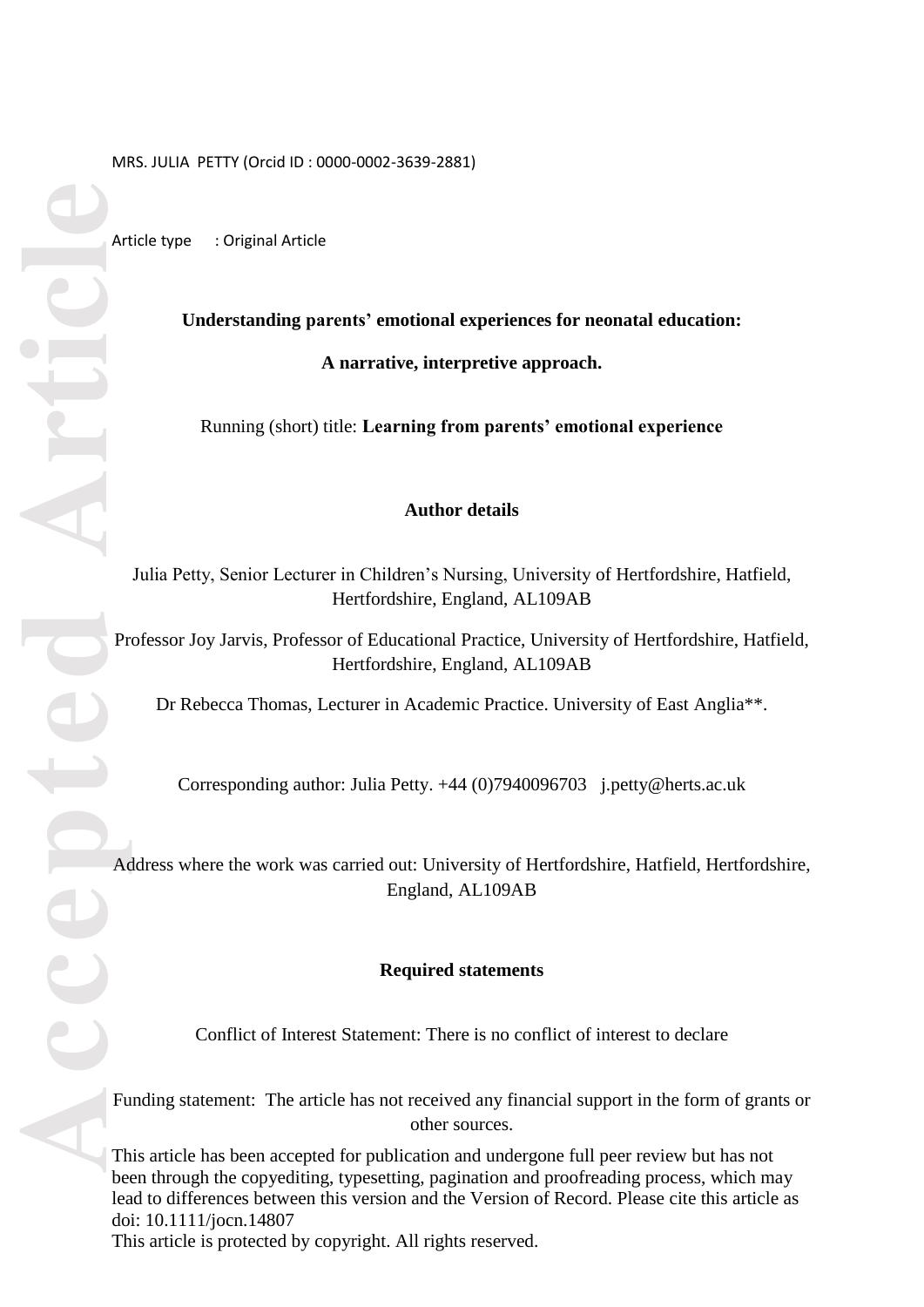## **Abstract:**

*Aims & objectives :* To explore the emotional experiences of parents who have had premature babies to inform and educate neonatal nurses and health professionals in this field . *Background:* Parents find the neonatal unit a daunting and unfamiliar place leading to anxiety, uncertainty and fear about the future of their baby. Parents have significant emotional needs in relation to assisting them to cope with their neonatal experience. In line with a family -centred approach to neonatal education , it is essential to teach health professionals about the emotional impact of neonatal care based on an appreciation of the parent experience.

*Design :* A narrative -based, interpretive approach was undertaken in line with constructivist learning theory.

**Accepted Article**<br> **Accepted Article**<br> **Article**<br> **Article**<br> **Article**<br> **Article**<br> **Article**<br> **Article**<br> **Article**<br> **Article**<br> **Article**<br> **Article**<br> **Article**<br> **Article**<br> **Article**<br> **Article**<br> **Article**<br> **Article**<br> **A** Methods: Twenty narrative interviews took place, with a total of twenty-three parents of premature babies. Following core story creation to create coherent stories from the raw transcripts, thematic analysis of the narrative constructs using the principles of Braun and Clarke's (2014) framework was undertaken. The study methods were compliant with the consolidated criteria for reporting qualitative research (COREQ). *Findings:* Thematic analysis revealed key themes relating to: parents' emotions through the whole neonatal experience, feelings towards the baby, the environment, the staff and the transitions through the different phases of neonatal care*.* Both negative and positive experiences were reported.

*Conclusion:* Understanding the emotional experience from the parent's perspective, following birth of their premature baby, informs empathic, family -centred teaching and learning within the neonatal education arena.

*Relevance to clinical practice :* Students and health professionals alike can learn what is important in the delivery of care that addresses the emotional needs of parents and families .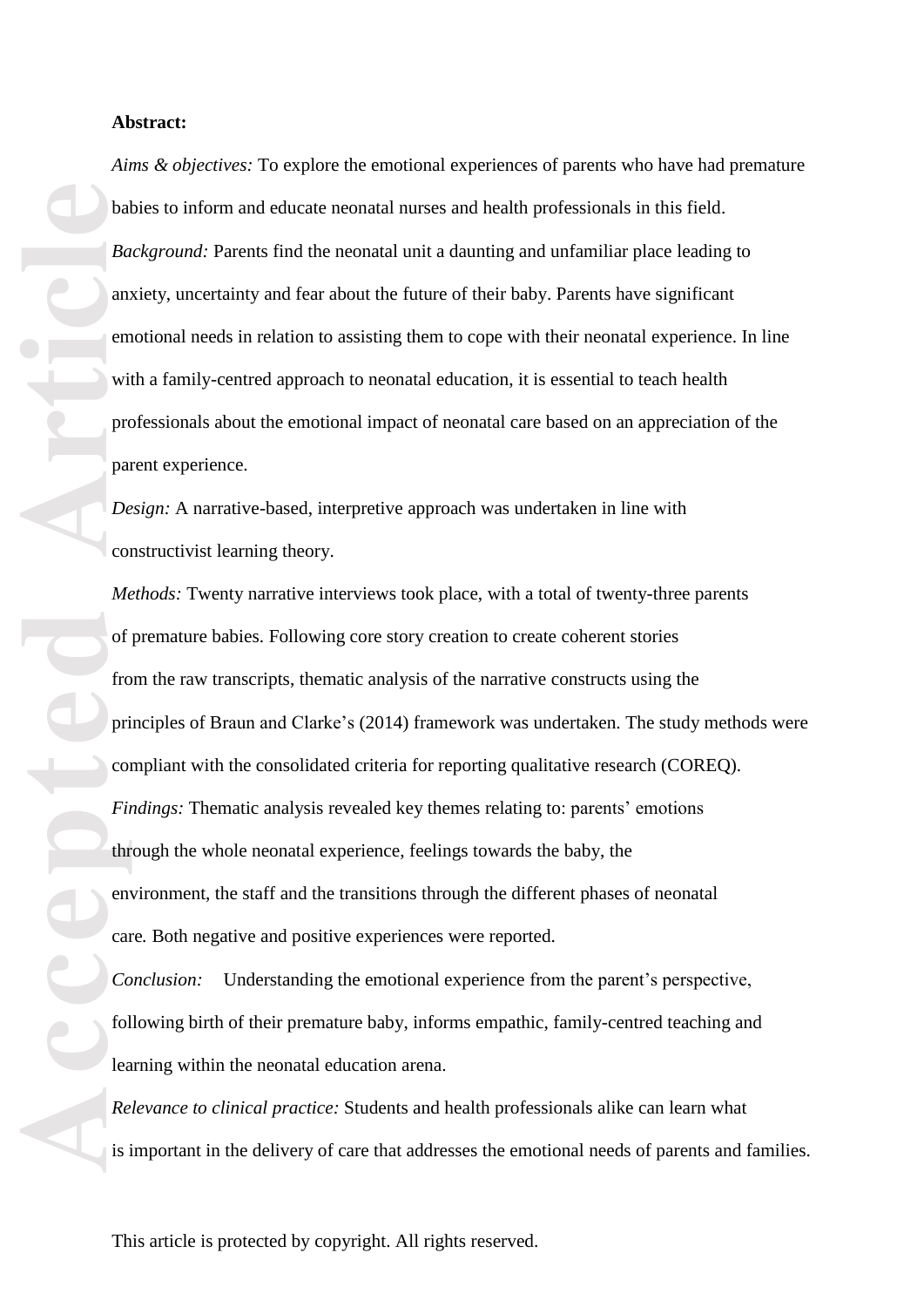Educators can use narratives and key messages from parents, both negative and positive, to teach family -centred principles to nurses and health professionals as a core component of a narrative curricula and potentially to enhance empathy.

#### **Impact statement**

# **What does this paper contribute to the wider global clinical community?**

- Parents of premature babies describe compelling emotional narratives when relaying their stories that can be used to teach others wherever they work in the world.
- In line with the principle of emotions being a source of knowledge, understanding the emotional experience of having a premature baby from the parent's perspective should be an essential part of neonatal education worldwide.
- It is vital that students, staff and educators alike understand the importance of empathic, family -centred care where parents' emotional needs are central, to inform and educate those who care for them globally .

#### **Key words**

Parent narratives, emotional experience, empathic learning, narrative, interpretive inquiry

## **Running title**

Learning from parents' emotional experience

## **Introduction**

Accepted Article Learning to care for neonates and their parents safely and competently is a fundamental principle of neonatal education that enables the multi -disciplinary team to acquire a level of knowledge and skill for the delivery of high -quality care (Department of Health, UK, 2009). It has been acknowledged that within the neonatal speciality , nurses should receive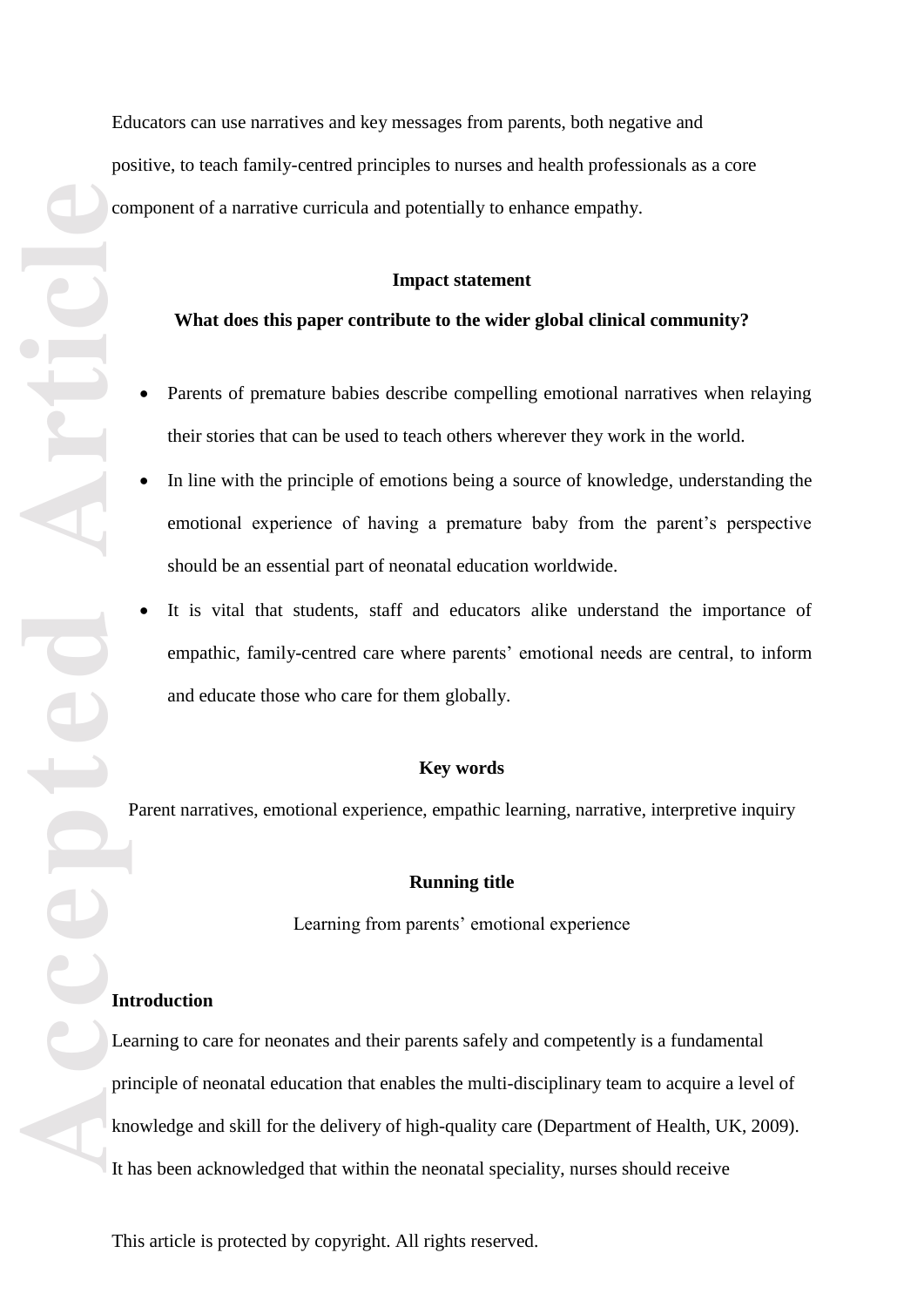**Accepted Articles** <br> **Accepted Articles and**<br> **Articles and**<br> **Articles Conduct Conduct Conduct and Conduct and Conduct and Conduct and Conduct and Conduct and Articles and Articles and Articles and Articles and Artic** specialised education in relation to clinical skills (Turrill, 2014) and knowledge. Neonatal intensive care is a practice area where nurses worldwide attend to , and care for the complex needs of babies with a variety of conditions (Spence et al, 2016). Curricula for education commonly focuses on these physical conditions along with associated clinical care. However, learning about this specialty should be more than clinical and practical skills. Imperative for true, holistic understanding of the neonate and family is to address the psychoemotional needs of parents and close family members so that care is '*person -centred '*. Less is known about the integration of person -centred, emotion based education into programmes, particularly so within the neonatal field where the repertoire of clinical skills and knowledge to support practice is wide -ranging (Petty, 2014). Person -centred care is about focusing care on the person rather than the needs of the service. The individual's personal requirements, in this context, the neonate and family, are central to care (Draper and Tetley, 2013). While person -centeredness as a concept has been explored in certain nursing fields (Laird et al, 2014; Schwind et al, 2014) , within the field of neonatal care it is viewed within the remit of *family -centred* care. The acknowledgment of parents' personal experiences within a family context potentially increases one's understanding and compassion (Weis, 2015) . It is therefore essential to ensure that those in our care anywhere in the world, the neonates and their families, lie at the heart of care delivery. It follows then, that a *family*-centred approach to education and learning must ideally also hold true this central principle.

Leading from this it is imperative to grasp an understanding and appreciation of parents' perspective s by exploring their experiences (Petty, 2017). In other words, before nurses and health professionals can look after parents' *emotional* needs and teach others to do so, they should ideally come to understand them. This paper discusses a narrative based study that aimed to explore parents' experiences of the neonatal unit and thereafter following birth of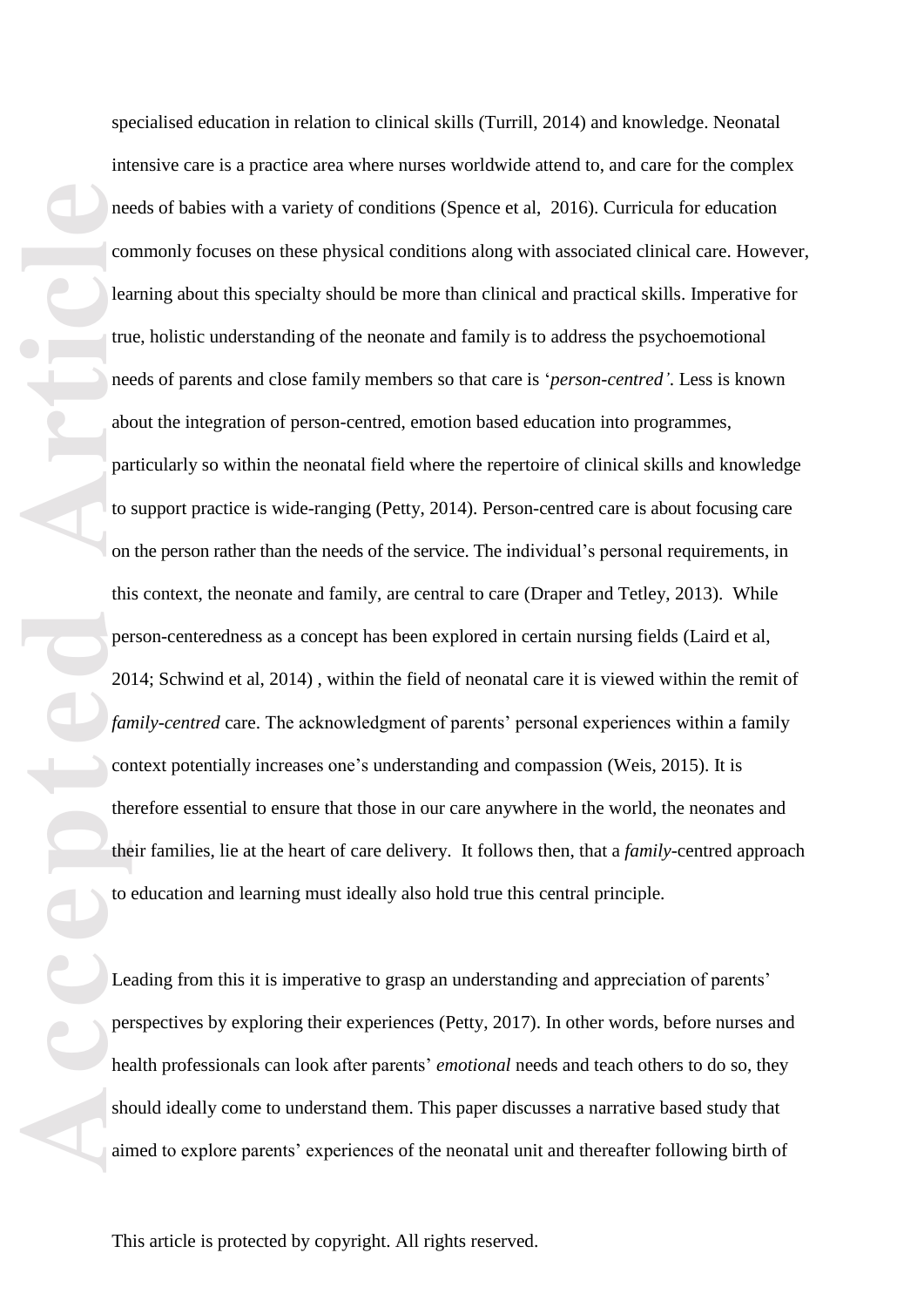their premature neonate. Stories were created from a re -configuration of the parents' raw narratives and analysis drew out themes based around the emotions expressed , t hat brought to light the experiences of these parents throughout their neonatal care trajectory .

#### **Background**

Evidence highlights that parents find the neonatal unit a daunting and unfamiliar place (Gavey, 2007; Russell et al., 2014 ) full of anxiety provoking events, uncertainty and fear about the future of their baby (Al Maghaireh et al, 2016). Without doubt, the need for intensive care in the early days of life is not only arduous for the baby themselves but also, for the family. The behaviour and appearance of a neonate, limited opportunities to accomplish parenting roles and the nature of the neonatal environment are significant stressors related to being a parent in a neonatal unit (Aftyka et al, 2017; Wigert et al, 2014; Williams et al., 2018).

**Accepted Article**<br> **Article**<br> **Article**<br> **Article**<br> **Article**<br> **Article**<br> **Article**<br> **Article**<br> **Article**<br> **Article**<br> **Article**<br> **Article**<br> **Article**<br> **Precedent**<br> **Article**<br> **Precedent**<br> **Article**<br> **Precedent**<br> **Articl** Present across global boundaries are significant emotional needs in relation to the support required to improve parent's neonatal care experience , extrapolated from research undertaken, for example in England, Europe, Northern Ireland and the United States (U.S.) respectively (Howell and Graham, 2011; Picker Europe, 2015; Franck, et al., 2017; Williams et al., 2018). This was also found after discharge at home , as found in a large survey across the United Kingdom (UK) (The Smallest Things, 2017). This has led to key recommendations including the need for practical, financial and feeding support, facilitation of parent participation in care and information giving that is consistent and timely. This was highlighted for example in a Swedish, questionnaire -based study (Larsson et al, 2017) that explored parents' experiences and support needs relating to preparation for going home from neonatal care.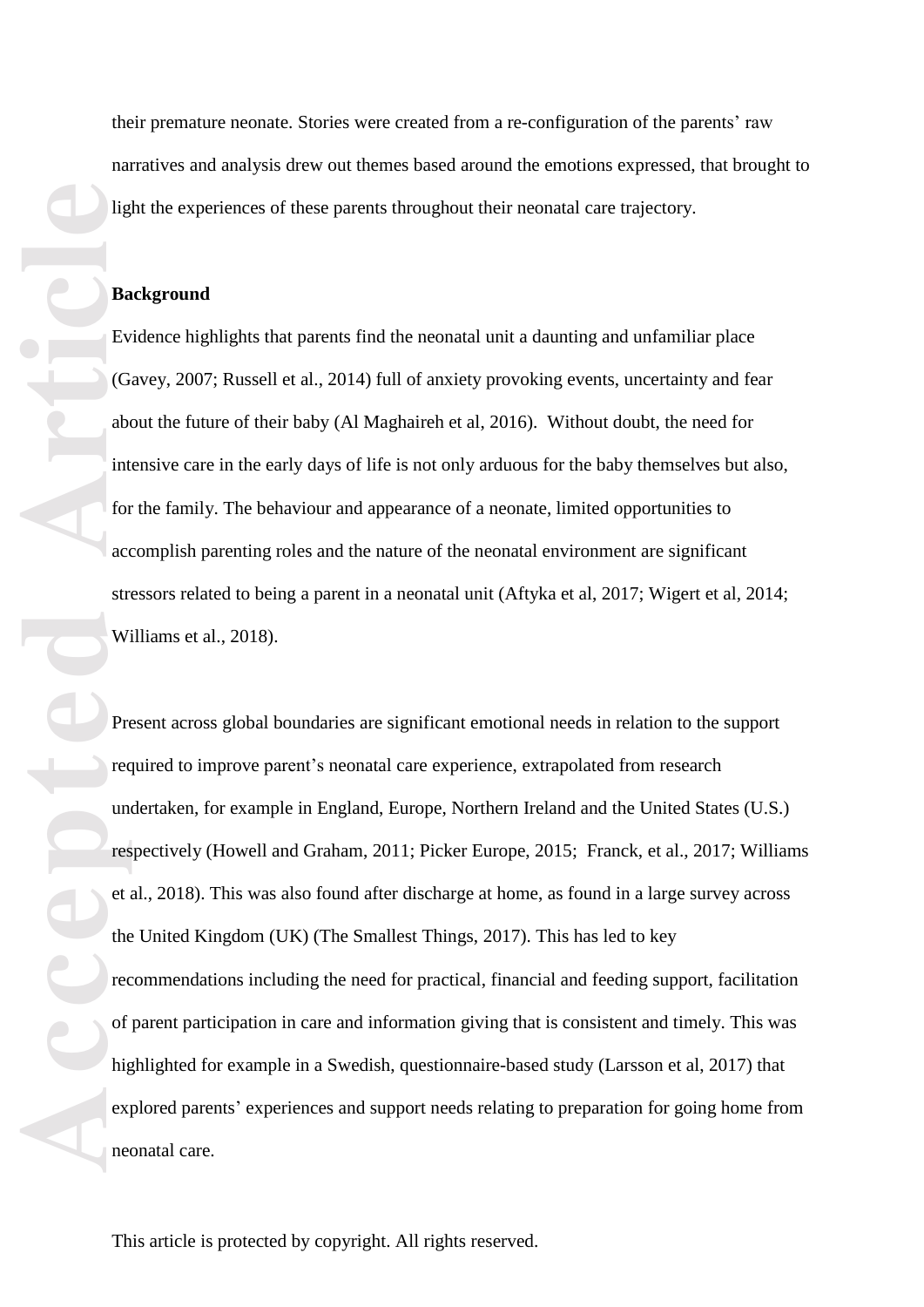Moreover, the importance of care delivery relating to the *emotional* experience s of parents in line with a family -centred approach needs emphasising. Further research again undertaken in Sweden, has highlighted the intense emotions that parents encounter during their time in neonatal care. Dellenmark -Blom and Wigert (2014) termed this experience as an ' inner emotional journey' in a descriptive study that explored parent experiences within one-year of going home from the neonatal unit . In addition, literature strongly acknowledges a need to seek connections with others (Fenwick et al, 2008) with an importance placed on emotional closeness. This latter point was also illuminated by Flacking et al (2012). Giving birth prematurely is seen as an abrupt barrier to the transition towards becoming a mother, with feelings of disconnection, inadequacy, inability to fulfil a parental role and, what Spinelli et al (2016) described in an Italian study, as 'temporal suspension ' (Spinelli et al., 2016). To concur, the words isolation, helplessness and powerlessness are often expressed by parents in the neonatal unit as cited by a UK author, Taylor (2016) .

Sweet of the contract of the contract of the contract of the contract of the contract of the show and the contract of the show of the show of the property of the show of the show of the show of the show of the show of the Certainly, mothers of premature neonates go through significant uncertainty in attempting to feel like a proper mother (Aagaard and Hall, 2008) and it is acknowledged that care given should be emotionally sensitive. In addition, to add to the above work undertaken in Scandinavia, more recent literature considers fathers' needs and how they should receive personalised support specifically addressed to them, as they can be often missed or side-lined. A UK -based qualitative researcher, Crathern (2011) explored the lived experience of first time fathers' and established that emotional challenges on the neonatal unit was a main finding along with anticipatory fatherhood, evolving identity and the difficulties of juggling paid work with visiting the neonatal unit. In addition, Harvey & Pattison (2013) also in the UK, focused on care of fathers during resuscitation, suggesting a requirement for more specific education in how to support their needs . One recent Italian study, found that father s of premature neonates preferred not to touch their baby for fear of damaging them, compared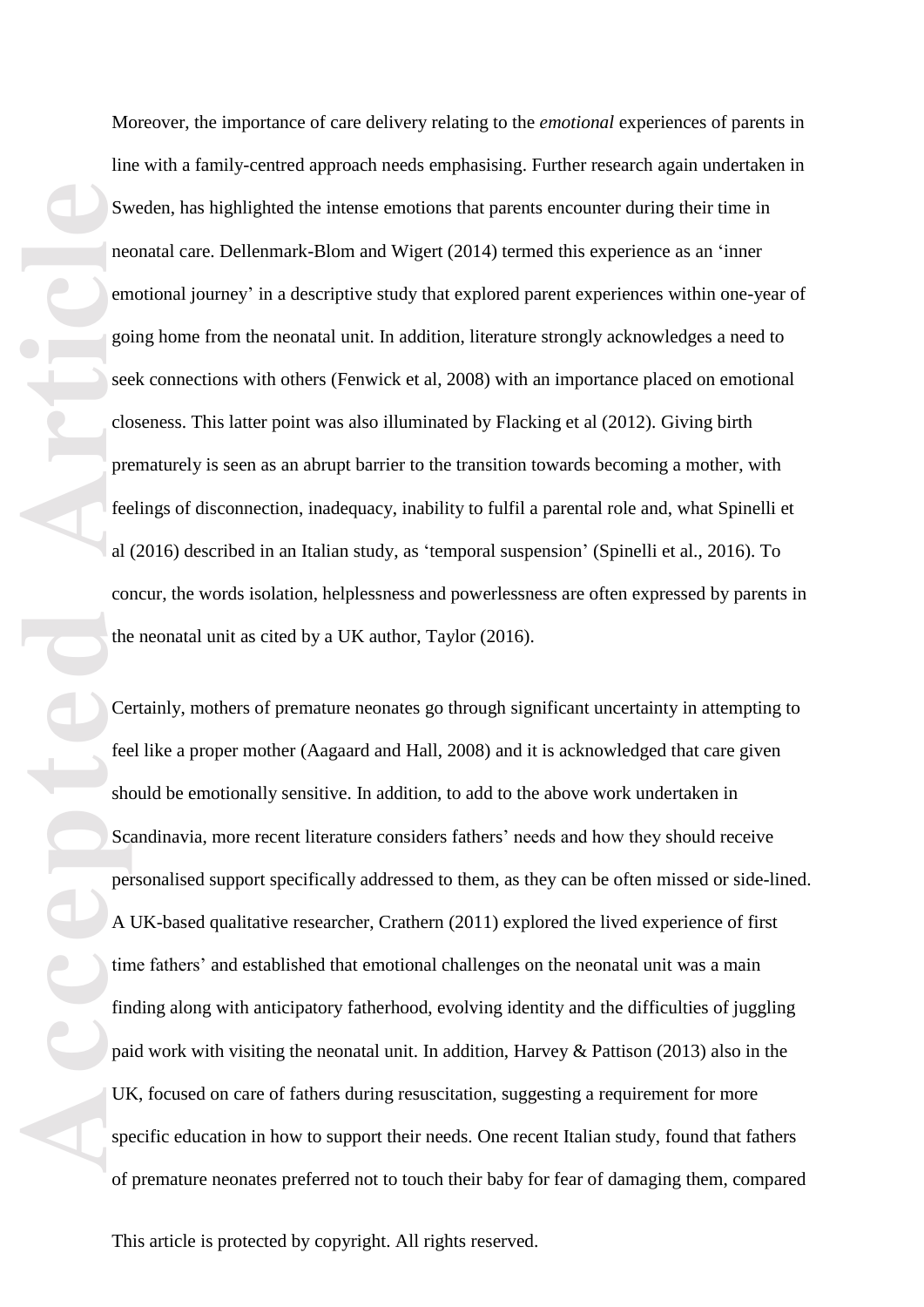to those of healthy newborns. These fathers also identified that their baby's appearance and the technological nature of the environment including equipment were significant stressors as well as reporting significant fear about their baby dying (Stefana et al, 2018).

**Accepted Article**<br> **Article**<br> **Article**<br> **Article**<br> **Article**<br> **Article**<br> **Article**<br> **Article**<br> **Article**<br> **Article**<br> **Article**<br> **Article**<br> **Article**<br> **Article**<br> **Article**<br> **Article**<br> **Article**<br> **Article**<br> **Article**<br> **A** These studies highlight important issues relating to the emotional impact on admission to the neonatal unit at key points of the neonatal journey. Less work however, has focused on the whole trajectory of the neonatal care experience from pregnancy, through the neonatal unit and beyond into the community from an emotional perspective. A recent study in Northern Ireland did explore experiences over this time span (Franck et al, 2017) using secondary, interview data. Parents described a variation in the quality of their experiences and highlighted inconsistencies in staff communication as well as limited practical and emotional support. In another U.S. prospective cohort study on health outcomes and cost of breast milk feeds, secondary analysis was carried out to explore the experiences of first-time mothers in neonatal care. Mothers were requested to tell their birth stories and how these had impacted on their lives since (Rossman et al, 2017). Recognising emotional vulnerability, the mothers were found to develop emotional resilience by accessing sources of support that actively promoted their men tal health including key individuals such as peer feeding counsellors or advisors and nurses working at the bedside, found to positively support them and help them cope with their psychological distress.

Both these studies explored parent 's experience using secondary data. Key recommendations were put forward in relation to emotional support but not to specifically inform educational development. There is a gap in work that has used primary interview data from parent narratives directly , to inform curricula development in the field of family -centred neonatal education. This is particularly important when teaching nurses and health professionals new to this field. The specific and unique nuances of the neonatal speciality must include this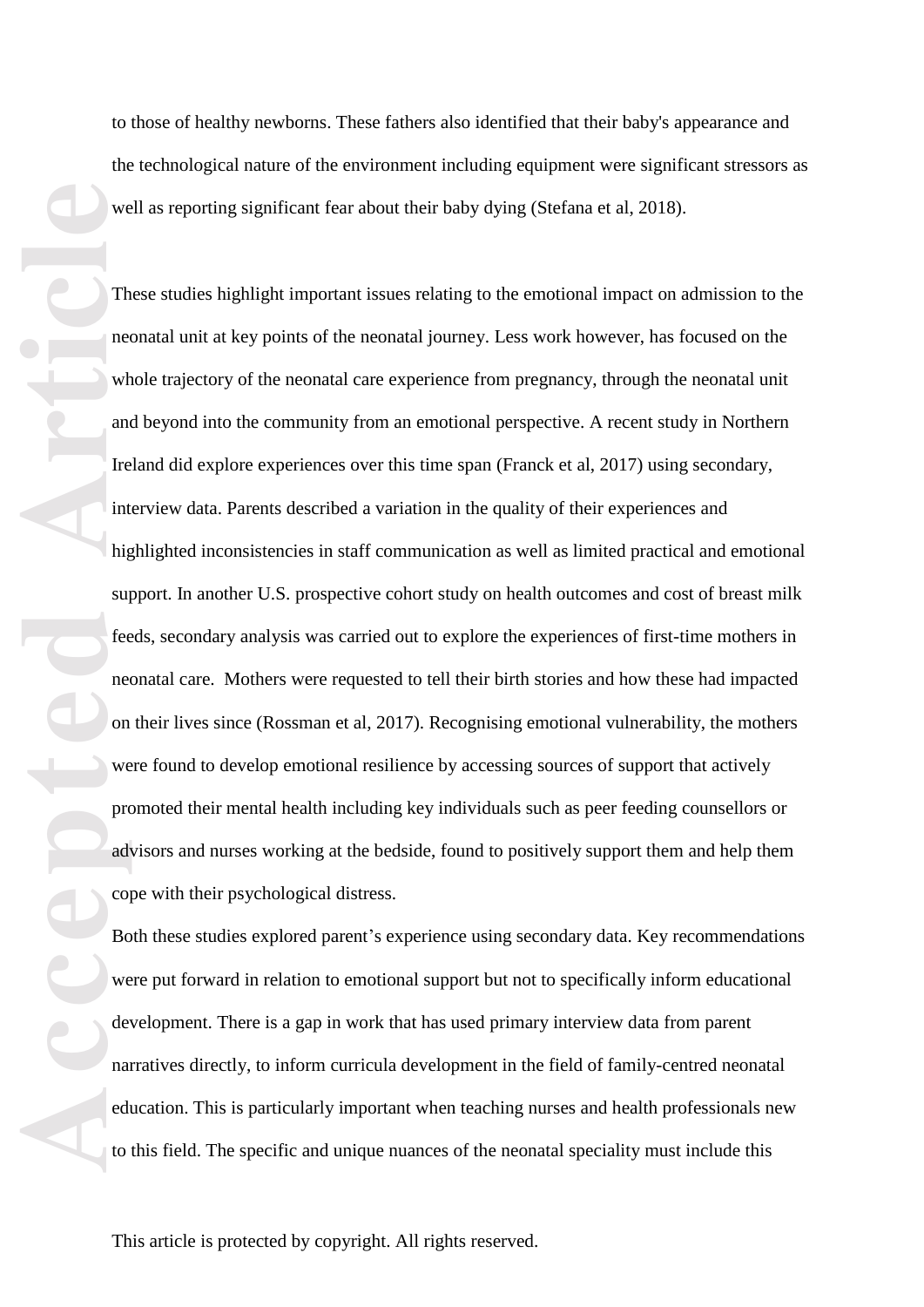inherent emotional perspective; recognising vulnerability of parents and the sense of loss and turmoil at such a sensitive time when expectations suddenly change, and the unfamiliar world of the neonatal unit is imposed upon them.

#### **Methods**

of<br> **Accepted**<br>
Accepted<br>
Article<br>
Article<br>
Article<br>
Article<br>
Article<br>
De<br>
Article<br>
Article<br>
De<br>
Internet<br>
Containt<br>
Containt<br>
Containt<br>
Containt<br>
Containt<br>
Containt<br>
Containt<br>
Containt<br>
Containt<br>
Containt<br>
Containt<br>
Conta Aims: This aim of the study was to gain insight into parent experiences and use their stories to teach students, nurses and health professionals enhancing their understanding of the parent perspective. This study was one component of a larger study that comprised three phases. Firstly, parent narratives were gained from interviews; secondly, the narratives were used to create digital stories and thirdly, their contribution in relation to the enhancement of empathic learning was explored. *This* paper specifically focuses on the first completed phase regarding an appreciation of the parent's emotional experience of having a premature baby through the trajectory of neonatal care. Follow -on work will be the subject of future publication(s) . Appreciation in the context of this paper involves gaining a full awareness or understanding of a situation. In an educational context, this is essential to truly learn about a phenomenon particularly important in this area that explores emotional learning .

Design: The study adopts an interpretive, narrative design. The foundation of narrative inquiry is based on the principle that people comprehend and attribute meaning to their lives through story (Andrews et al, 2008) and is one way to think about and study experience (Clandinin and Connelly, 2000). Indeed, the many approaches to, and definitions of narrative inquiry all involve "storytelling'' in some way. Narrative is regarded as a written, spoken or visual story that can be presented in various formats, serves many purposes, approached in a variety of different interpretive ways (DePoy & Gitlin, 2016) . Narrative inquiry is often used to illustrate individuals' perspectives and give them a voice. Analysis of stories can be a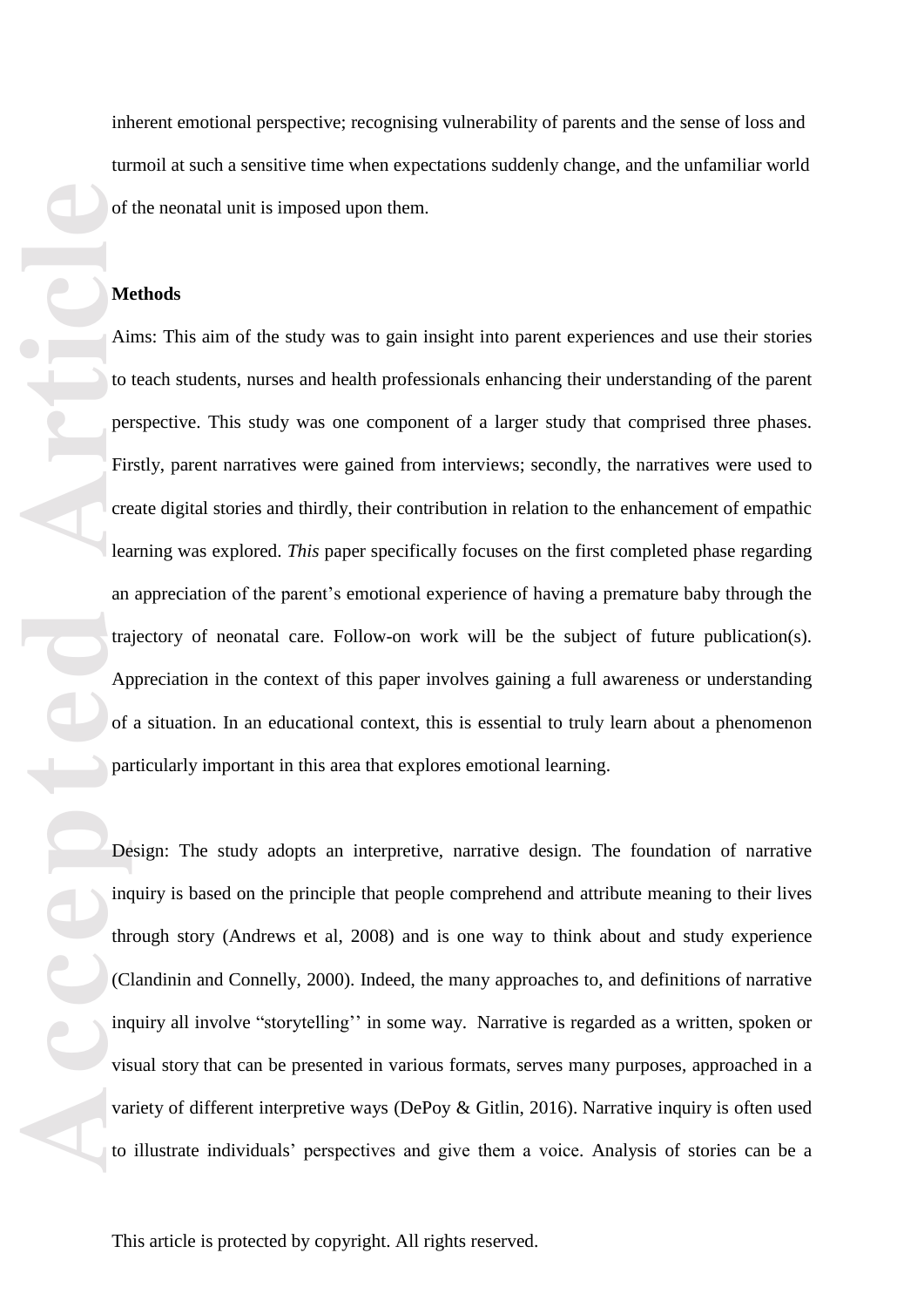unique and in -depth way to gain insight and see the world through the eyes of others (Riley & Hawe, 2005) . This is suited within healthcare and nursing where gaining insight into the reality of patients, or in the context of this study, *parents*, is a valuable and comprehensive means of understanding their experience.

Narrative is congruent with a constructivist theoretical approach to learning. As summarised by Jonassen et al (1999) , learning is an engaging, active process in which the learner obtains and uses information to develop knowledge and meaning is then constructed from it . In other words, learning consists of individuals' constructed meanings. In the case of this study, narrative is the beginning; derived from parents' experiences which is then interpreted to assign meaning, for others to acquire knowledge. Here lies a close relationship between narrative, interpretivism and constructivism. Bruner summarises this in the ''narrative construction of reality'', the name given to his work (Bruner, 1991) in which he articulated how he believes that human beings organise experience and memories of events primarily in narrative form.

**Examed**<br> **Accepted**<br> **Article**<br> **Article**<br> **Accepted**<br> **Accepted**<br> **Accepted**<br> **Accepted**<br> **Accepted**<br> **Accepted**<br> **Accepted**<br> **Accepted**<br> **Accepted**<br> **Accepted**<br> **Accepted**<br> **Accepted**<br> **Accepted**<br> **Accepted**<br> **Accepted** Participants and recruitment: Purposive sampling was employed. This is widely used in qualitative research and is a non -probability sampling method where participants are selected based on certain characteristics of a population and/or study objective. The study set out to recruit parents who had given birth to a premature baby (ies), who had spent a period greater than a week within the neonatal unit and had been discharged hom e , with the aim of gaining a variety of different experiences and unique stories for others to learn from. The inclusion criteria were intentionally broad since being too restrictive would have potentially prevented a varying range of experiences and stories . For the same reason, exclusion criteria were limited to parents whose babies were born after 37 weeks gestation and had spent less than a week in neonatal care.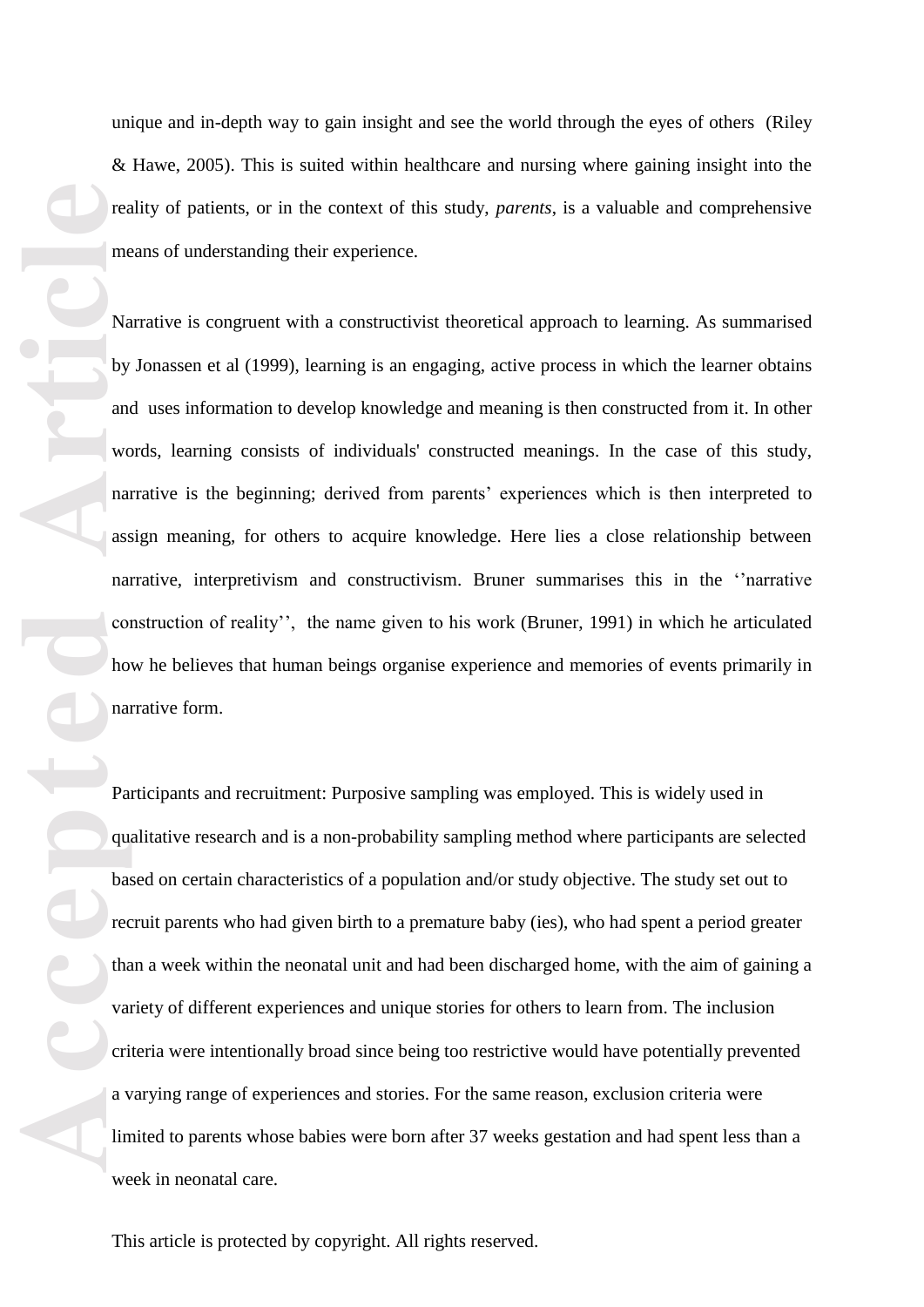In addition, participants were recruited on a volunteer basis through an identified gatekeeper linked to a well-known parent support charity, instrumental in bringing about initial contact between the parents and the researchers. This meant the researchers were not in control of the specific parent characteristics of those volunteering to tell their story, such as age or ethnicity, nor the number who would come forward. Each volunteer was interviewed for their story with the decision made to continue until the researchers agreed that saturation of data had been reached. For this reason, too, a strict time frame within which babies and parents had been discharged home was not set. Subsequently, the parents that volunteered for interview had all been discharged within the last ten years.

**Accepted Articles** <br> **Accepted Articles Constructed Articles Constructed Articles Constructed Articles Constructed Articles Constructed Articles Constructed Articles Constructed Articles Constructed Ar** Overall, twenty-three participants were recruited comprising sixteen mothers, one father and three mother-father pairs, who between them had a total of twenty-seven premature babies. Details of participants are outlined in Table 1 outlining gender, age and ethnicity of the parents along with gestation, birthweight of the baby and whether the pregnancies were singleton or multiple. Previous premature births, deaths and recurrent hospitalisations are also included. No restriction was imposed on who could tell their story between mothers and fathers, as again the aim was to gain both perspectives in the above-mentioned context of offering a variety of different experiences. In the mother-father pairs, both parents contributed to telling their stories.

The twenty interviews were arranged at a convenient time with the twenty-three parents in their own home or an agreed, private location. Written information was given, and consent obtained prior to all the interviews. Originally, the interview schedule was semi-structured including prompts to follow the main, initial question that asked the parents to tell their story throughout pregnancy until the present day. However, it became clear during the initial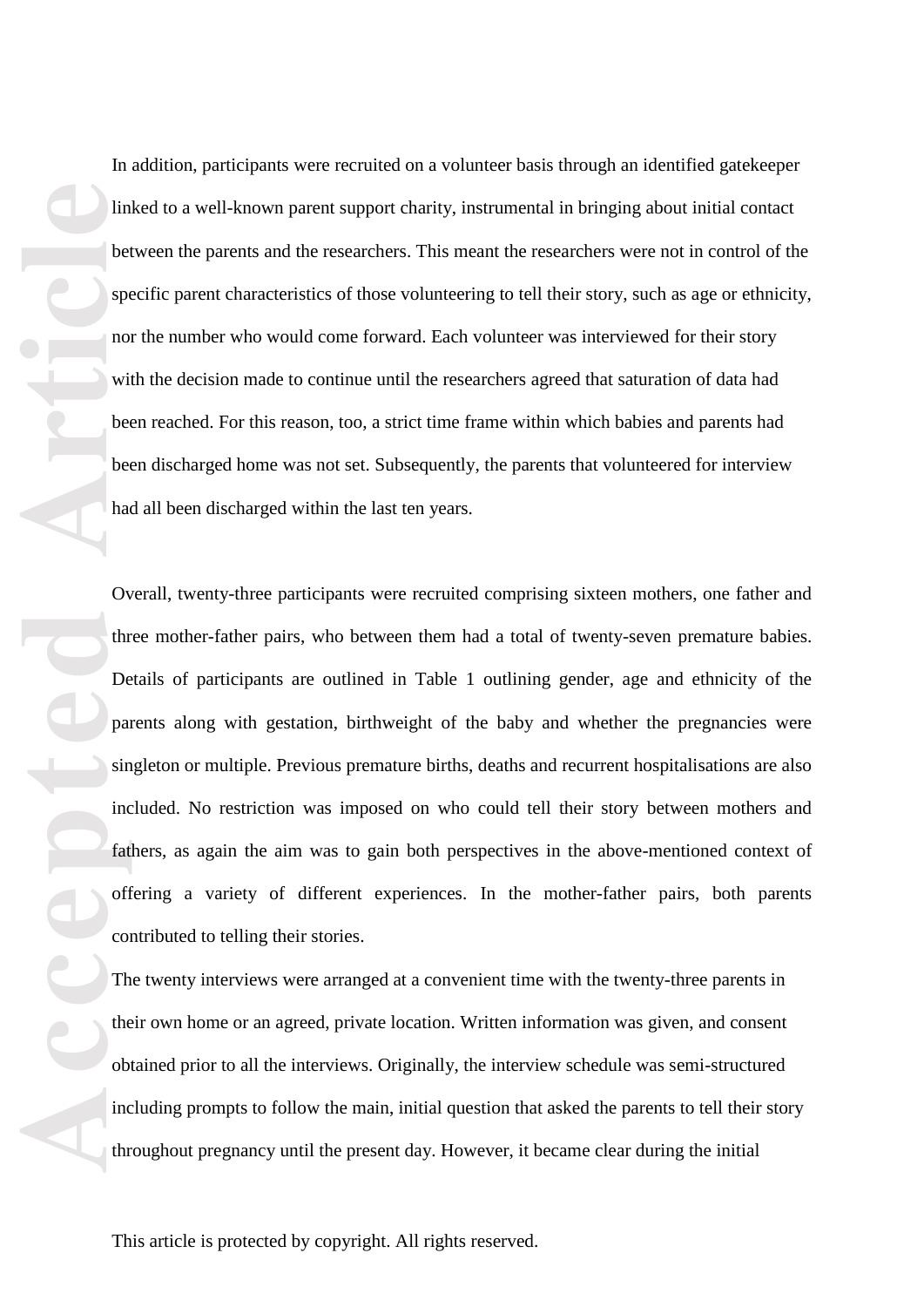abe be <br>
be <br>
(A<br>
you me dis<br>
you me dis<br>
The six The Sc<br>
where the conduct of Article<br>
of Article interviews that prompts were not required and in fact, the interviews became narrative in nature. In the context of health, narrative interviewing is a way to collect participant stories about their health or illness experiences. They do not have a fixed agenda but let the person being interviewed have control over the pace, direction and content of the interview (Anderson & Kirkpatrick, 2016). A 'single question aimed at inducing narrative' (SQUIN; Wengraf, 2009) was devised by the first author to elicit the parent's story. This was:'' *Can you tell me about your experience while you and your baby were on the neonatal unit, taking me through the events and experiences that were important for you, from admission to discharge?* 

The interviews took place over a period of between sixty (minimum) and one hundred and five (maximum) minutes. They were recorded digitally and manually transcribed by the first author to enable her immersion in the data and familiarisation with emerging themes. Transcripts were sent to and verified by the parents themselves.

Ethical approval was granted by the first author's higher education institution (HEI) Social Sciences, Arts and Humanities Ethics Committee: Protocol number aEDU/PGR/UH/02074, which included assurances that all participant data would be stored securely and confidentially in line with current data protection laws, with any interview data fully anonymised. Informed consent to use interview narrative extracts for teaching purposes was also an essential part of the approval process due to the HIE regulations requiring that sharing of research participant data is undertaken with permission.

Analysis: There were various components to the analysis which was primarily carried out by the first author, with the second and third author s ensuring that they agreed with the methods,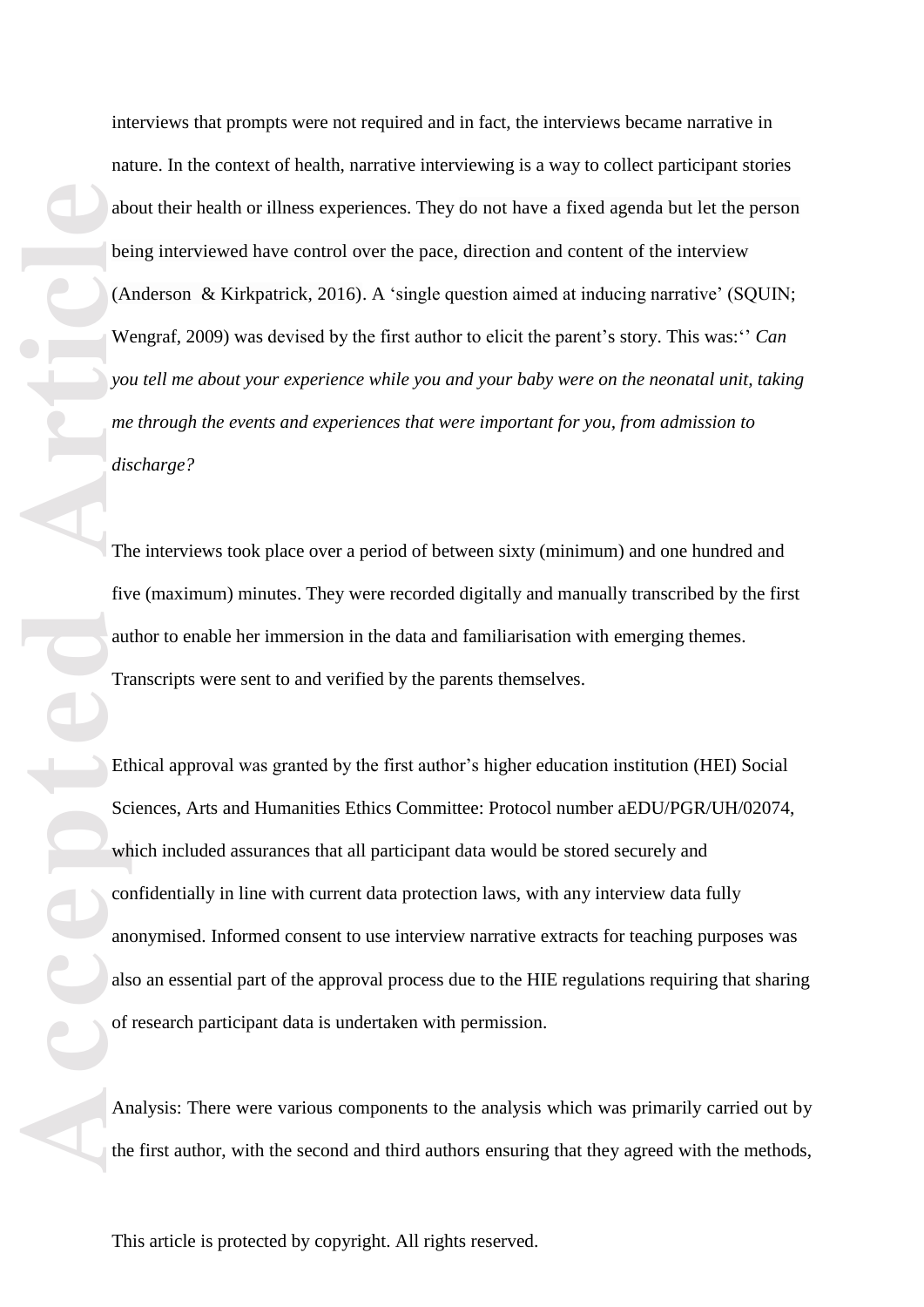reviewing data interpretation throughout the whole study. The researchers liaised regularly at each stage to ensure agreement and further verification of the emerging themes. Firstly, a process of core story creation was undertaken, otherwise known as emplotment. Each interview yielded raw narrative transcripts which were re -configured to create a coherent plot in storied, chronological form. The actual process of core story creation is the subject of a separate published paper (anonymous / blinded ). Secondly, thematic analysis followed the story creation, congruent with the aforementioned work by Rossman et al (2017) where the actual stories from participants were used for the basis of analysis . Thematic analysis is appropriate in the context of the current paper, as the study focus at this stage was with the *content* of said stories; in other words, 'what' was spoken about in relation to experience, rather than 'how' it was told.

**Accepted Articles II Articles III Articles III Articles III Articles III Articles III Articles III Articles III Articles III Articles III Articles III Articles II Articles II Articles II Arti** Thematic analysis of the text -based transcripts was undertaken using the principles of Braun and Clarke's (2014) approach which involves: transcribing, familiarising, reading and re reading the data, identifying initial points of importance and interest, coding them, and sorting codes into the identified themes. Finally, main and sub-themes are assigned and named (Braun & Clarke, 2014). Rationale for the use of this model arises from its clarity and staged approach which enables recurring themes and sub -themes to emerge from the participants' stories . Once identified, NVivo (2012) was used to code the themes and organise the data in a manageable form. All original transcripts and the re -configured version (story) were sent to the parents to verify and confirm these were a true representation of events. The study is compliant with the consolidated criteria for reporting qualitative research (COREQ) (Tong et al, 2007 ) (see Supplementary File 1).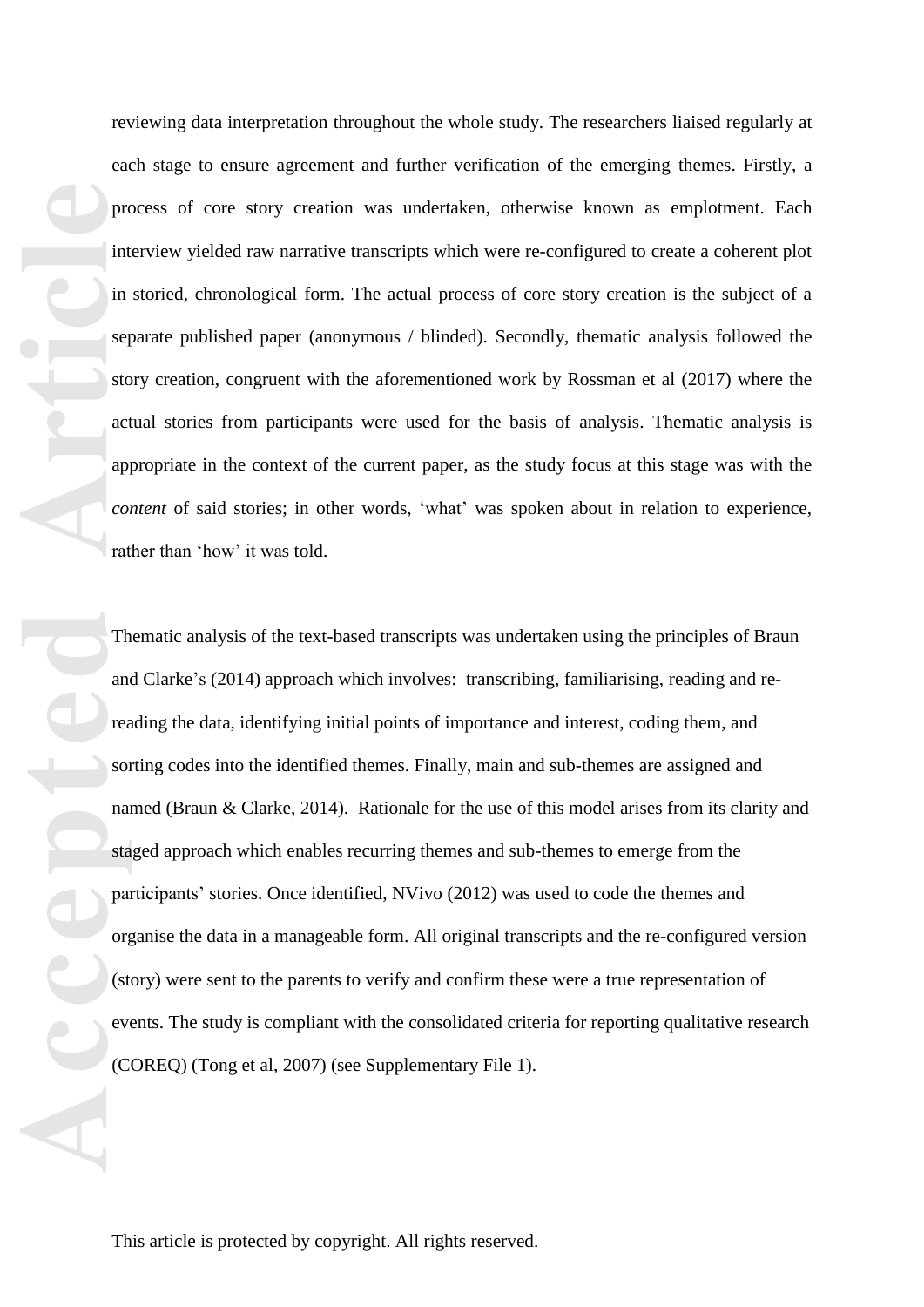## **Result s**

articles and the second of the second the second the second the second the second the second the second the second the second the second the second the second the second the second the second the second the second the seco The analysis of the narratives from the twenty parent interviews revealed themes in six key areas; the emotional experience, the baby, the environment, the staff and transitions through the different phases of neonatal care including going home and the period after discharge. Within these six areas, both negative and positive encounters were reported. In line with this, parent's emotional experience included both 'lows' and highs', the baby was described in terms of 'vulnerability' or 'strength', the environment in terms of 'distress' or 'comfort' and the staff discussed in relation to either actual or potential 'conflicts ' or of them acting as 'support pillars ' to parents. Transitions between the different parts of the neonatal unit and/or between different hospitals were described as either 'regression' or 'progression' including the experience at home which was often thought to be a time of mixed and opposing experiences, with both 'challenges' and 'comforts' identified . In addition, some neutral feelings (i.e. neither positive or negative) were also evident but these did not feature regularly; for example, in three out of the twenty interviews, one parent stated that they were 'not sure how they felt', and another two that they 'felt numb'. However, such expressions of 'numbness' were more associated with the early shock of experiencing premature birth and were said in the context of subsequent negative emotion relating to fear and anxiety in the early adjustment period.

NVivo coding reflected the above -named categories , highlighting both positive and negative experiences for the main themes. Due to infrequency of occurrence, neutral feelings were not included. Table 2 a outlines the sources (interviews) in which the themes arose and the total occurrences across them all. Table 2b outlines a summary of the main themes. Selected quotes were chosen to illustrate the emotional content threaded through the whole dataset. The numbers for each quote refer to the interview number  $(1-20)$ .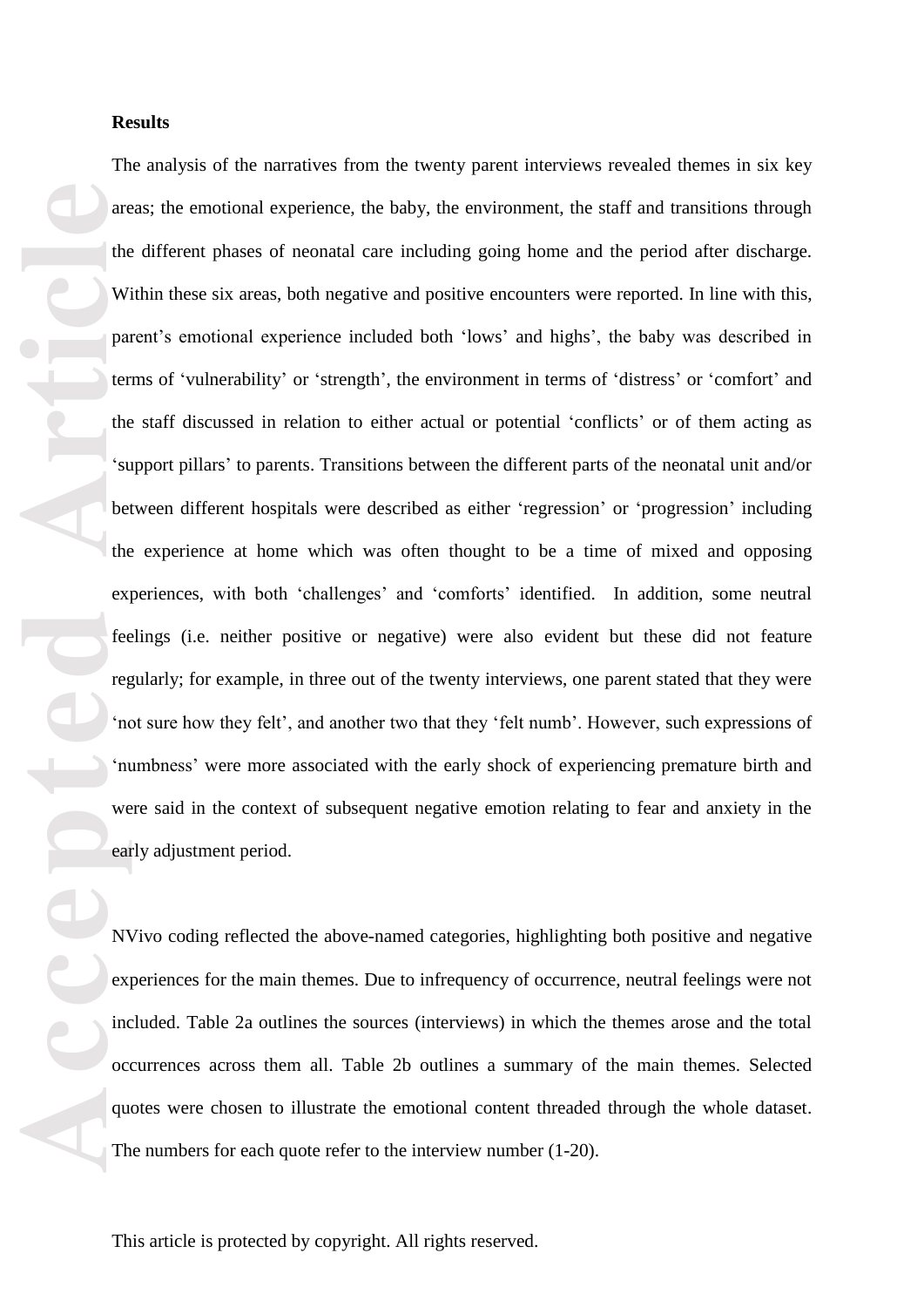Parents' emotional experiences

The well -used term 'emotional roller -coaster ' feature d commonly in the parents' narratives representing the highs and lows of the feelings reported during the neonatal trajectory. Nine parents used the term to describe mixed feeling s associated with this often -tumultuous journey. Frequent words used to describe emotional 'low' points were – overwhelming, scared, terrifying, shock, anxious, difficult, horrendous, uncertainty, fear.

''It was just the uncertainty of it all that was so overwhelming'' (4: mother)

*''I was too scared to even go and see him '' (* 3: mother)

*''Emotionally, we both found it so difficult ' ' (*2: father)

*''It was terrifying… I just thought this was normal. I was too emotional to be of any help….'' (*5: father)

*''I was so depressed ...it was due to being separated from my baby' ' (*1: mother)

**Accepted Articles Contains and the contact of the pair of the pair of the pair of the pair of the pair of the pair of the pair of the pair of the pair of the pair of the pair of the pair of the pair of the pair of the p** The positive emotions or 'highs' were also reported particularly after a certain period of stability and assurance that their baby would be alright. Fourteen parents also reported the emotional benefits of certain strategies namely: psychosocial support from staff, being given information especially around the benefits of skin to skin care, expressing breast milk, feeding and being involved in the care of their own baby .

*'' You just hold your child, there is a chemical reaction that feels like your hearts are sort of close together….it feels so right, it felt just like that ' ' (*1: mother)

*''Developmental care was done there, and this helped me to connect properly with him …that made you feel confident''. (*5: mother)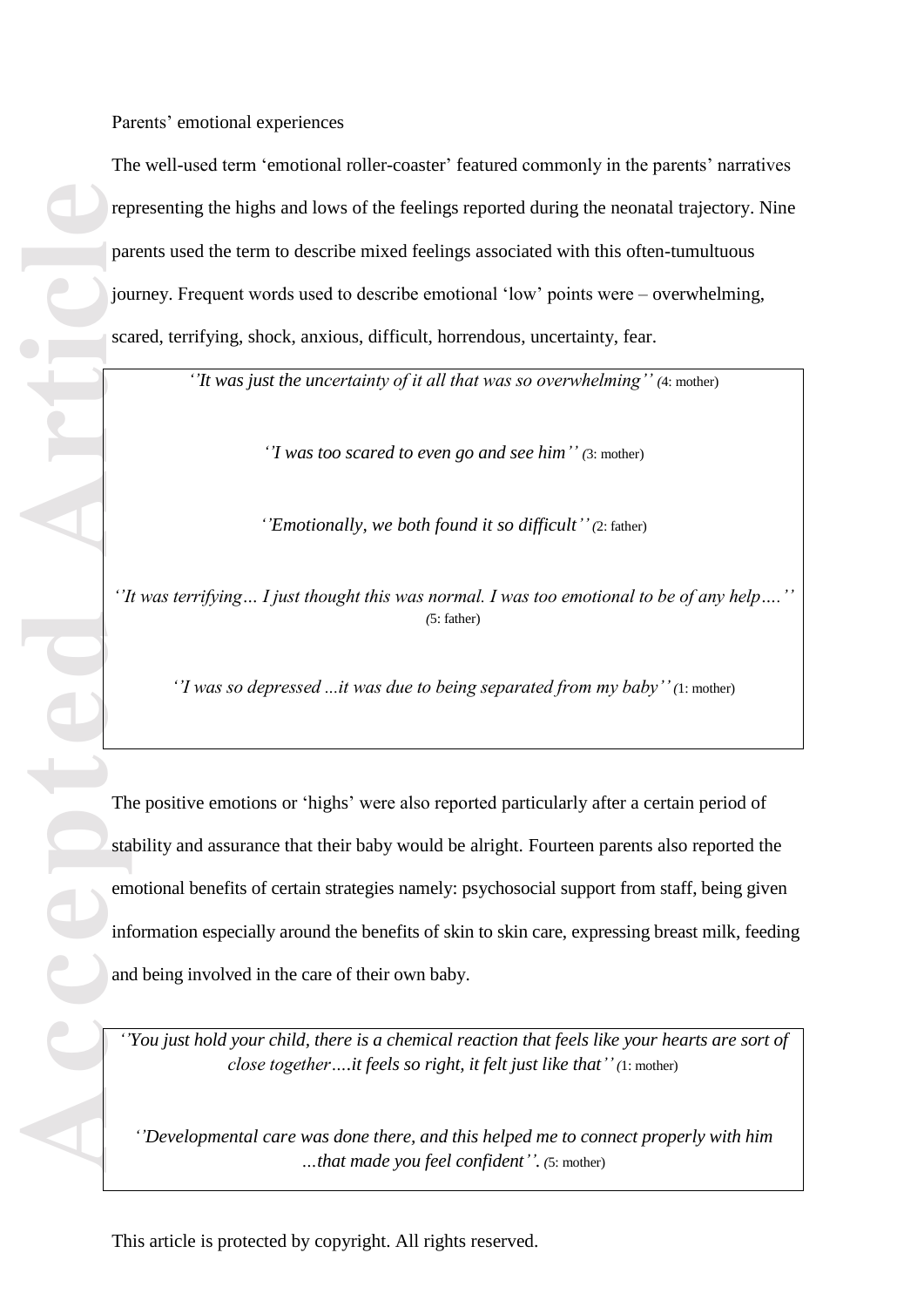*''Skin to skin contact made us feel so much better and more bonded with them''*

*(*11: mother)

**Example 19**<br> **Article**<br> **Article**<br> **Article**<br> **Article**<br> **Article**<br> **Article**<br> **Article**<br> **Article**<br> **Article**<br> **Article**<br> **Article**<br> **Article**<br> **Article**<br> **Article**<br> **Article**<br> **Article**<br> **Article**<br> **Article**<br> **Article**<br> Certain factors were found to influence the emotional experience of parents; for example, time factors, the health status or condition of the baby and previous experience of premature birth (Table 1). As stated in the discussion on recruitment, parent narratives were obtained from a variety of time frames, overall within a period of ten years. A long time-frame could have potentially influenced the ability to recall events and required consideration as a possible confounding factor. Indeed, practice in some areas has changed during this time and would have possibly impacted on the parents' experiences. However, the study was not comparing this issue. Moreover, difficulties with recall was not found to be the case. While the potential for recall bias needed considering, the parents in the study, even those whose children were now older than 5 years old, were able to recount their journey through neonatal care lucidly and freely, often stating that this was a valuable and cathartic process.

However, one striking difference between interviews that took place before five years and those undertaken at eight to ten years was the level of uncertainty expressed about the babies' futures. In the early days, parents expressed a greater level, while after a longer period of time, more was known about the longer-term effects if any, of being born prematurely and receiving neonatal intensive care at an early age. Three parents in the former group, for example, expressed how this uncertainty caused them ongoing stress and anxiety, while two parents in the latter group, expressed a sense of relief that outcomes were more established, which reassured them greatly.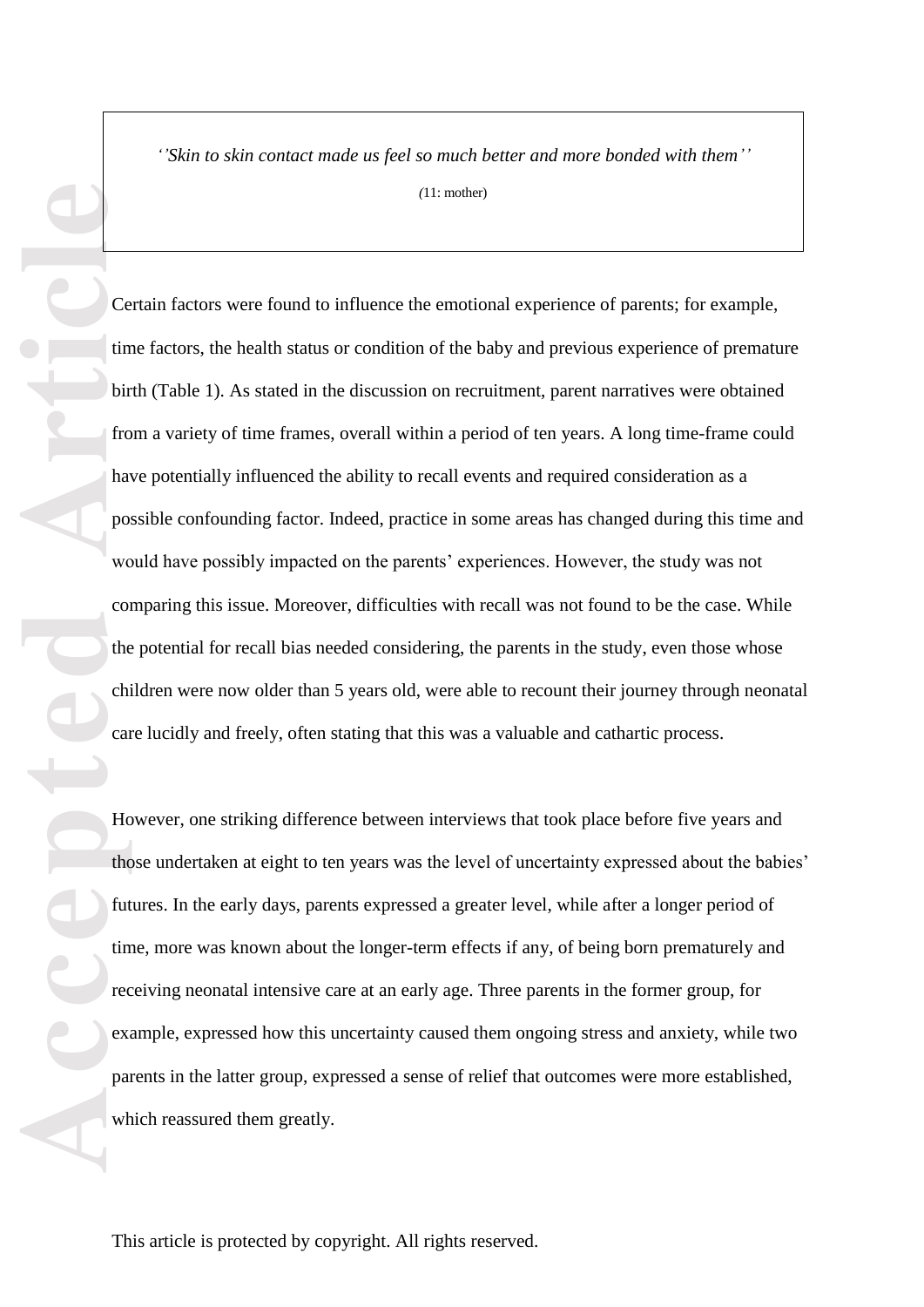**Processed by the contract of the contract of the contract of the contract of the contract of the contract of the contract of the contract of the contract of the contract of the contract of the contract of the contract of** A factor that did appear to influence emotional experience was the health status of the babies. Those born more prematurely and/or had lower birthweights had more significant and recurring health problems continuing after discharge, including oxygen dependent chronic lung disease, feeding problems and gastro -oesophageal reflux often requiring repeated hospitalisations particularly in the first two years. This had occurred in fourteen out of the twenty -seven babies in total and these parents highlighted the emotional toll that this imposed adding to their existing stress of dealing with a vulnerable baby at home. Some parents spoke about their previous or other premature births and the difficulties of having to cope with more than one child with ongoing needs. Three mothers reported feelings of guilt, questioning their ability to have what they called a 'normal' pregnancy. However , two others as well as four of the parents who had other children before their premature birth, reported a development of emotional resilience, having been through the experience before, leading to better coping mechanisms. Hence, previous children whether premature or not, did have an influence on parent's reports of their experience both negative and positive. Two parents had experienced the death of a twin; the mixed emotions of having to deal with bereavement and loss combined with the joy associated with a surviving twin going home was voiced very lucidly, highlighting a combinatio n of emotions is often present in accounts such as these.

No discernible differences were evident in the emotions experienced and reported according to age or gender of the parents or that of the child. It was not possible to make comment on different ethnicities of the parents as the majority were white, Caucasian which shall be referred to again later.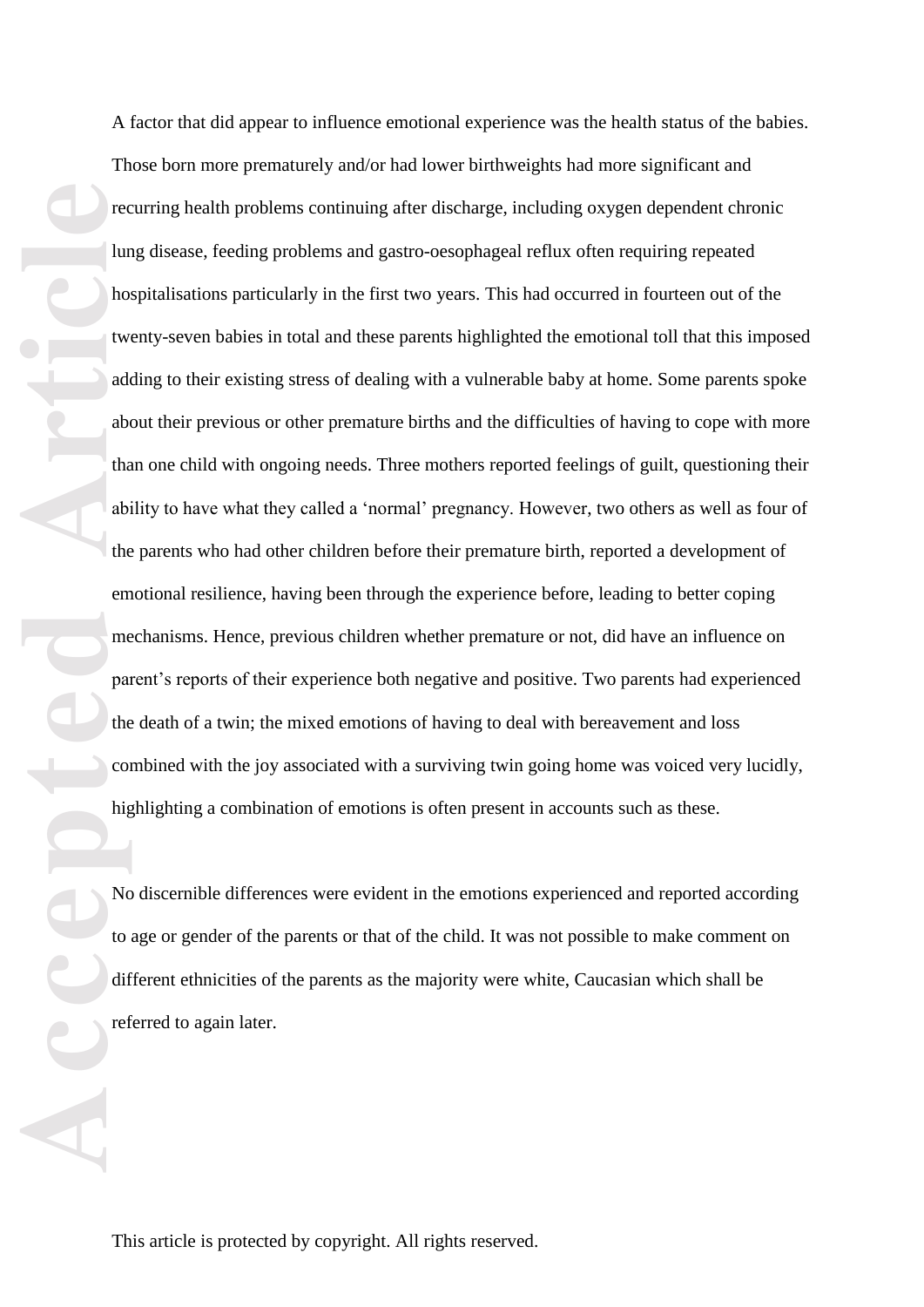**Accepted Accepted Articles Articles Articles Articles Articles Articles Articles Articles Articles Articles Articles Articles Articles Articles Articles Articles Articles Articles A** Vulnerability of their baby was voiced by parents and this was often shocking and hard to assimilate emotionally. Four parents described the appearance of their baby as not looking like a 'real baby', referring to non-human terms such as 'ball', 'tiny little thing' or 'doll' for example. These and two other parents also made links with such feelings and an inability to bond initially. Well over half the parents also reported a fear of touching, harming or infecting their baby due to their size and fragility, again a factor influencing the ability to form emotional attachments .

*''And it was terrifying …... I just had to hope that he would still be alive the next day' ' (*5: father) *.*

*''It felt very strange -; you don't feel that the baby belongs to you and she didn't even look like a real baby ' ' (*7: mother)

*''I had this almost constant feeling of terror that I would somehow damage him'' (*10: mother)

*''he was so fragile, and I was so terrified - I didn't want to get too close ' ' (*6: mother)

*''when he was ventilated that was heart -breaking because it didn't look like him…. I couldn't bond with him ' ' (*8: mother)

However, strengths that came from their babies were also appreciated by parents, particularly after some time on the neonatal unit, when they had seen them 'pull through' against the odds, expressing amazement at this. In addition, the sheer joy expressed by six parents was very evident; while parents remembered such positive feeling s towards their babies during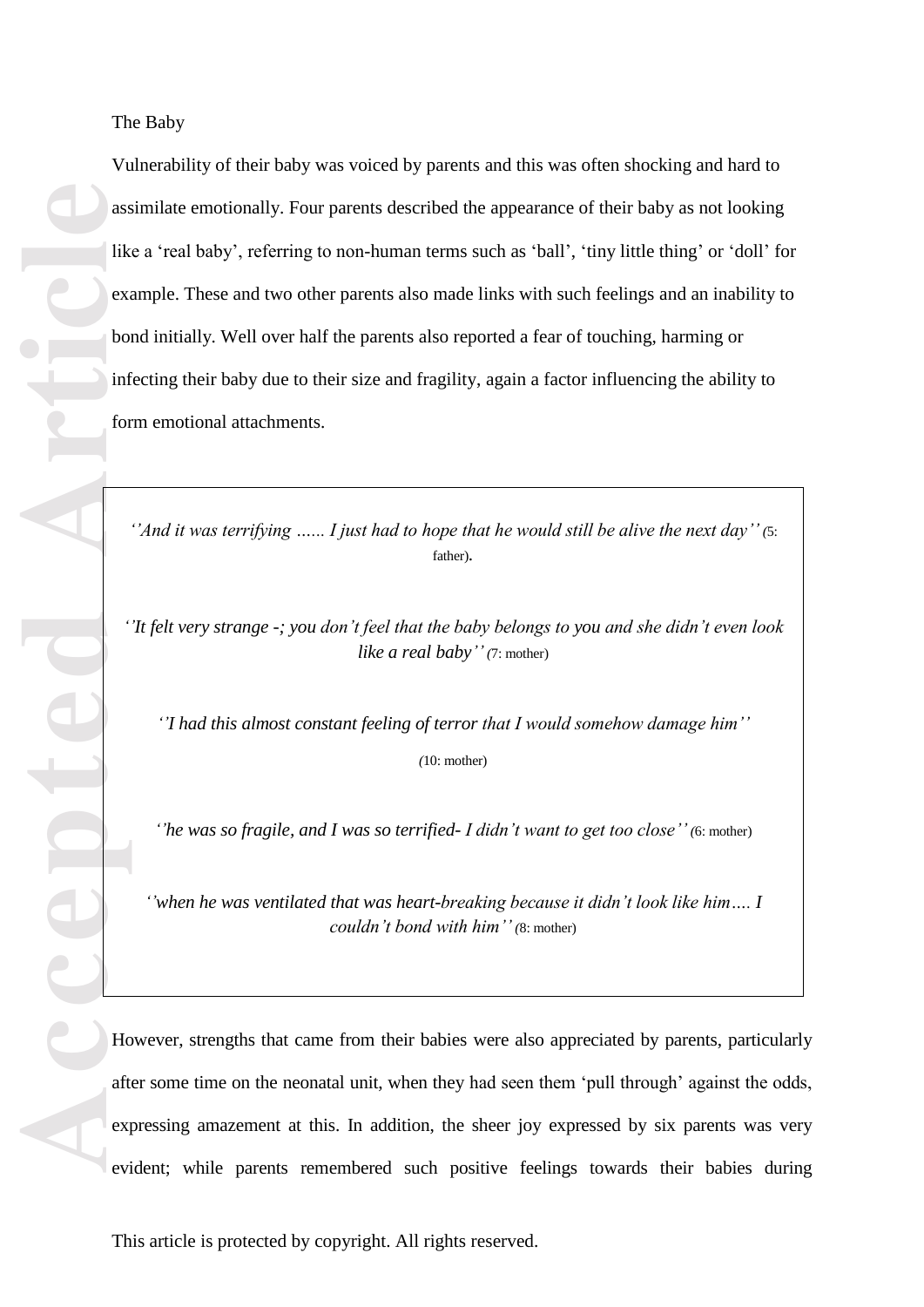interviews, clear in their facial expressions and often becoming emotional during memory recall.

*''They're so fragile that you feel you don't want to hold them but really, they're so robust that you should do this……I was gently stroking his arm and it felt terrific''*

*(*1: mother)

*''And what I find fascinating is that they are so small and vulnerable and then they grow into this…. He is amazing and so strong''. (*10: father)

*''we were just using our fingers to hold onto him and his own hands and fingers… he was so beautiful, and we just fell in love with him' ' (*9: mother)

The Environment

Often the environment was found to be a source of distress, presenting a barrier to being a parent. Isolation and darkness were also apparent, commented on as if this was oppressive and stifling as a place to spend so much time in. Twelve parents made comments to this effect.

*''that was the hardest bit and I remember them pulling the curtain round, but I just remember hearing the babies cry and then I was trying to express , and I just wanted to see my baby''. (*12: mother)

*''I think there is this thing about feeling institutionalised and sometimes a feeling of isolation and feeling quite trapped ' ' (*7: mother)

Conversely, providing an environment that encourages proximity and avoids physical barriers was seen to be a source of comfort as reported by five of the participants. Seven of the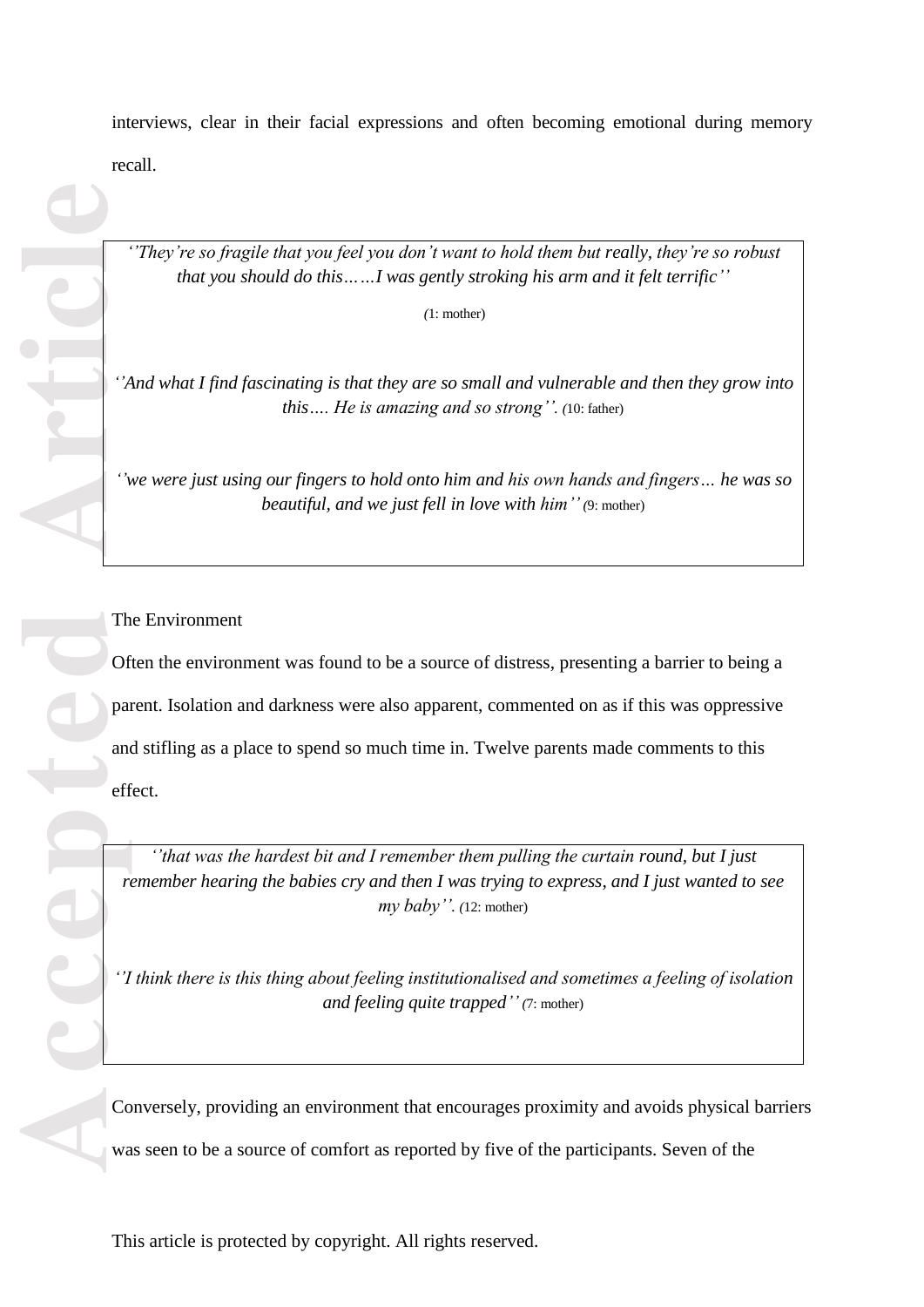parents also expressed how the neonatal unit holds a valued and happy memory for them in relation to the early days of their baby's lives.

*''They put the incubator alongside me and showed me, so I got to see her ….so immediately, I was more bonded with her. Right at the start'' . (*13: mother)

*…''a place where they felt safe and happy and he wrote about the hospital, but I said it was the most wonderful thing I had read, to know that they are his memories, was wonderful'' . (*15: mother)

## The staff

**Accepted Article**<br> **Article**<br> **Article**<br> **Article**<br> **Article**<br> **Article**<br> **Article**<br> **Article**<br> **Article**<br> **Article**<br> **Article**<br> **Article**<br> **Article**<br> **Article**<br> **Article**<br> **Article**<br> **Article** Over half of the parents reported an importance placed on the role of neonatal staff, in relation to the support they imparted throughout their hospital trajectory. One emphasised how this point cannot be underestimated and goes a significant way to reducing emotional distress. Conflicts were noted, commonly about communication issues between staff and parents, or across different units and professionals.

*''I really got to the point when I thought you really have got to listen to parents I just think if someone had explained to us a bit more, we could have been more prepared'' . (*2: father)

*''Staff said different things to us – this was very confusing and unsettling' ' (*14: mother)

However, this was one theme where positive comments about staff far outweighed any negative views. Staff and the part they played in their baby's early life were remembered very fondly and were seen to be 'pillars' of support and strength for parents at difficult times. Great value was placed upon them and their role, particularly so if they worked closely with parents.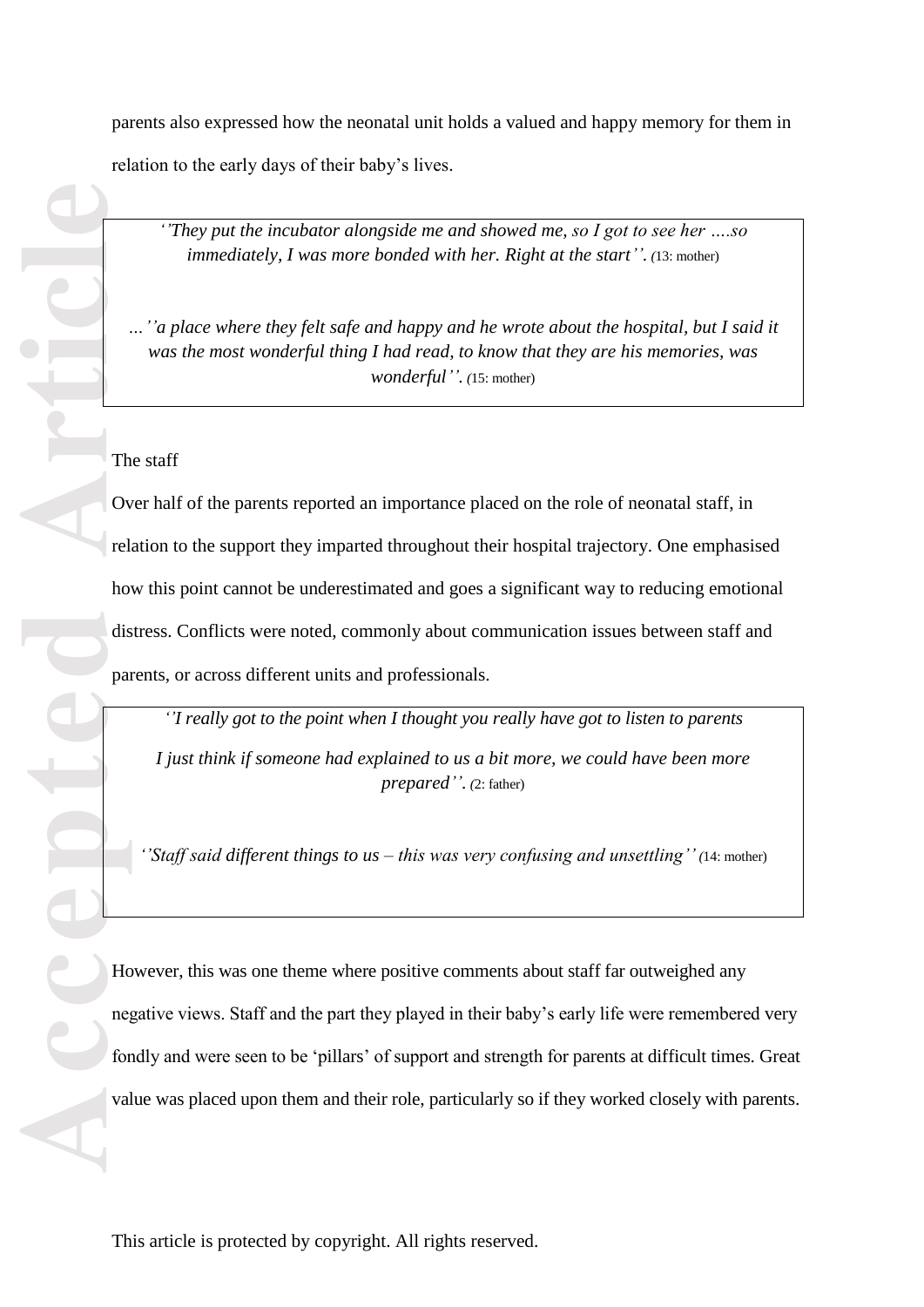*''The neonatal staff gave me all the information I needed, and they were incredibly supportive. We really appreciated how sensitively they gave us information''*

*(*16: mother)

*''You saw the depths of compassion and the human side of people…. you must get to a raw point to see that''.* (19: mother)

*''I came out mentally unscathed I think, due to how we were cared for by the staff... ''*

*(*17: mother)

*''They really saw us as part of his care team and that made an enormous difference to our experience to his outcome as well'' . (*10: father)

**Transitions** 

Accepted<sup>\*</sup>\*\* Thirteen of the parents spoke about the transitions within neonatal care, so common within the whole trajectory. When babies were moved back to higher dependency levels requiring greater input of care, this led to further emotional turmoil and disappointment expressed on a par with regressing backwards as expressed by seven parents.

*'' I was quite emotional when we were moved -it was so different to where we were used to... She struggled a bit and her oxygen when up…. that was hard as she was doing well until then' ' (*18: mother)

*''after 12 weeks of this amazing wonderful support system, we were transferred to another unit. We had to make an appointment to discuss notes, … that freedom; it was all taken away. We had sort of gone backwards'' . (*6: father)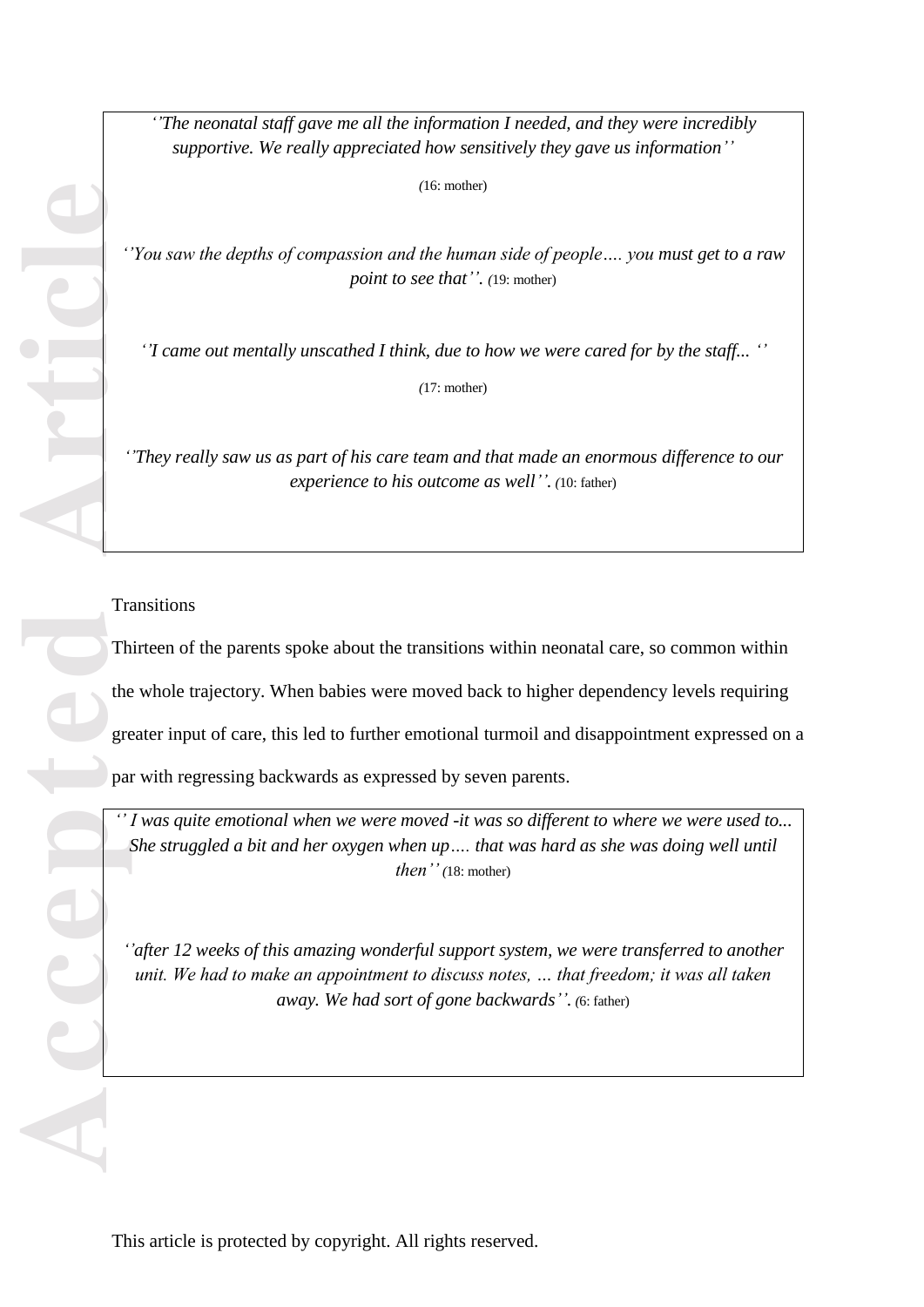Conversely again however, regressions are balanced with progressions when babies improved and moved to areas where bonding and contact could be more readily facilitated and when feelings of hope could then be expressed.

*''We felt like celebrating when he went to special care... our hope returned ' ' (*18: mother)

*''And then he went into a hot cot and then into a normal one. And that made a lot of difference because you could touch him. It felt more like our baby'' . (*20: mother)

## Being at home

Finally, one significant transition is going home, and over half the parents expressed strong emotions about this significant event. Challenges often remained for significant lengths of time and for approximately half of the participants, there were reports of depression, panic attacks or post -traumatic stress disorder at some point during the neonatal trajectory after going home.

*'' When he came home I just wanted him to be back in hospital; I couldn't cope'' . (*8: mother)

*''It was a difficult time for so long''... I had panic attacks' ' (*8: mother)

*''We never left him unattended, if one of us had to leave then we would take it in turns to stay awake and to make sure he was breathing'' . (*10: father)

''None of the other parents understood what we had experienced... mentally heart-breaking *and very difficult' ' (*17: mother)

*''My husband needed to have counselling, sometime after discharge … it all caught up with him ' ' (*19: mother)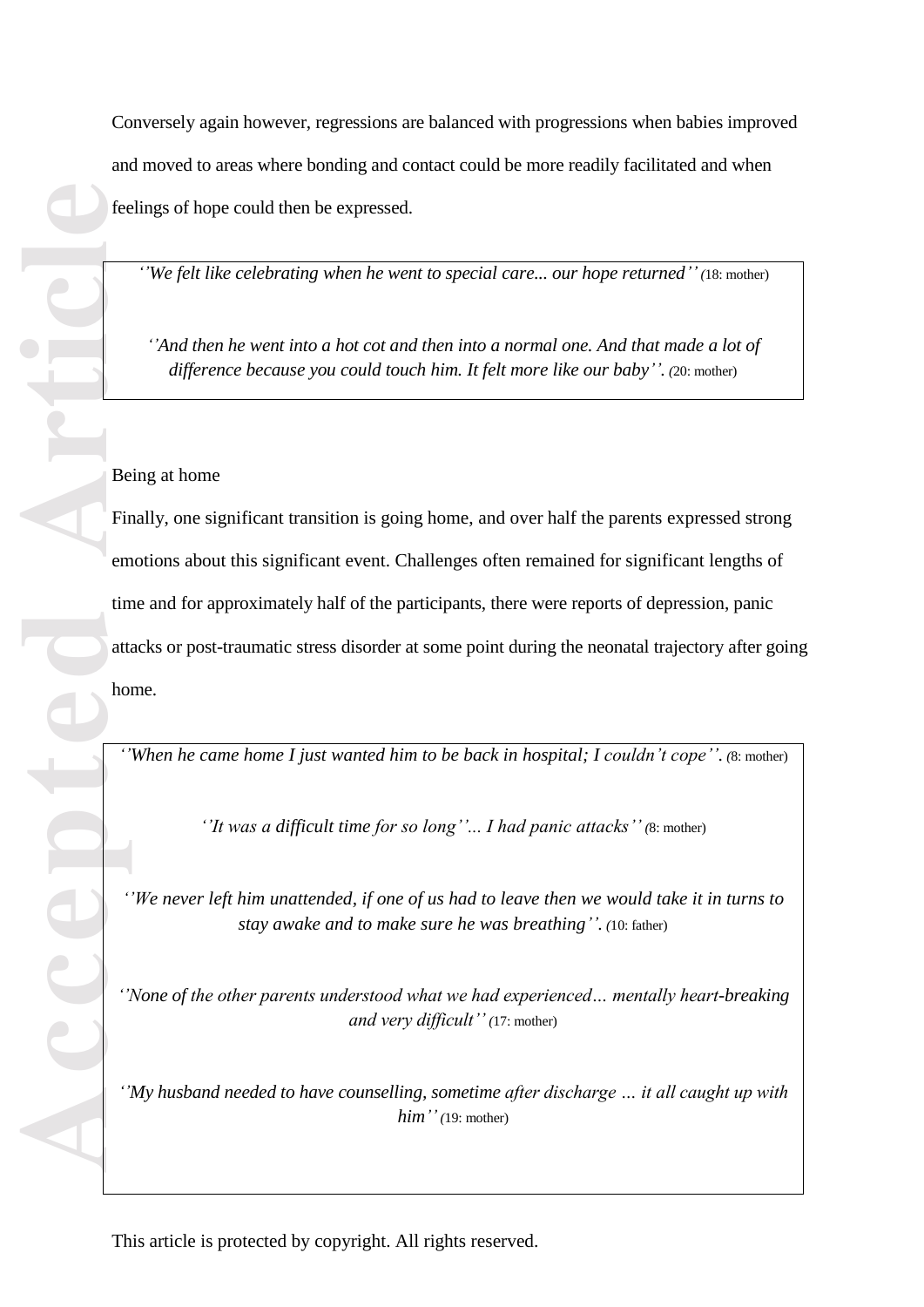Going home, for most of the parents was expressed as a time of moving forwards towards a future as a family, with hopes and plans to be made. There was a realisation in some of what they and their babies had lived through and where they were now, feeling thankful and thinking about the future ahead of them.

*''Going home was terrifying, but going out into the wider world was our future'' (*1: mother)

*''It felt amazing. I wasn't scared at all as I so wanted to be a parent and was the first time I've held him without everybody staring at me''. (*11: mother)

*''Each step was a milestone, a miracle almost; we could look to a future'' ''I think that gave us a bit of hope and we were able to carry on'' (*5: father)

# **Discussion**

It was clear from the volume of data from twenty rich, in-depth interviews all lasting over an hour, the sheer extent of an *emotional* narrative, both negative and positive that was threaded through. These findings concur with other work internationally, where emotional experiences are identified (Turner et al., 2014; Williams et al., 2018). The negative emotional experiences highlighted previously such as distress, worry, anxiety and turmoil, are terms consistent with the aforementioned work from the UK, Sweden and U.S respectively from Crathern (2011), Flacking et al (2012) and Williams et al (2018). However, more positive views around coping and emotional resilience also feature in the literature and cited by some parents in this study; Rossman et al (2017) states this as ''the ability to cope with and/or modify the effects of traumatic events by developing strategies to live a full and meaningful life'' (pg. 435).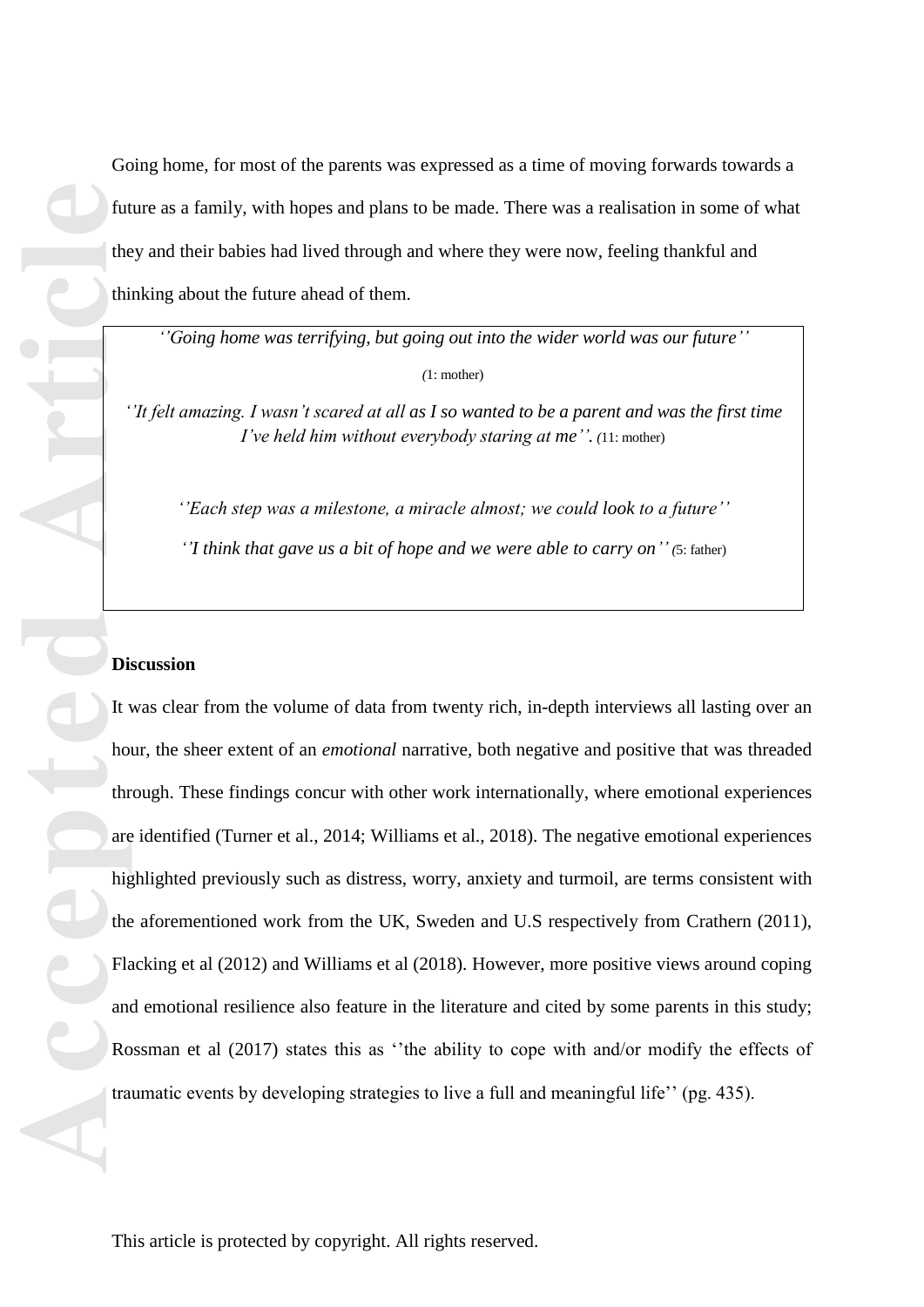We sta<br> **Accepted Article**<br>
Article<br>
Article<br>
Article<br>
Article<br>
Article<br>
Article<br>
Article<br>
Article<br>
Article<br>
Article<br>
Article<br>
Article<br>
Article<br>
Article<br>
Article<br>
Article<br>
Article<br>
Article<br>
Article<br>
Article<br>
Article<br>
Art Parents thoughts about their own baby is congruent with Green et al (2015) who state a premature baby's appearance can challenge ''notions associated with the expectations of what a newborn infant should look like, feel like and behave like'' (pg. 82). In relation to staff, the perceived positive value of their role in the provision of parental support was purported by (2014) and in Trajkovski et al's (2016) work on the necessity for collaborative family centred care. The parents views on the neonatal environment as having a significant impact on their experience were consistent with various authors (Cleveland, 2008; Hall & Brinchmann, 2009; Williams et al., 2018); certainly, providing an environment that encourages proximity and avoids physical barriers was seen to be a source of comfort, in line with the term 'emotional closeness' stated by Flacking et al (2016). For transitions within neonatal care, parents voiced mixed emotions commonplace through the trajectory of neonatal care (Ballantyne et al., 2017) and regarding going home, persistent accounts of emotional stress has been reported in relation to both the very premature (Petty et al, 2018b) and the late premature baby (Premji et al., 2018) .

What this study also adds , is a consideration of the different types of emotions that parents report. Classifying emotions according to whether they are positive or negative is congruent with traditional approach where emotions are categorised dichotomously, as unpleasant or pleasant, activated or deactivated, as explained by An et al (2017). Andries (2011) also outlines four main positive emotions (joy, happiness, gratitude and well -being) and four main negative emotions (anger, fear, envy and jealousy), all of which occurred to some degree through the whole parent data set of this study. However, Al et al (2017) point to this mode of classification being difficult to reconcile with more current views on emotion that do not consider a single continuum from positive to negative arguing that each emotion contains some degree of *both* negativity and positivity. It was deemed fitting therefore, to follow this principle in the current study.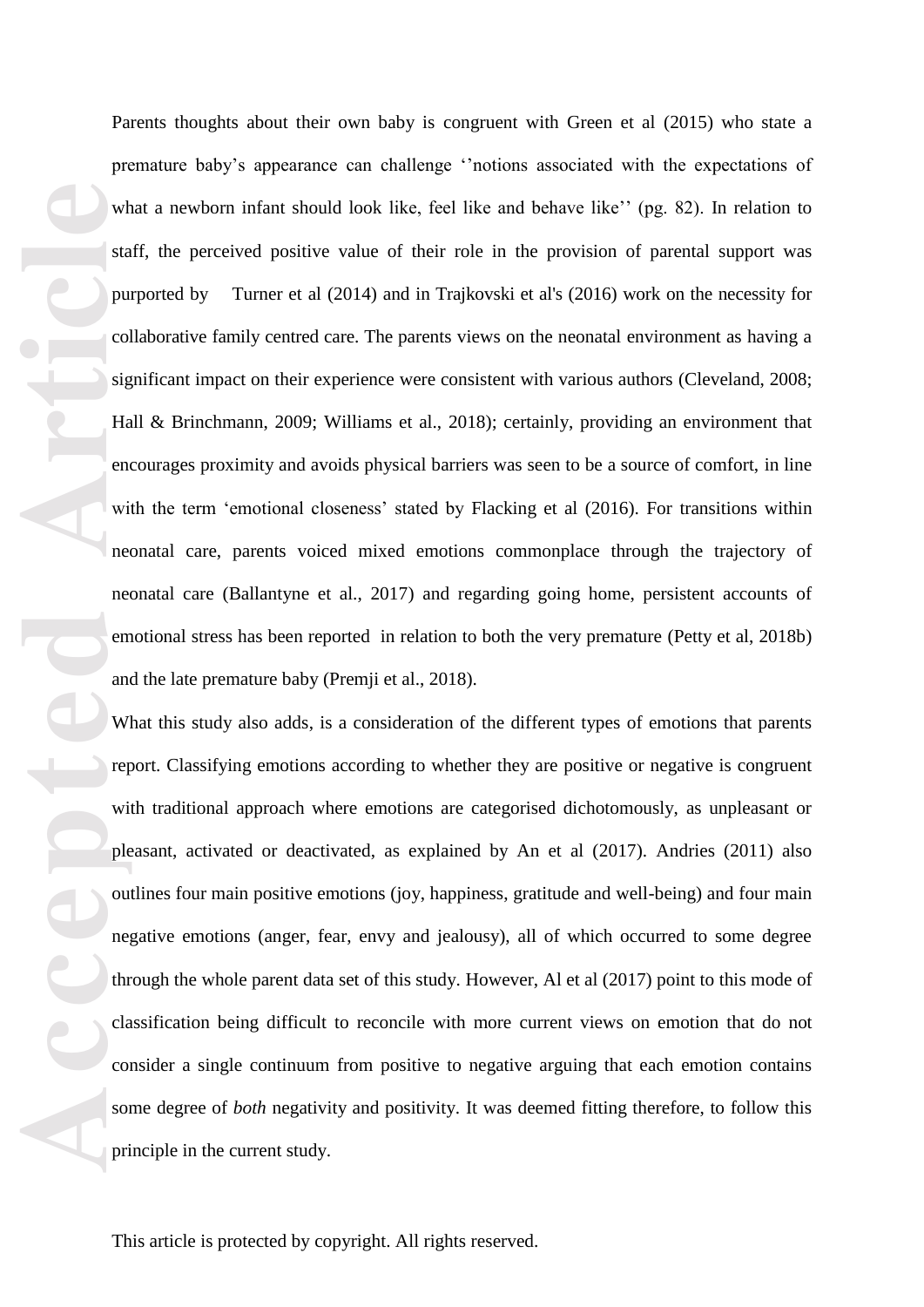Whilst trying to make sense of emotions in the context of comprehending experience, what often makes them negative or positive is the context in which they occur, in this case the neonatal care trajectory. As Nezlek and Kuppens (2008) say, emotions are central components of people's lives, both intrapersonally and interpersonally. Indeed, both positive and negative emotional experiences can have a powerful impact on people's functioning and this was the case in this study. All parents expressed negative emotions to some extent within their narratives, often suggesting they found it hard to cope or that the experience was difficult for them. Conversely, positive emotion was expressed by parents more during periods of progression and hope, when their babies' outcomes were more favourable , difficult periods had passed or when speaking about the love for their baby or gratitude towards staff. Little is documented on *neutral* emotions since these seem to have lesser impact or certainly one that is less obvious within spoken narrative.

**Accepted Accepted Article**<br> **Accepted Article**<br> **Accepted Accepted Accepted Accepted Accepted Accepted Accepted Accepted Accepted Accepted Accepted Accepted Accepted Accepted Accepted A** Addressing positive and negative emotions was deemed important in this study to bring out and balance the reports of experience , since little literature exists on positive experiences to offset more commonly -occurring negative encounters. Indeed, some experience has a negative impact on parents, but much is also positive. In an educational context we can reap benefits from both sides by aiming to improve negative experiences of care or conversely, learning from good practice that are reported positively. This concurs with Janvier et al (2016) who recommends to both clinicians and researchers that they should examine outcomes of neonatal care in relation to "both sides of the story" (page 3). This paper agrees and would extend Janvier's key point to educators too. Franck et al (2017) concurs, presenting both positive and negative parent experiences in their work on parent experience highlighted earlier.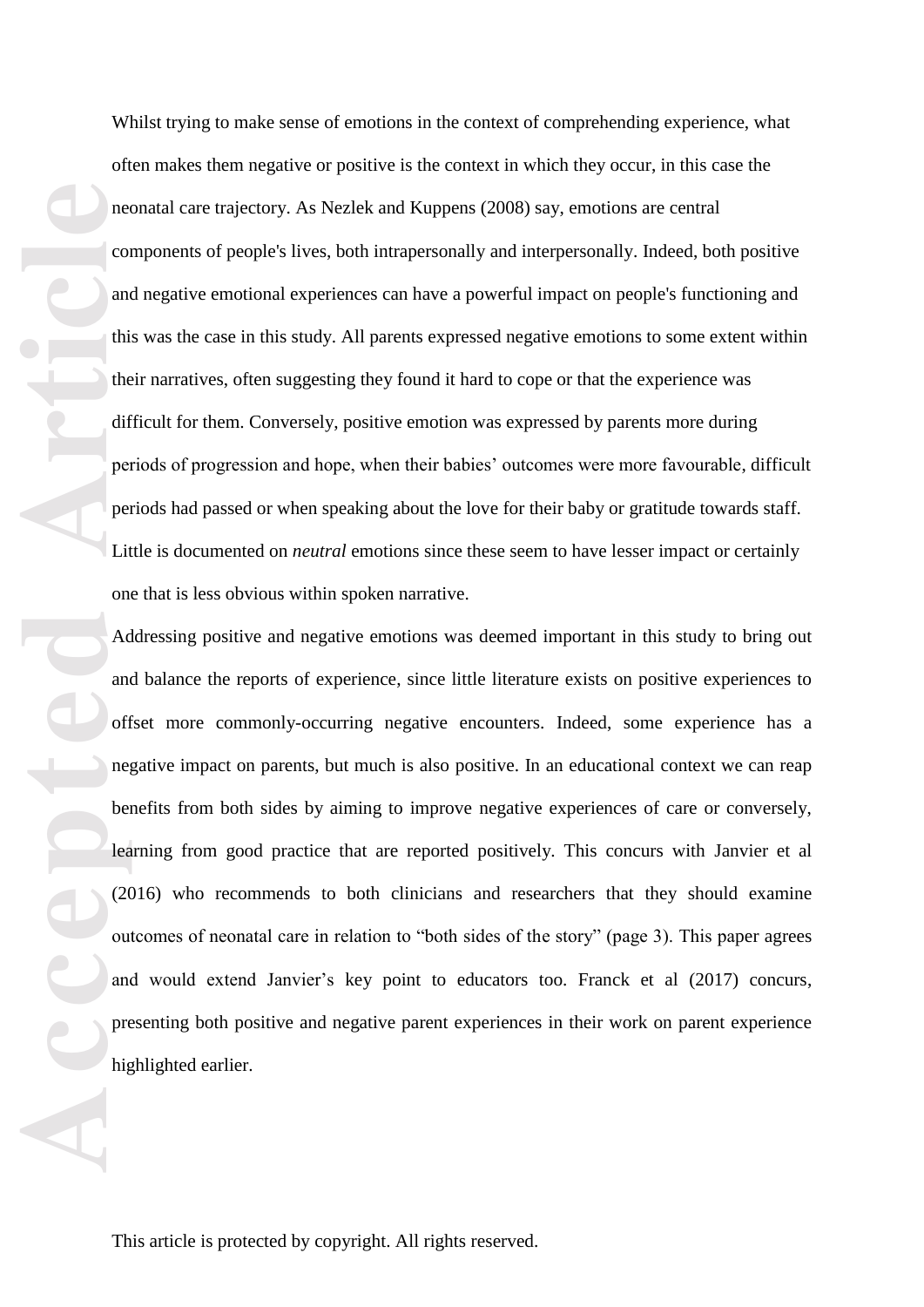A key area in relation to the impact on practice arising from all six themes was that there is an deliver emotional support to both mothers and father. Indeed, parents have denirfied that support to local mothers are dent to deliver emotional support to both mothers and father. Indeed, parents have identified that the support tailored towards the emotional aspects of their experience is essential (Toral - López et al, 2016). In view of the depth of emotion verbalised about their experience and their baby, the first two themes highlighted, it is clearly imperative to minimise parent's feelings of exclusion and increase participation supported by Wigert et al (2006) and to encourage bo nding as early as possible. Enke et al (2017) would agree and propose that health professionals working in neonatal care can enable communication in an empathic way and work to reduce stress in parents in their care, particularly those at greater risk of developing psychosocial issues. The neonatal team could consider creating an environment where parents' emotions are individually supported and their emotional journeys recognised (Flacking et al, 2016). Staff can also be mindful of their valuable and unique role in assisting parents to cope with their emotional challenges .

**Accepted Article** In relation to the staff theme, neonatal units can ensure adequate staffing and education for healthcare staff including how to support emotional needs and facilitate sound communication with parents ensuring there is an optimal physical care environment for families (Wigert et al, 2014). Cleveland (2008) identified four key nursing interventions to help parents in addressing their psychological needs: provision of emotional support, enabling of parent empowerment, ensuring a conducive environment for parents to meet their needs and parent education including the encouragement of parents to practise new skills with guided participation . It is interesting however that since this paper, emotional care continues to be highlighted as an important need. This also provides rationale for integration of this area into staff education programme s and / or resources.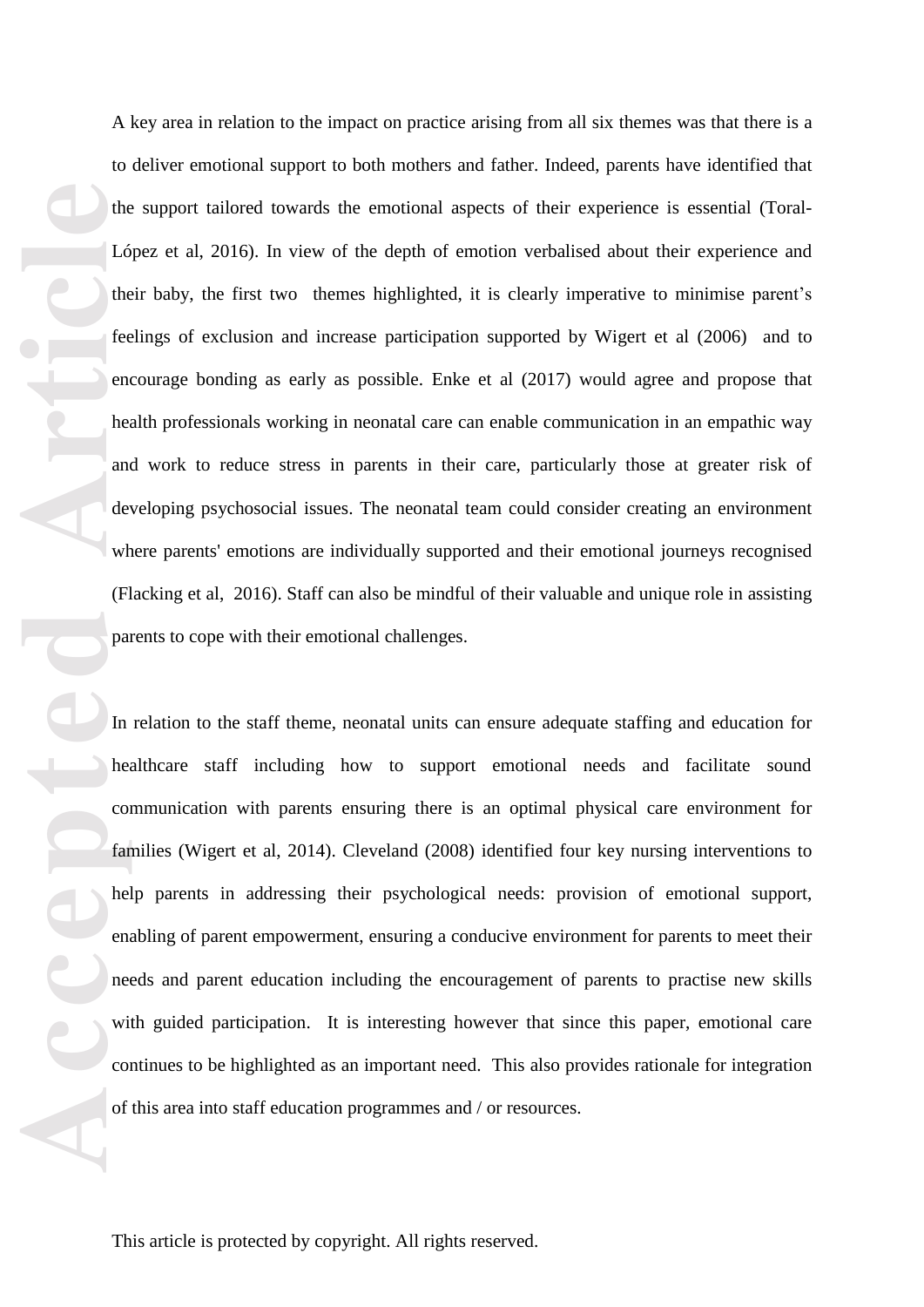expected and the care of the care of the care of the care of the care of the care of the care of the care of the care of the care of the care of the care of the care of the care of the care of the care of the care of the c Therefore, in relation to the first three themes in this studys' findings, there is agreement with Al Maghaireh et al (2016). Certainly, as these authors found, work of this nature that explores parent experience is crucial for staff to develop care strategies that decrease parental stress and support parents when dealing with anxieties and challenges of admission to the neonatal unit. These strategies however can be taught to care providers incorporating the specific approaches known to be effective . Guidance can be offered to learners about how to facilitate family centred care; for example, taking the principles of summarised by Roué et al (2017). These include offering unrestricted parental access without the limits that may be set during shift changes or ward rounds and ensuring psychological support for parents that is directed towards parent education and facilitation of developmental care for the baby, an essential part of early and ongoing supportive intervention.

In addition, learners can be taught about how to provide an optimum environment for parents in relation to the fourth theme of this current paper (Hall & Brinchmann, 2009) that supports their practical and emotional needs. The physical environment can be thought through carefully with comfort and family inclusion in mind , in line with the delivery of safe, clinical care of the baby. This can happen in conjunction with staff education on the importance of communication and empathic care (Williams et al., 2018) emphasising how all these areas link together to facilitate ongoing emotional care.

The significance of transition experiences can also be included in any staff teaching, in relation to the fifth and sixth of the themes . Parents encounter many transitions following the birth and admission of their baby to neonatal care. These include different aspects of hospitalisation and various transfers between dependency levels and healthcare settings, all occurring during the period of transitioning to the parent role. Such transitions can clearly pose a challenge to parents who are already feeling vulnerable and stressed. Raising staff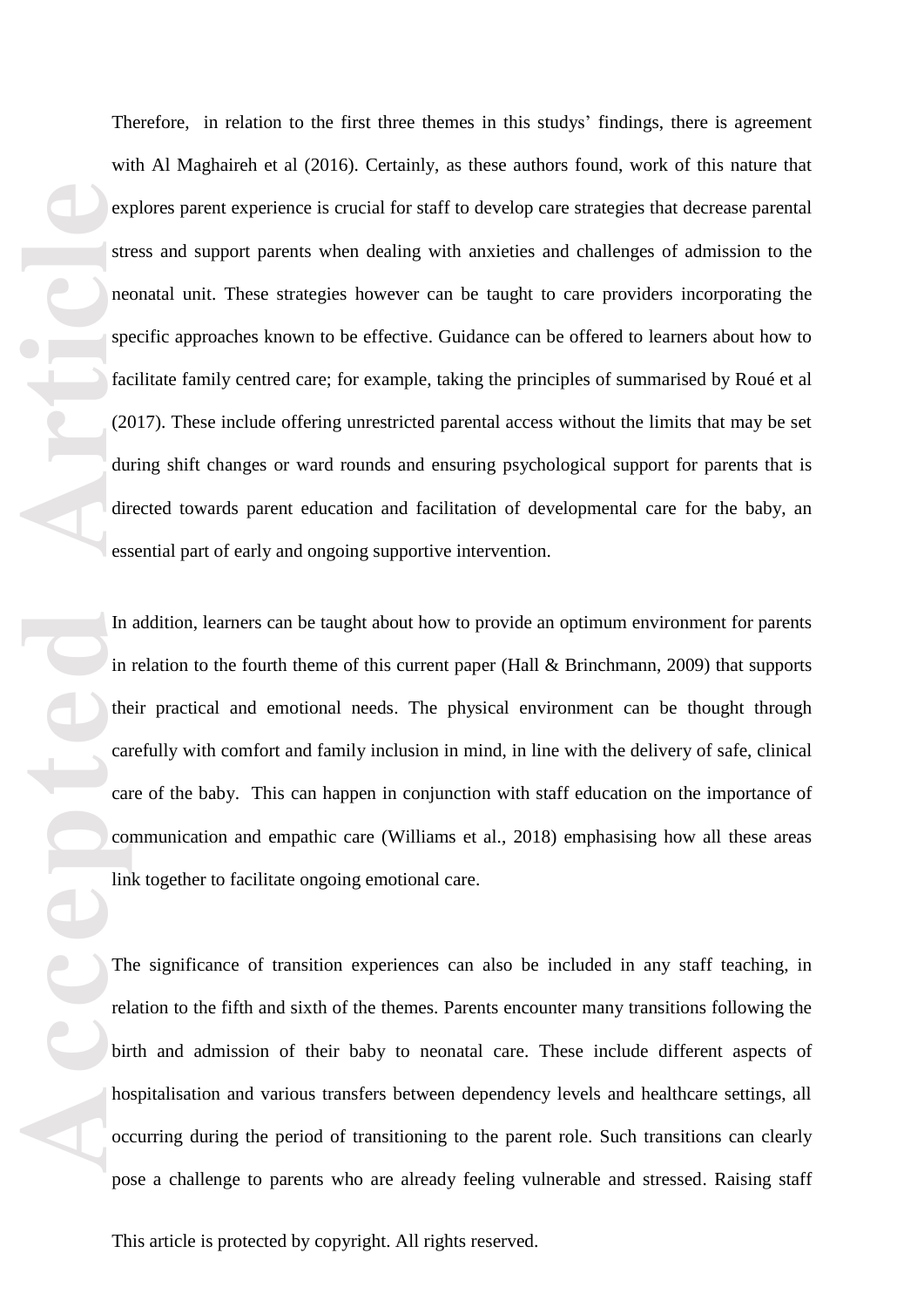awareness of these significant moments in the parent's journey is required so that they can focus on opportunities to improve parents' early transition experiences. As Ballantyne et al (2017) acknowledge, this include s ensuring staff- parent engagement, communication, information -sharing and decision -making is shared between both parties, continuing t hrough the whole ''illness -health trajectory'' (pg. 783 ). In addition, these authors highlight the importance of a focus on early transition strategies to nurture parent confidence, competence in the parenting role and ongoing closeness to their babies.

accepted and the care of the care of the care of the care of the care of the care of the care of the care of the care of the care of the care of the care of the care of the care of the care of the care of the care of the c Finally to summarise, health professionals can learn from parents themselves in regard to what is needed to support them. Franck et al (2017) explain how parents felt that a familycentred approach was important at all phases of their healthcare journey, concurring with the findings of this study . Most parents felt that they would like to be actively included in both the decision making and the clinical care of their babies from an early stage. They also felt care is better if it is individuali sed and focused on the needs of the family rather than the health system, congruent with the person -centred philosophy outlined at the start . This family -centred principle can be applied globally; even with the vastly different resources and care facilities across the world, it can be argue d that the impact of premature birth, resultant neonatal care and emotional needs of parents are of equal importance. A global definition of family care within the context of 'person-centeredness' is referred to by Stewart (2001) as care that *knows no boundaries* and can be applied to the care of neonates and parents anywhere in the world.

Before finally discussing the implications for practice of the findings, the limitations of the study need acknowledging . The study employed an interpretivist paradigm. Various disadvantages can be associated with this approach, relating to the subjective nature of the data collected and the meanings taken from it. Data generated in interpretivist can be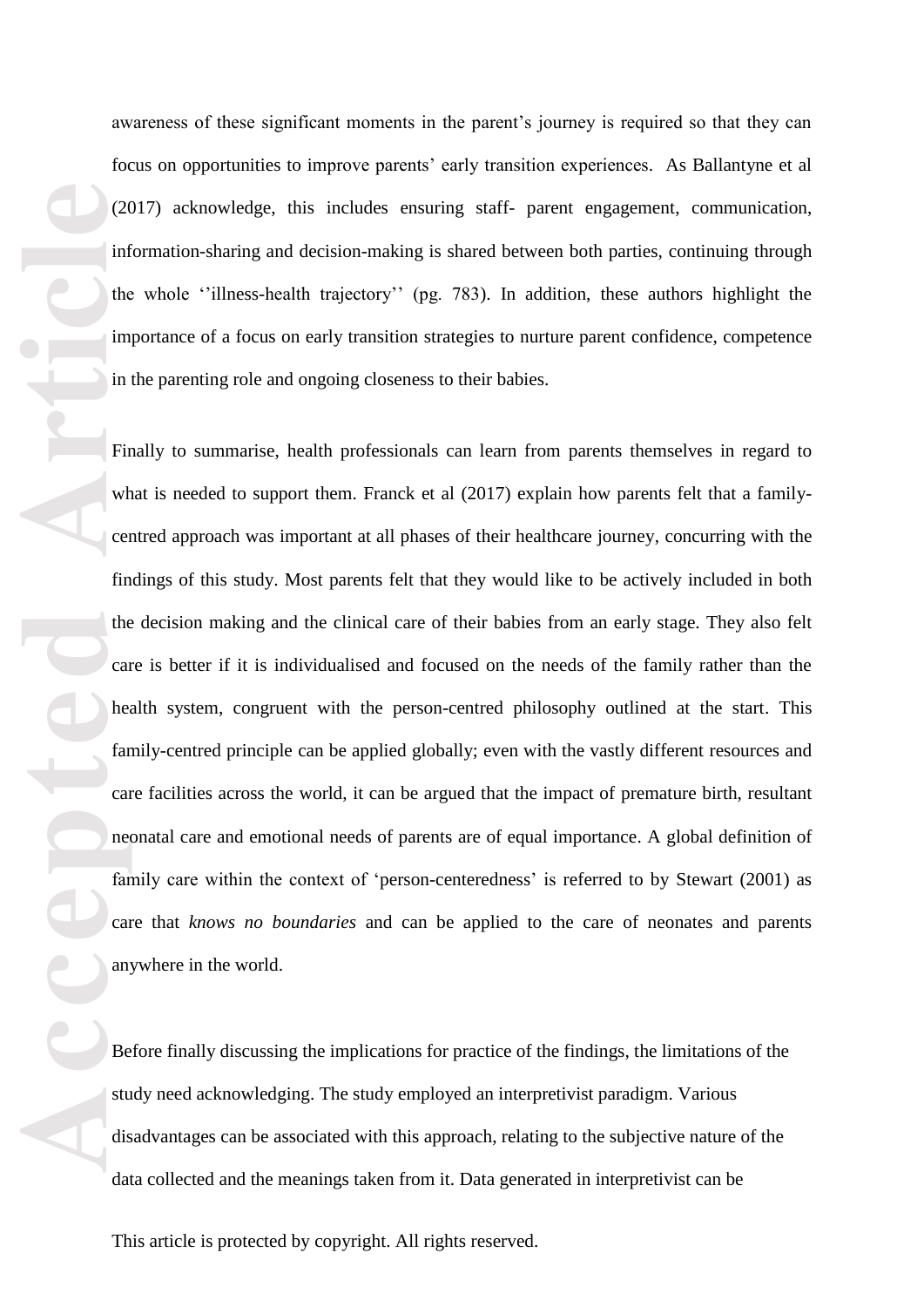influenced by personal viewpoint and values. Some may question if there is bias on the part of the researcher and critics suggest that reliability and representativeness of data is undermined to a certain extent. However, referring the original interview transcripts back to the parents themselves was undertaken to verify the interpretations of their narratives and to contribute to strategies to ensure the 'trustworthiness' of the findings (Noble and Smith, 2015). Besides, data from qualitative work of this nature does *not* set out to generalise as it does for quantitative research. Instead, it is concerned with transferability. In other words, qualitative research of this nature is concerned with personal experience and understanding individual reality which *may* be transferable to other similar individuals and situations. Additionally, researcher reflexivity: a necessary process in qualitative research to ensure transparency in matters of recruitment and data analysis, was applied and reported in a previous paper (anonymous/ blinded).

accepted and pair and pair and pair and pair and pair and pair and pair and pair and pair and pair and pair and pair and pair and pair and pair and pair and pair and pair and pair and pair and pair and pair and pair and pa Another issue to consider is the nature of recruitment; while this was not difficult in that parents were forthcoming, the ability to control who came forward was limited due to the sampling by volunteer basis. For example, most participants were mothers of Caucasian ethnicity. This type of recruitment can limit the spread and range of respondents required (Barbour, 2001) across gender and ethnic groups. Therefore, the participants were not representative of a range of different backgrounds. Further investigation of the perspectives of parents that incorporates more fathers and participants from a more diverse range of ethic and cultural backgrounds would be useful to make the stories reflective of a wider range of parents who have premature babies.<br>The broad time-frame at which interviews were undertaken could have potentially influenced

the reported feelings associated with events. As rationalised earlier, the absence of strict inclusion and exclusion criteria was due to the volunteer nature of recruitment and the aim of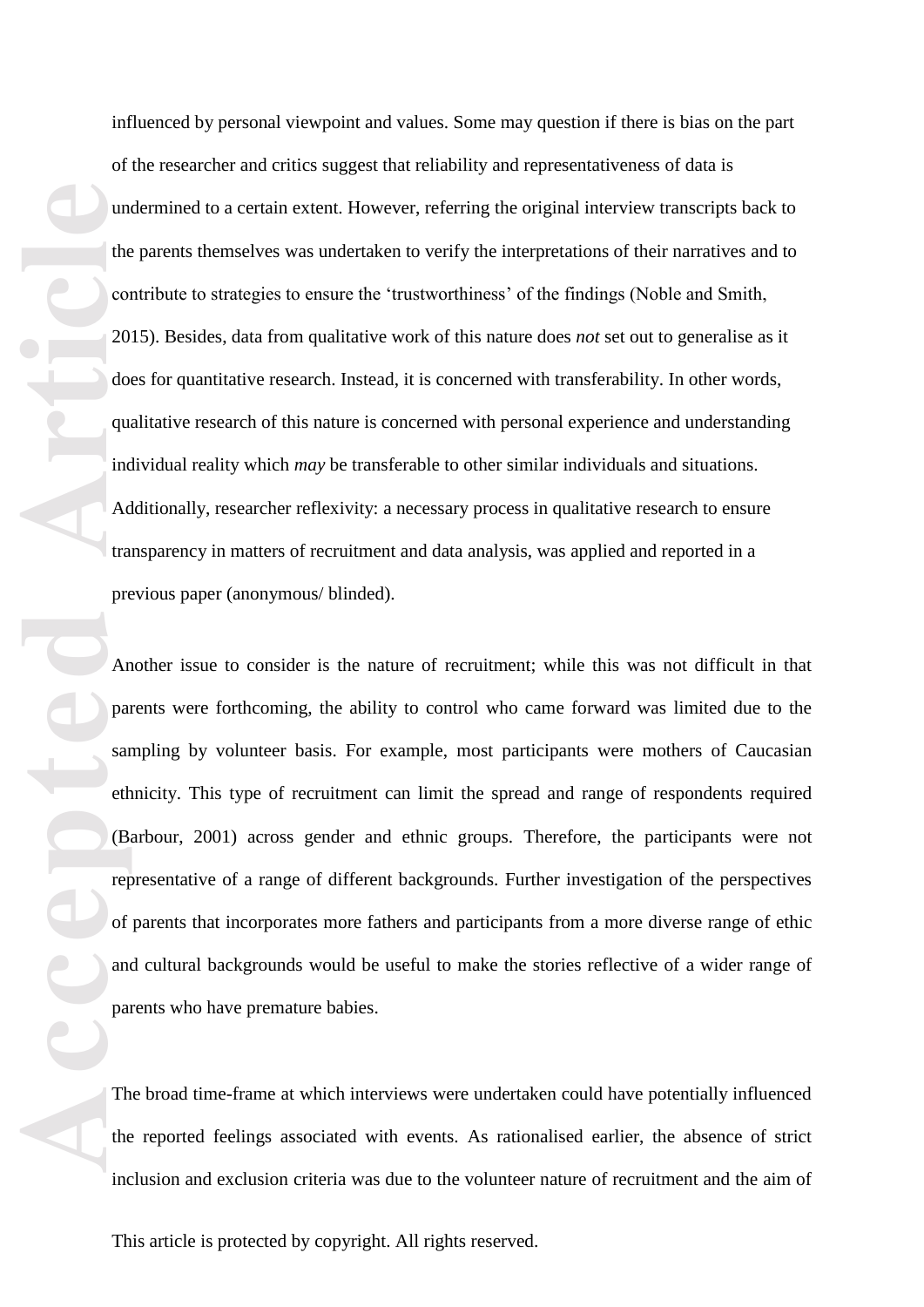dis Address dis Address dis Address dis Address dis Address discourse to the pay pay air can pay end the Re Im from store, when im the Re Im from store, when  $\mathbf{R}$  and  $\mathbf{R}$  and  $\mathbf{R}$  and  $\mathbf{R}$  and  $\mathbf{R}$  and

obtaining a variety of stories. If criteria were too narrow, this would have limited the opportunity to gain a range of different stories to learn from. Time span between events is discussed by Hutchinson et al (2012) who propose that this is an element of transition. Admittance to, discharge from the neonatal unit and age at the time of interview are examples of transitions over time. What occurs during this time is important as these experiences are unique to each parent. Whether or not this time period is one or ten years does not detract from each story having something to offer for learning in it's own right.

#### **Conclusion**

This paper reported on a study highlighting the rich and compelling emotional experiences of parents. Understanding the emotional experience of having a premature baby from the parent's perspective can be used to educate health professionals in neonatal care, in turn aiming to contribute to enhanced empathic learning. Students and health professionals alike can learn what is important in the delivery of empathic, family -centred care placing parents and their needs as an integral component. Educators can use stories and key messages from parents as a core component of a narrative curricula on a global platform to contribute to enhanced empathic learning for anyone across the world caring for vulnerable neonates and their families.

# **Relevance to clinical practice**

Importantly in the context of education, students, nurses and health professionals can learn from the emotional experience of others, in this case parents. Emotions elicited through stories can provide opportunities for parents to contribute to knowledge by recounting their experiences of difficult times (Petty, 2017 ). The emotional responses of parents in this study imparted knowledge about an affective type of experience, so vitally important to this study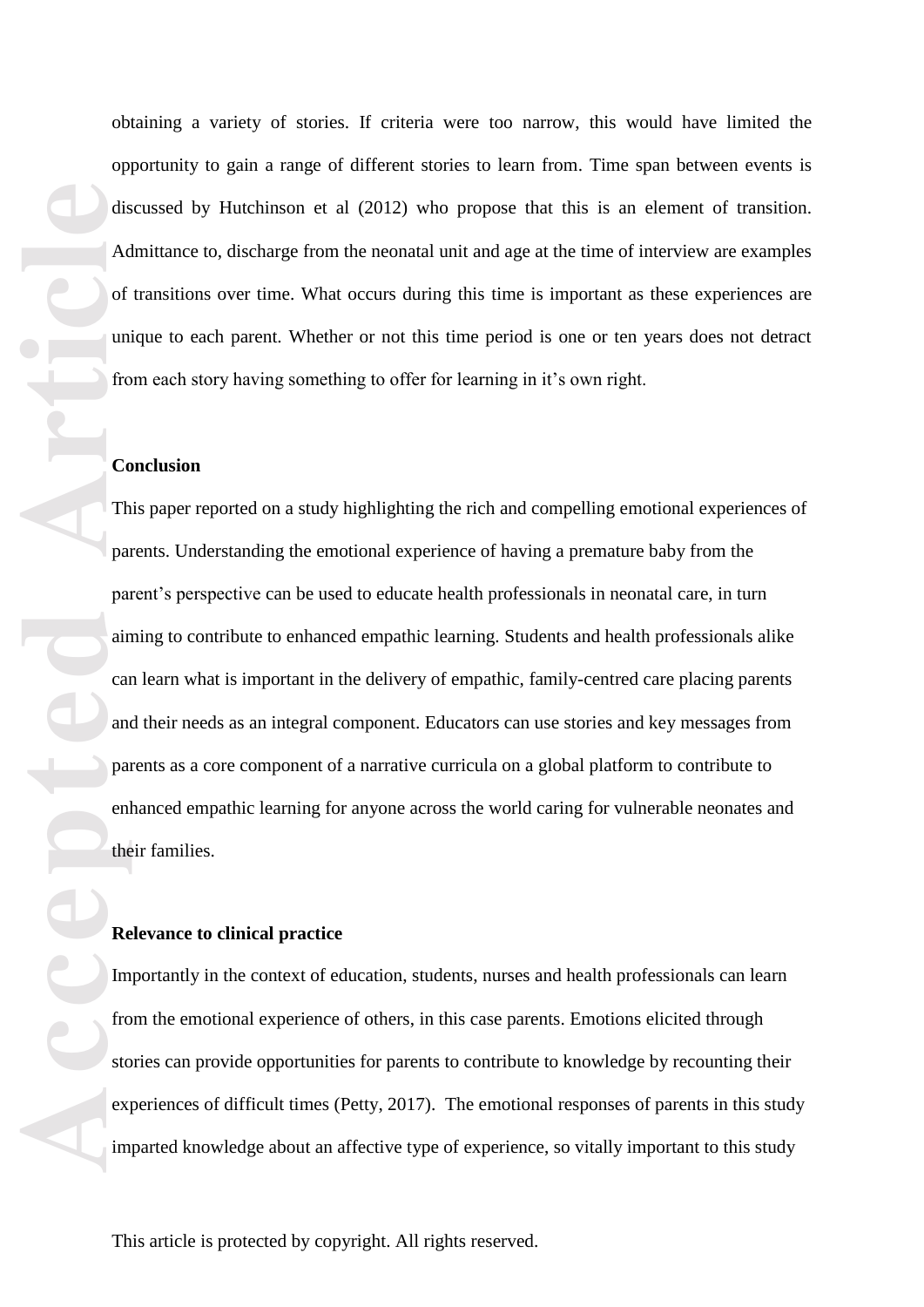that seeks to ultimately explore the effect of narratives on empathy, an essential person centred concept. Epistemologically, our emotional responses to others and what they say about their experience can be useful in the creation of knowledge (Camacho, 2016). Emotions can be seen here as a source of knowledge. Indeed, emotional experience can sometimes teach us things about the world that "reason alone" may miss (Goldie, 2005). This principle of 'emotion s as knowledge' may also contribute to engendering or enhancing empathy in those who care for our vulnerable babies and their families. Empathic care is seen as essential , again in line with an international definition of person - centeredness highlighted previously. Feo et al (2018) refer to a fundamental care definition where care ''involves actions on the part of the nurse that respect and focus on a person's essential needs'' (pg. 2296) to make sure both physical and emotional health needs are attended to. In the neonatal context, this relates to family -centred care for education. Empathy is an essential part of this definition as identified by patients or parents themselves. It follows that there is a need to teach students, nurses and other health professionals about

abce<br>
Brache Brache<br>
The emas<br>
articlea<br>
articlea<br>
dig particles<br>
on sto bei<br>
use<br>
the alco<br>
bei the emotional needs of parents that includes awareness of family and person -centred needs along with the importance of communication, empathy and other behaviours and / or strategies that might improve parent's experience. The question now, is how to do this , which leads to the next phase of the main study which will focus on the development of parent digital stories to be reported separately. Few studies have explored the use of stories based on parent narratives in the neonatal field and the part that these can play in healthcare education on a global level to potentially contribute to empathic learning. The power and value of stories in the teaching of emotional experience and potential enhancement of empathy is now being explored by the authors. A key message is that educators in nursing and healthcare can use effective teaching strategies if they wish to promote empathy (Stepien & Baernstein,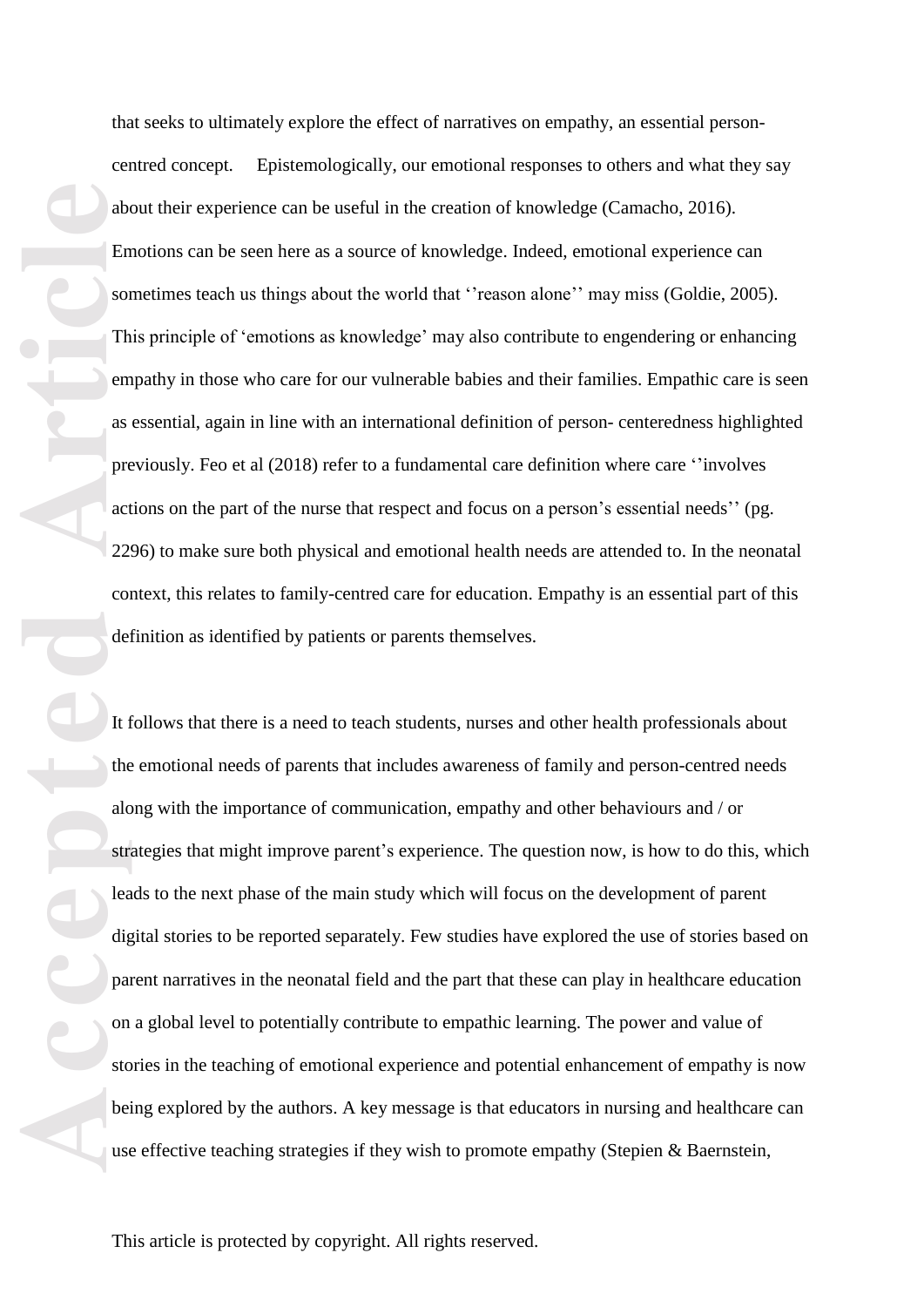2006). Empathy after all is person -focused not condition -focused, (Jeffrey, 2016) and crucially, relates to human understanding.

#### **References**

- Aagaard, H. and Hall, E. (2008). Mothers' Experiences of Having a Preterm Infant in the Neonatal Care Unit: A Meta -Synthesis. *Journal of Pediatric Nursing*, *23*(3), 26 –36.
- Aftyka, A., Rybojad, B., Rosa, W., Wróbel, A., & Karakuła -Juchnowicz, H. (2017). Risk factors for the development of post -traumatic stress disorder and coping strategies in mothers and fathers following infant hospitalisation in the neonatal intensive care unit. *Journal of Clinical Nursing*, *26*(23 –24), 4436 –4445.
- Al Maghaireh, D. F., Abdullah, K. L., Chan, C. M., Piaw, C. Y., & Al Kawafha, M. M. (2016). Systematic review of qualitative studies exploring parental experiences in the Neonatal Intensive Care Unit. *Journal of Clinical Nursing*, 2745 –2756.
- An, S., Ji, L. J., Marks, M., & Zhang, Z. (2017). Two Sides of Emotion: Exploring Positivity and Negativity in Six Basic Emotions across Cultures. *Frontiers in psychology* , *8*, 610. doi:10.3389/fpsyg.2017.00610
- **Accepted Accepted Article** Andries, A. M. (2011). Positive and negative emotions within the organizational context. *Global Journal of Human -Social Science Research* , *11*(9). https://globaljournals.org/GJHSS\_Volume11/4-Positive-And-Negative-Emotions-Within -The -Organizational -Context.pdf

Anderson, C. & Kirkpatrick, S. (2016). Narrative interviewing. *Int J Clin Pharm*, *38*(361). Andrews, M, Squire, C & Tambokou, M. (2008). *Doing narrative research.* London: Sage. Ballantyne, M., Orava, T., Bernardo, S., McPherson, A. C., Church, P., & Fehlings, D.

(2017). Parents' early healthcare transition experiences with preterm and acutely ill infants: a scoping review. *Child: Care, Health and Development*, *43*(6), 783 –796.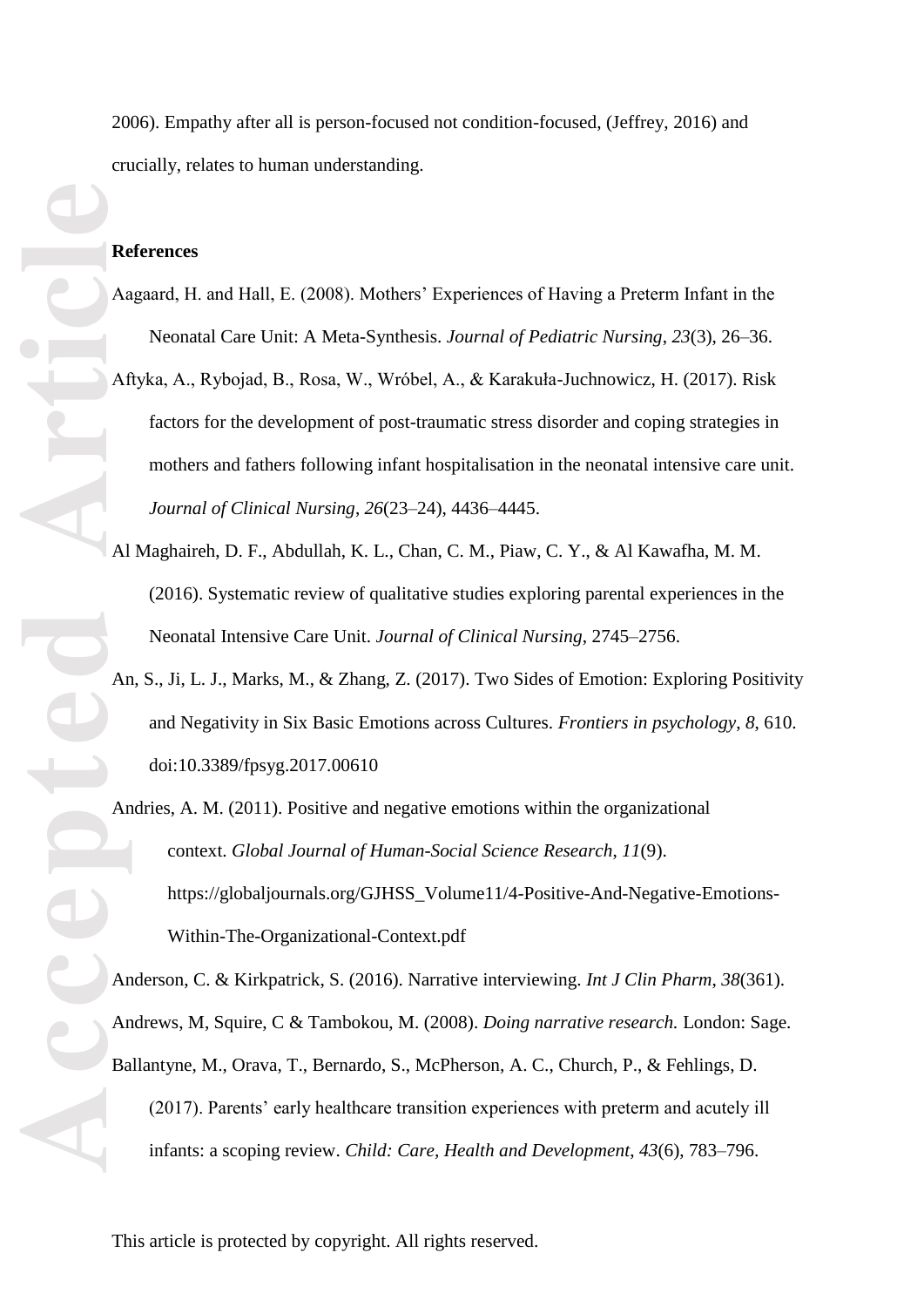- Barbour, R, S. (2001). Checklists for improving rigour in qualitative research. *Bmj*, *323*(7311), 514.
- Braun, V., & Clarke, V. (2014). What can thematic analysis offer health and wellbeing researchers? *International Journal of Qualitative Studies on Health and Well -Being*, *9*, 1 –2. http://doi.org/10.3402/qhw.v9.26152
- Bruner, J. (1991). The Narrative Construction of Reality. *Critical Inquiry*, *18*(1), 1 –21.
- Camacho D (2016) Blurring boundaries: an emotionally aware caregiver, social worker, and researcher. Qualitative Social Work. 15, 5-6, 682-695.
- Clandinin, FM. and Connelly, J. (2000). *Narrative Inquiry; experience and story in qualitative research.* San Francisco: Jossey -Bass.
- Cleveland, L. (2008). Parenting in the neonatal intensive care unit. *Journal of Obstetric, Gynecologic, and Neonatal Nursing*, *37*(6), 666 –691.
- Crathern, E. (2011). *Disrupted biographies : the lived experiences of first time fathers with a preterm infant in a neonatal intensive care unit* .
- Dellenmark -Blom, M., & Wigert, H. (2014). Parents' experiences with neonatal home care following initial care in the neonatal intensive care unit: A phenomenological hermeneutical interview study. *Journal of Advanced Nursing*, *70*(3), 575 –586.
- Department of Health (UK) (2009). *Toolkit for high -quality neonatal services.*  http://www.londonneonatalnetwork.org.uk/wp -content/uploads/2015/09/Toolkit - 2009.pdf
- DePoy, E & Gitlin, L. (2018). Naturalistic Designs. In *Introduction to Research* (5th ed.). Missouri: Mosby, Inc.
- **Article**<br> **Article**<br> **Article**<br> **Article**<br> **Article**<br> **Article**<br> **Article**<br> **Article**<br> **Article**<br> **Article**<br> **Article**<br> **Dre** Draper, J and Tetley, J. (2013). The importance of person -centred approaches to nursing care. Retrieved from http://www.open.edu/openlearn/body-mind/health/nursing/theimportance -person -centred -approaches -nursing -care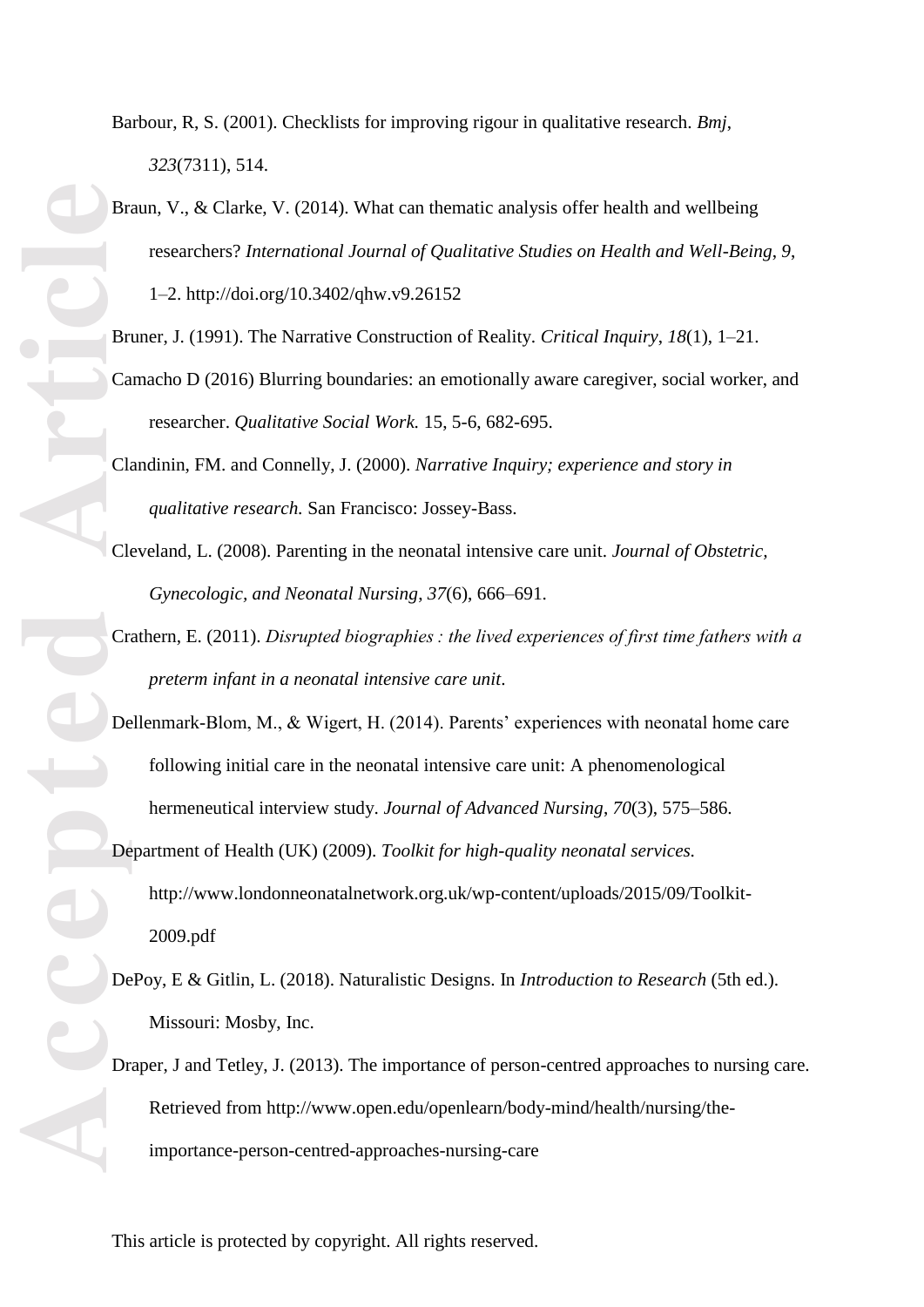- **Accepted Article**<br> **Article**<br> **Article**<br> **Article**<br> **Article**<br> **Article**<br> **Article**<br> **Article**<br> **Article**<br> **Article**<br> **Article**<br> **Article**<br> **Article**
- Enke, C., Oliva y Hausmann, A., Miedaner, F., Roth, B., & Woopen, C. (2017). Communicating with parents in neonatal intensive care units: The impact on parental stress. *Patient Education and Counseling*, *100*(4), 710 –719.
	- Fenwick, J., Barclay, L., & Schmied, V. (2008). Craving closeness: A grounded theory analysis of women's experiences of mothering in the Special Care Nursery. *Women and Birth*, *21*(2), 71 –85.
	- Feo, R., Conroy, T., Jangland, E., Muntlin Athlin, Å., Brovall, M., Parr, J., ... & Kitson, A. (n.d.). (2018). Towards a standardised definition for fundamental care: A modified Delphi study. Journal of clinical nursing, 27(11 -12), 2285 -2299.
	- Flacking, R., Lehtonen, L., Thomson, G., Axelin, A., Ahlqvist, S., Moran, V., … Dykes, F. (2012). Closeness and separation in neonatal intensive care. *Acta Paediatrica, International Journal of Paediatrics*, *101*(10), 1032 –1037.
	- Flacking, R., Thomson, G., & Axelin, A. (2016). Pathways to emotional closeness in neonatal units - a cross -national qualitative study. *BMC Pregnancy and Childbirth*, *16*(1), 1 –8.
	- Franck, L., McNulty, A., & Alderdice, F. (2017). The Perinatal-Neonatal Care Journey for Parents of Preterm Infants. *The Journal of Perinatal & Neonatal Nursing*, *31*(3), 244 – 255.
	- Gavey, J. (2007). Parental perceptions of neonatal care. *Journal of Neonatal Nursing*, *13*(5), 199 –206.
	- Goldie, P. (2005). Emotion, Reason and Virtue. In D. Evans (Ed.), *Emotion, Evolution And Rationality* (pp. 249 –267). Oxford and New York: Oxford University press.
	- Green, J., Darbyshire, P., Adams, A., & Jackson, D. (2015). Looking like a proper baby: Nurses' experiences of caring for extremely premature infants. *Journal of Clinical Nursing*, *24*(1 –2), 81 –89.
	- Hall, E. O. C., & Brinchmann, B. S. (2009). Mothers of preterm infants: Experiences of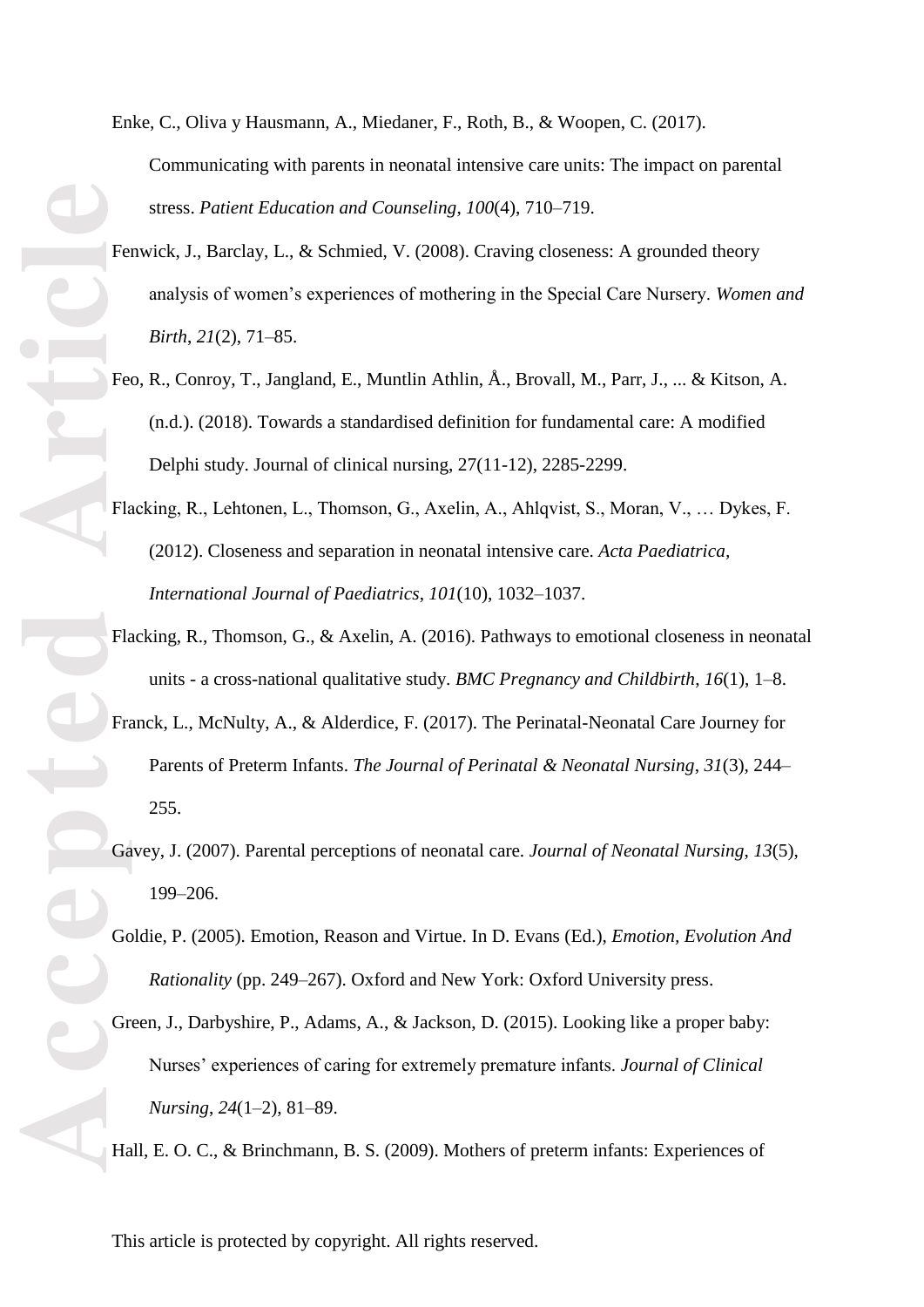space, tone and transfer in the neonatal care unit. *Journal of Neonatal Nursing*, *15*(4), 129 –136.

- Harvey, M. E., & Pattison, H. M. (2013). The impact of a father's presence during newborn resuscitation: A qualitative interview study with healthcare professionals. *BMJ Open*, *3*(3), 1–8.
- Howell, E and Graham, C. (2011). Parents ' experiences of neonatal care: A report on the findings from a national survey. *Picker Institute Europe*, (November), 1 –2.
- Hutchinson, S. W., Spillett, M. A., & Cronin, M. (2012). Parents' Experiences during their Infant's Transition from Neonatal Intensive Care Unit to Home: A Qualitative Study . *The Qualitative Report*, 17(12), 1 -20. Retrieved from http://nsuworks.nova.edu/tqr/vol17/iss12/1
- Janvier, A., Lantos, J., Aschner, J., Barrington, K., Batton, B., Batton, D., … Spitzer, A. R. (2016). Stronger and More Vulnerable: A Balanced View of the Impacts of the NICU Experience on Parents. *Pediatrics*, *138*(3), e20160655 –e20160655.
- Jeffrey, D. (2016). Empathy, sympathy and compassion in healthcare: Is there a problem? Is there a difference? Does it matter? *Essay Journal of the Royal Society of Medicine*, *109*(12), 446 –452.
- Jonassen, D. H., Peck, K. L., & Wilson, B. G. (1999). *Learning with technology: A constructivist perspective.* New York: Pearson.
- **Accepted Article** Laird, E. A., McCance, T., McCormack, B., & Gribben, B. (2014). Patients' experiences of in -hospital care when nursing staffwere engaged in a practice development programme to promote person -centredness: A narrative analysis study. *International Journal of Nursing Studies*, *52*(9), 1454 –1462.
	- Larsson, C., Wågström, U., Normann, E., & Thernström Blomqvist, Y. (2017). Parents experiences of discharge readiness from a Swedish neonatal intensive care unit. *Nursing*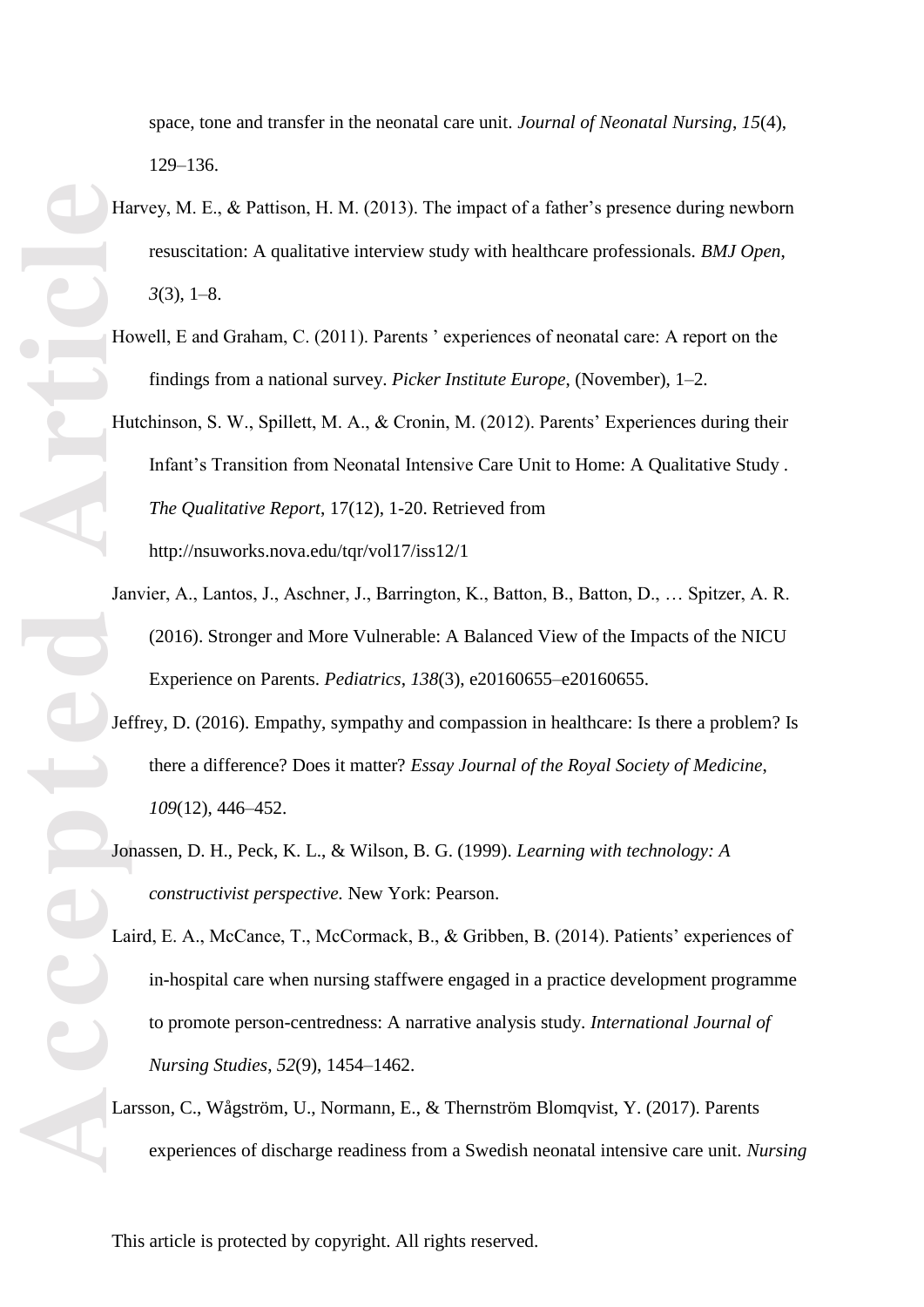*Open*, *4*(2), 90 –95.

- Nezlek, J. B., & Kuppens, P. (2008). Regulating positive and negative emotions in daily life. *Journal of Personality*, 76(3), 561 -580.
- Noble, H., & Smith, J. (2015). Issues of validity and reliability in qualitative research. *Evidence -Based Nursing*, ebnurs -2015. https://ebn.bmj.com/content/18/2/34
- NVivo (2012). N*Vivo qualitative data analysis Software;* QSR International Pty Ltd. Version 10, 2012.
- Petty, J. (2014). A global view of competency in neonatal care. *Journal of Neonatal Nursing*, *20*(1), 3 –10. http://doi.org/10.1016/j.jnn.2013.05.001
- Petty, J. (2017). Emotion work in qualitative research: interviewing parents about neonatal care. *Nurse Researcher*, *25*(3), 26 –30.
- Petty, J., Jarvis, J., & Thomas, R. (2018 a). Core story creation : analysing narratives to construct stories for learning. *Nurse Researcher*, *25*(4), 47 –51.
- **Accepted Article**<br> **Article**<br> **Article**<br> **Article**<br> **Article**<br> **Article**<br> **Article**<br> **Article**<br> **Pre** Petty, J., Whiting, L., Green, J., & Fowler, C. (2018b). Parents' views on preparation to care for extremely premature infants at home. *Nursing Children and Young People*, *30*(4), 22 –27.
	- Picker Europe. (2015). Parents ' experiences of neonatal care : Findings from Neonatal Survey 2014, (March). Retrieved from -Online-Version\_Final.pdf
	- Premji, S. S., Pana, G., Currie, G., Dosani, A., Reilly, S., Young, M., … Lodha, A. K. (2018). Mother's level of confidence in caring for her late preterm infant: A mixed methods study. *Journal of Clinical Nursing*, *27*(5 –6), e1120 –e1133.
	- Riley, T., & Hawe, P. (2005). Researching practice: The methodological case for narrative inquiry. *Health Education Research*, *20*(2), 226 –236.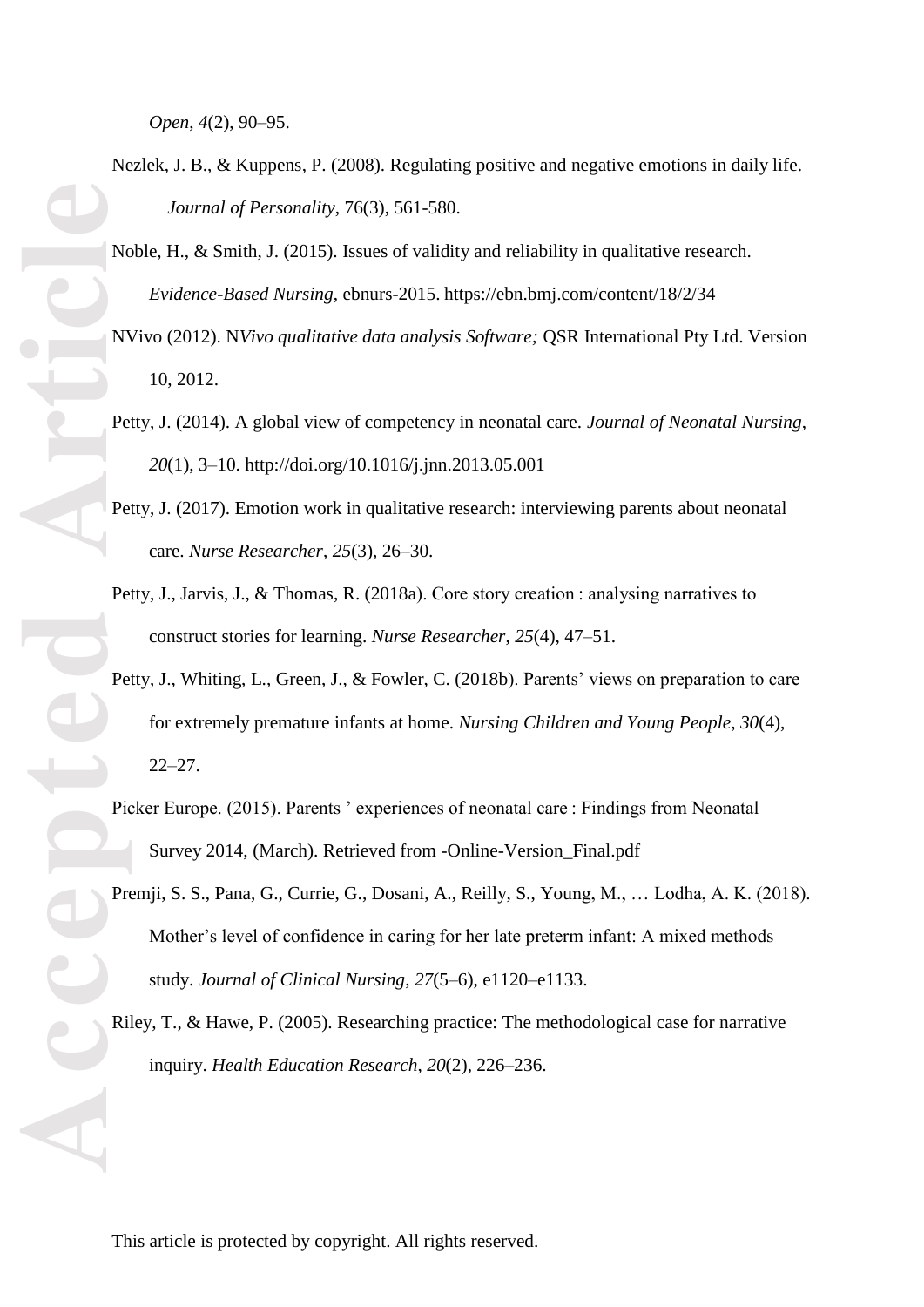Rossman, B., Greene, M., Kratovil, A., & Meier, P. (2017). Resilience in Mothers of Very - Low -Birth -Weight Infants Hospitalized in the NICU. *JOGNN - Journal of Obstetric, Gynecologic, and Neonatal Nursing*, *46*(3), 434 –445.

- Roué, J., Kuhn, P., Lopez Maestro, M., Maastrup, R., Mitanchez, D., Westrup, B., & Sizun, J. (2017). Eight principles for patient -centred and family -centred care for newborns in the neonatal intensive care unit. *Archives of Disease in Childhood: Fetal and Neonatal Edition*, *102*(4), F364 –F368.
- Russell, G., Sawyer, A., Rabe, H., Abbott, J., Gyte, G., Duley, L., & Ayers, S. (2014). Parents' views on care of their very premature babies in neonatal intensive care units: a qualitative study. *BMC Pediatrics*, *14*(1), 230.
- Schwind, J. K., Lindsay, G. M., Coffey, S., Morrison, D., & Mildon, B. (2014). Opening the black -box of person -centred care: An arts -informed narrative inquiry into mental health education and practice. *Nurse Education Today*, *34*(8), 1167 –1171.
- Spence, K., Sinclair, L., Morritt, M. Lou, & Laing, S. (2016). Knowledge and learning in speciality practice. *Journal of Neonatal Nursing*, *22*(6), 263 –276.
- Spinelli, M., Frigerio, A., Montali, L., Fasolo, M., Spada, M., & Mangili, G. (2016). 'I still have difficulties feeling like a mother': The transition to motherhood of preterm infants mothers. *Psychology and Health*, *31*(2), 184 –204.
- Stefana, A., Padovani, E. M., Biban, P., & Lavelli, M. (2018). Fathers' experiences with their preterm babies admitted to neonatal intensive care unit: A multi ‐method study. *Journal of Advanced Nursing*, *74*(5), 1090 –1098.
- Stepien, K. A., & Baernstein, A. (2006). Educating for empathy: A review. *Journal of General Internal Medicine*, *21*(5), 524 –530.
- Stewart, M. (2001). Towards a global definition of patient centred care: the patient should be the judge of patient centred care. *BMJ: British Medical Journal*, 322(7284), 444.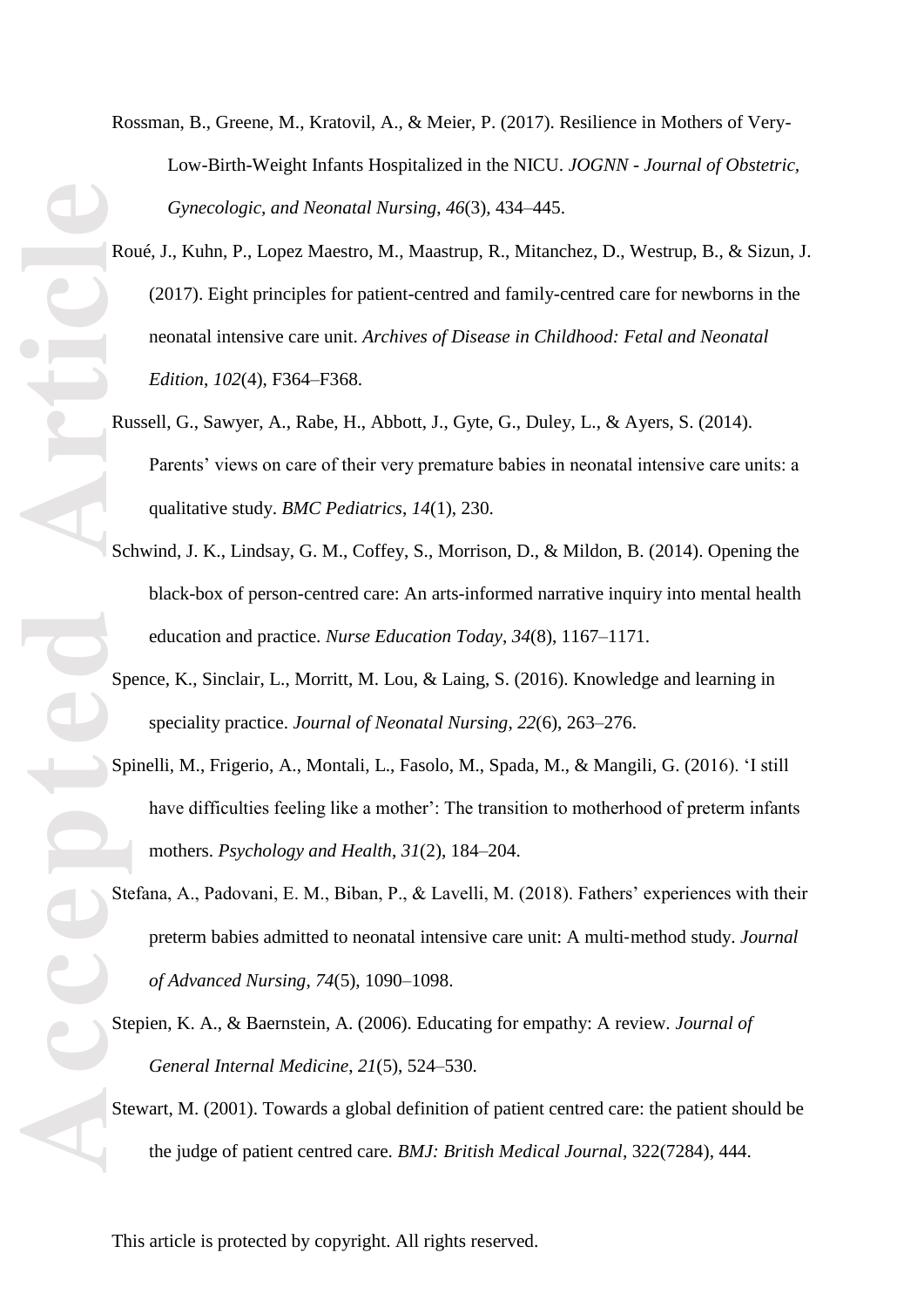Taylor, L. S. (2016). Maternal experiences of preterm birth. *Infant*, *12*(2), 57 –61.

- The Smallest Things. (2017). Life after Neonatal Care 2017 Report. Retrieved from https://thesmallestthingsdotorg1.files.wordpress.com/2017/05/life-after-nicu-report-2017.pdf
- Tong A, Sainsbury P, Craig J. (2007). Consolidated criteria for reporting qualitative research (COREQ): a 32 -item checklist for interviews and focus groups. I*nt J Qual Health Care.*  19(6):349 -357.
- Toral-López, I., Fernández-Alcántara, M., González-Carrión, P., Cruz-Quintana, F., Rivas-Campos, A., & Pérez -Marfil, N. (2016). Needs Perceived by Parents of Preterm Infants: Integrating Care Into the Early Discharge Process. *Journal of Pediatric Nursing: Nursing Care of Children and Families*, *31*(2), e99 –e108.
- Trajkovski, S., Schmied, V., Vickers, M. H., & Jackson, D. (2016). Experiences of neonatal nurses and parents working collaboratively to enhance family centred care: The destiny phase of an appreciative inquiry project. *Collegian*, *23*(3), 265 –273.
- Turner, M., Chur-Hansen, A., & Winefield, H. (2014). The neonatal nurses' view of their role in emotional support of parents and its complexities. *Journal of Clinical Nursing*, *23*(21 –22), 3156 –3165.
- Turrill, S. (2014). The education of UK specialised neonatal nurses: Reviewing the rationale for creating a standard competency framework. *Nurse Education in Practice*, *14*(5), 504 –511.
- Weis, J., Zoffmann, V., & Egerod, I. (2015). Enhancing person -centred communication in NICU: A comparative thematic analysis. *Nursing in Critical Care*, *20*(6), 287 –298.
- Wigert, H, Johansson, R, Berg, M and Helstrom, A. . (2006). Mothers' experiences of having their newborn child in a neonatal intensive care unit. *Scandinavian Journal of Caring Sciences*, *20*(1), 35 –41.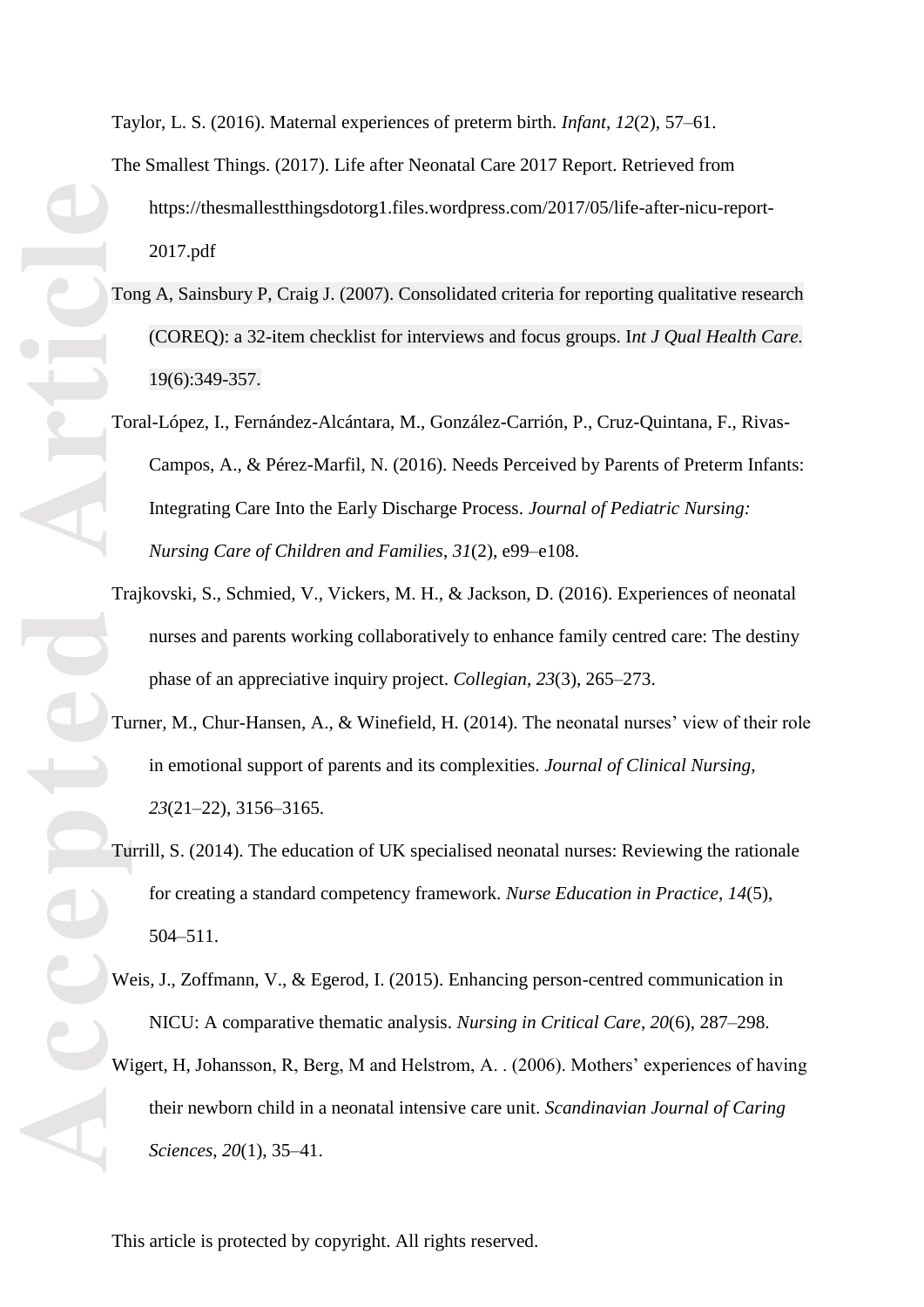**Accepted Article**

Wigert, H., Dellenmark Blom, M., & Bry, K. (2014). Parents experiences of communication with neonatal intensive -care unit staff: an interview study. *BMC Pediatrics*, *14*(1), 304.

Williams, K., Patel, K., Stausmire, J., Bridges, C., Mathis, M., & Barkin, J. (2018). The Neonatal Intensive Care Unit: Environmental Stressors and Supports. *International Journal of Environmental Research and Public Health*, *15*(1), 60.

| <b>Participant details</b> |                          | Number and %           |
|----------------------------|--------------------------|------------------------|
| Parent(s) interviewed      | Mother                   | 16 interviews (80%)    |
|                            | Father                   | 1 interview $(2\%)$    |
|                            | Mother & father together | $3$ interviews $(6\%)$ |
| Age of parent              | $18-25$ years            | 3(11%)                 |
|                            | 26-30 years              | 10(37%)                |
|                            | 31-40 years              | 11(41%)                |
|                            | $>40$ years              | 3(11%)                 |
| Ethnicity of parents       | Caucasian                | 22 (95%)               |
|                            | French                   | 1(5%)                  |
| Age of child at interview  | 1-2 years                | 6(22%)                 |
|                            | 2-4 years                | 8 (30%)                |
|                            | 4-6 years                | 2(7%)                  |
|                            | 6-8 years                | 4(14%)                 |
|                            | 8-10 years               | 5(19%)                 |
|                            | Died                     | 2(7%)                  |

**Table 1: Participant details**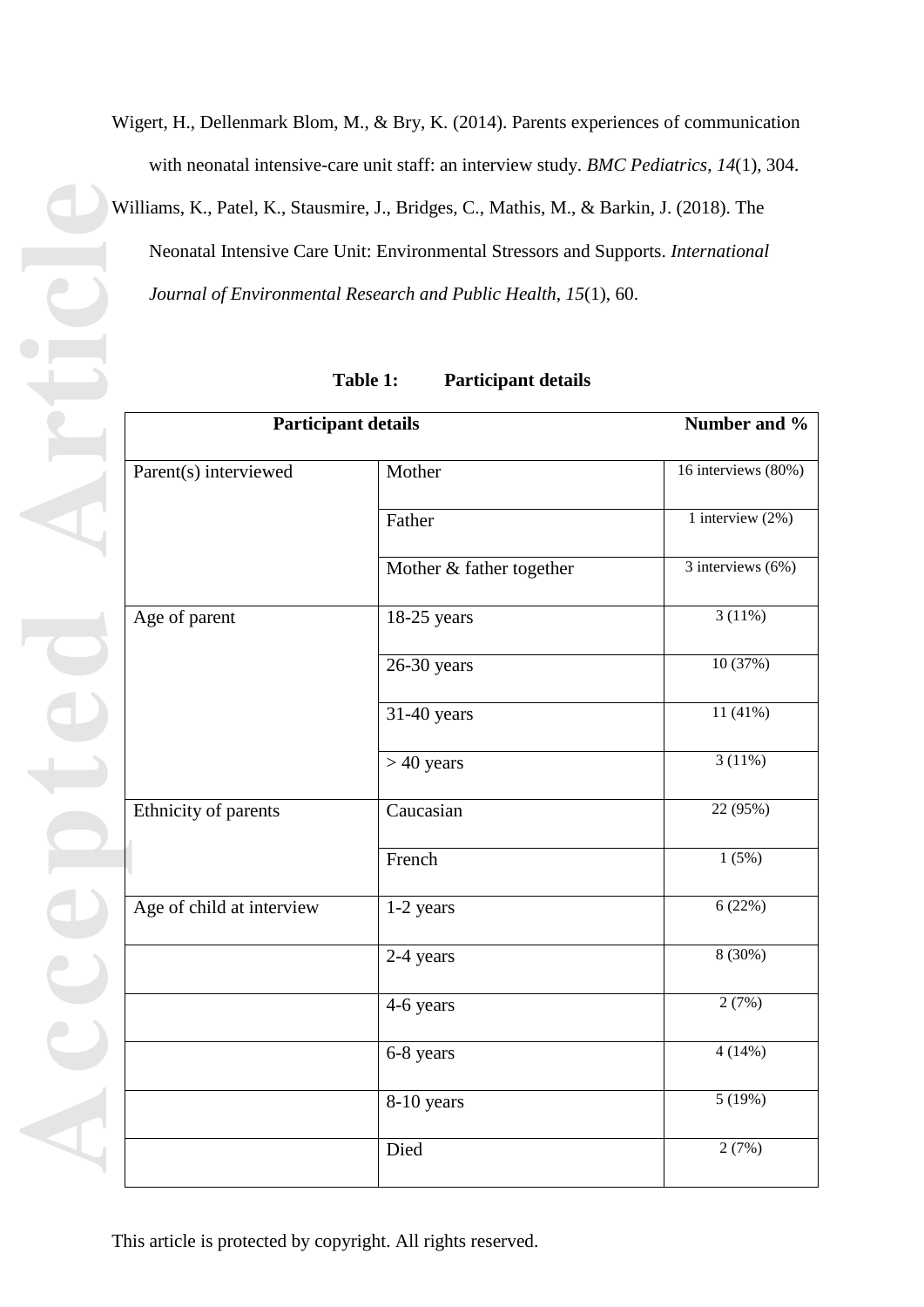| Gender of child                   | Male              | 14 (52%) |
|-----------------------------------|-------------------|----------|
|                                   | Female            | 13 (48%) |
| <b>Gestation</b> born             | 24-26 weeks       | 13 (48%) |
|                                   | 26-28 weeks       | 3(11%)   |
|                                   | 28-30 weeks       | 6(21%)   |
|                                   | 30-32 weeks       | 5(20%)   |
| Birthweight                       | 500-750 grammes   | 12 (44%) |
|                                   | 750 -1000 grammes | 5(20%)   |
|                                   | 1000-1500 grammes | 10(36%)  |
| Order of birth                    | $1st$ child       | 18 (67%) |
|                                   | $2nd$ child       | 6(21%)   |
|                                   | $3rd$ child       | 2(7%)    |
|                                   | $4th$ child       | 1(4%)    |
| Singleton or multiple birth       | Singleton         | 25 (93%) |
|                                   | Twin              | 2(7%)    |
| Previous premature births         | Yes               | 6(21%)   |
|                                   | No                | 21(79%)  |
| Previous neonatal death           | Yes               | 2(7%)    |
|                                   | No                | 25 (93%) |
| Recurrent hospitalisations after  | Yes               | 14 (52%) |
| discharge (requiring re-admission | No                | 13 (48%) |
|                                   |                   |          |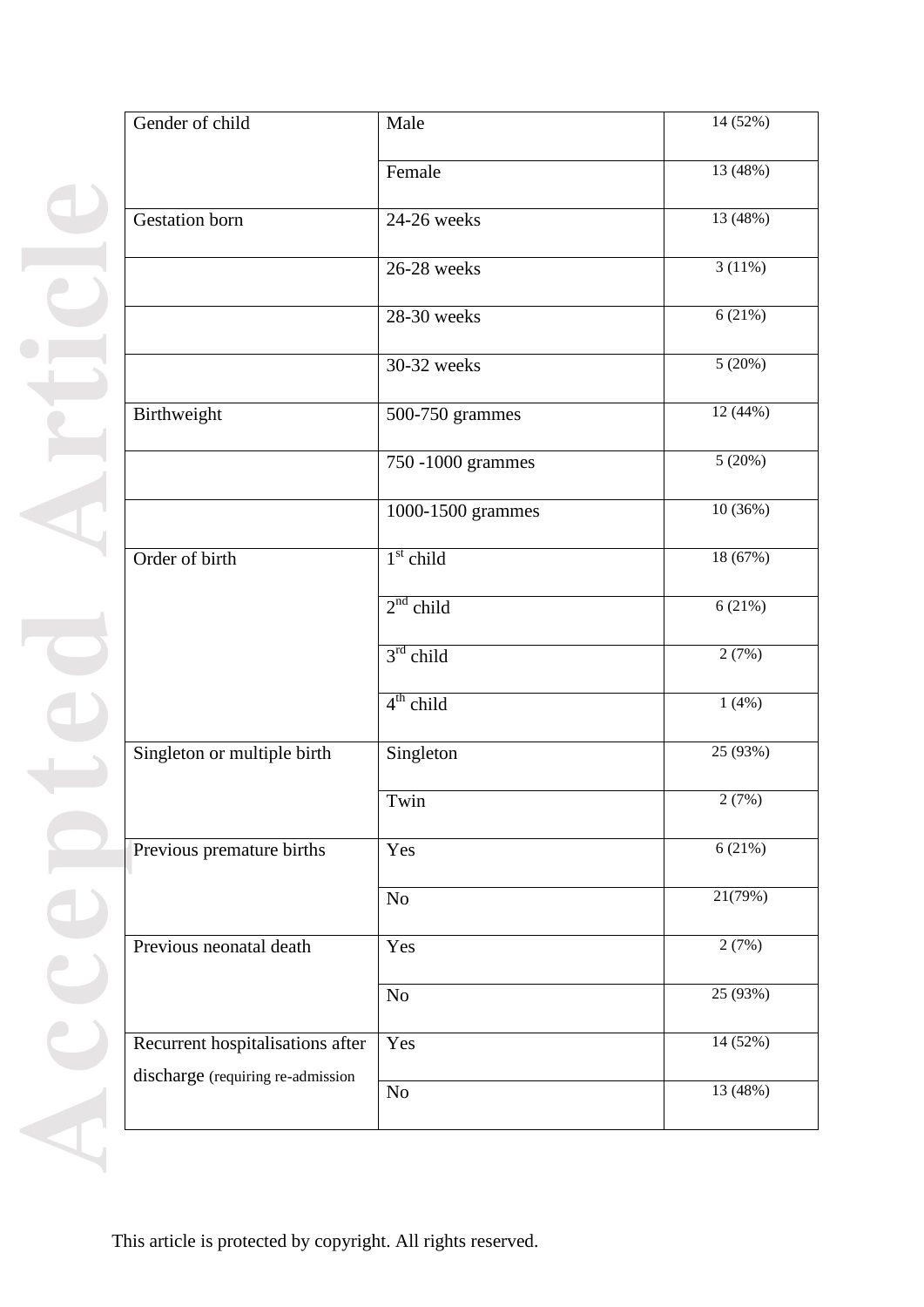|                                                 | Sources (out of 20<br>interviews) | Total number of<br>occurrences and % |
|-------------------------------------------------|-----------------------------------|--------------------------------------|
| How parents describe their emotional experience |                                   | Total 215                            |
| Challenging emotional experiences               | 19                                | 157 (73%)                            |
| Positive emotional experiences                  | 15                                | 58 (27%)                             |
| How the baby is described                       |                                   | Total 68                             |
| Challenging experiences with their baby         | 15                                | 45 (66%)                             |
| Positive experiences with their baby            | 10                                | 23 (34%)                             |
|                                                 |                                   |                                      |
| How the staff are described                     |                                   | Total 92                             |
| Challenging experiences with staff              | 10                                | 23 (25%)                             |
| Positive experiences with staff                 | 18                                | 69 (75%)                             |
| How the environment is described                |                                   | Total 33                             |
| Challenging experiences with the environment    | 10                                | 17 (51%)                             |
| Positive experiences with the environment       | 10                                | 16 (49%)                             |
| <b>How transitions are described</b>            |                                   | Total 39                             |
| Challenging transition experiences              | 10                                | 32 (95%)                             |
| Positive transition experiences                 | $\overline{4}$                    | 7(5%)                                |
| How parents describe their experience at home   |                                   | Total 152                            |
| Challenging ongoing experiences at home         | 18                                | 122 (80%)                            |
| Positive ongoing experiences at home            | 16                                | 30 (20%)                             |

# **Table 2a: Frequency of themes**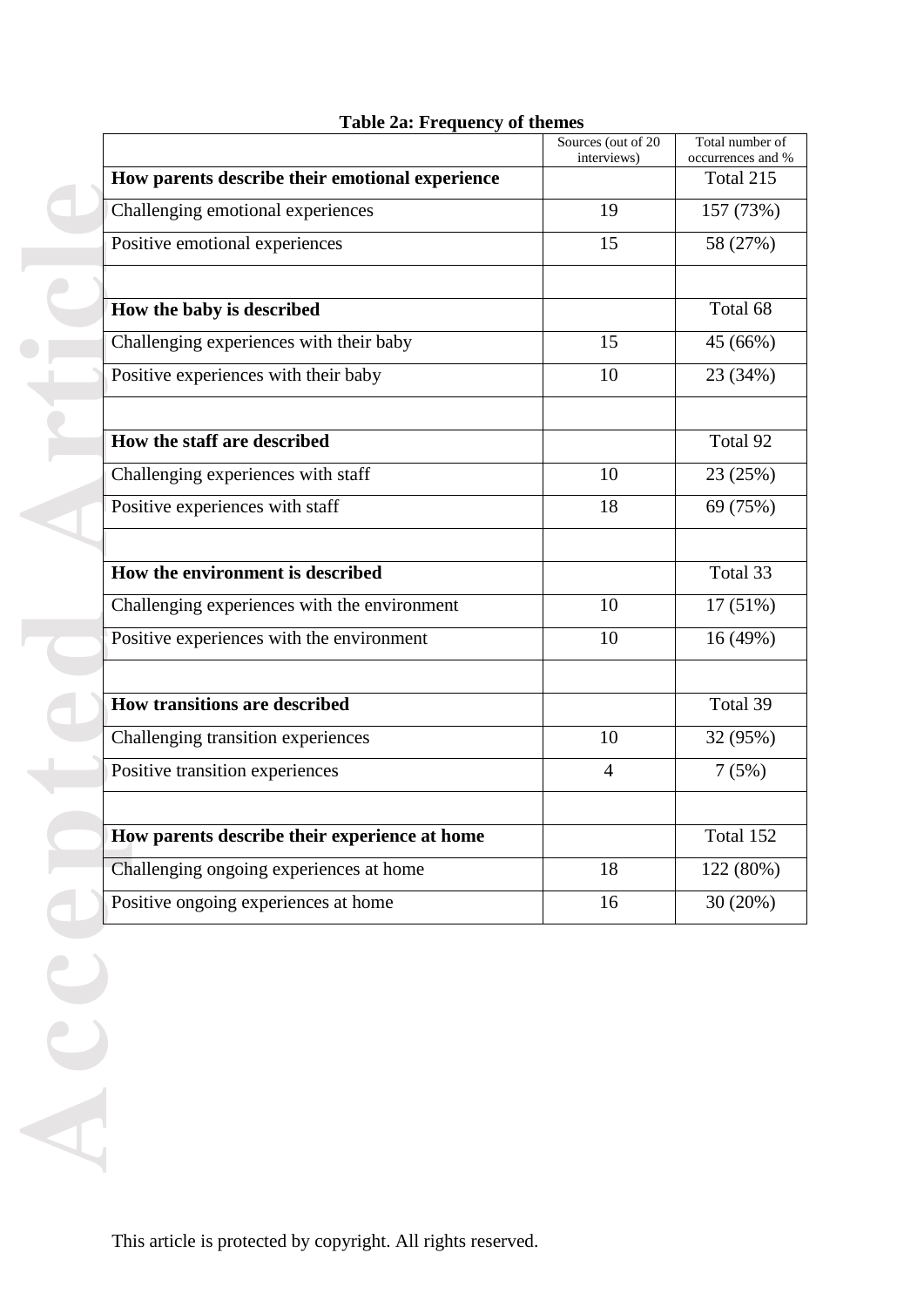| Table 2b: Summary & explanation of themes |  |
|-------------------------------------------|--|
|-------------------------------------------|--|

| <b>Theme</b>                 | <b>Negative experiences</b>                                                              | <b>Positive experiences</b>                                                                                                         |
|------------------------------|------------------------------------------------------------------------------------------|-------------------------------------------------------------------------------------------------------------------------------------|
|                              |                                                                                          |                                                                                                                                     |
|                              | Lows                                                                                     | <b>Highs</b>                                                                                                                        |
| Parent's<br><b>Emotional</b> | Feelings of anxiety and fear,<br>uncertainty relating to outcome and<br>survival.        | Feelings of elation, pride and being<br>fortunate at being a parent.                                                                |
| experience                   | Challenging and difficult emotional<br>experiences.                                      | Feeling happy and hopeful particularly at<br>key moments (e.g. during closeness with<br>their baby)                                 |
|                              | <b>Vulnerability</b>                                                                     | <b>Strength</b>                                                                                                                     |
| <b>The Baby</b>              | Fear of touching, harming or infecting<br>their baby due to their size and<br>fragility. | Feelings of pride, amazement and<br>overwhelming sense of love and<br>protection towards their baby.                                |
|                              | Appearance of their baby- not looking<br>like a 'real baby'                              | Baby being described as strong and being<br>tough enough to survive very challenging<br>circumstances                               |
|                              | <b>Distress</b>                                                                          | <b>Comfort</b>                                                                                                                      |
| The<br><b>Environment</b>    | The neonatal unit being dark and<br>uncomfortable meaning an inability to<br>relax.      | The neonatal unit being a 'second home'<br>and a place in the hearts / memories of<br>parents as a significant place in their lives |
|                              | Feeling closed in and imprisoned,<br>isolated                                            |                                                                                                                                     |
|                              | <b>Conflicts</b>                                                                         | <b>Pillars</b>                                                                                                                      |
| <b>The Staff</b>             | Not being listened to and heard.<br>Conflicting communications and levels                | Staff being supportive and empathic,<br>sensitive and caring towards practical and<br>emotional needs.                              |
|                              | of empathy between different staff and<br>units                                          | Staff being described as 'saviours' of<br>both baby and parent                                                                      |